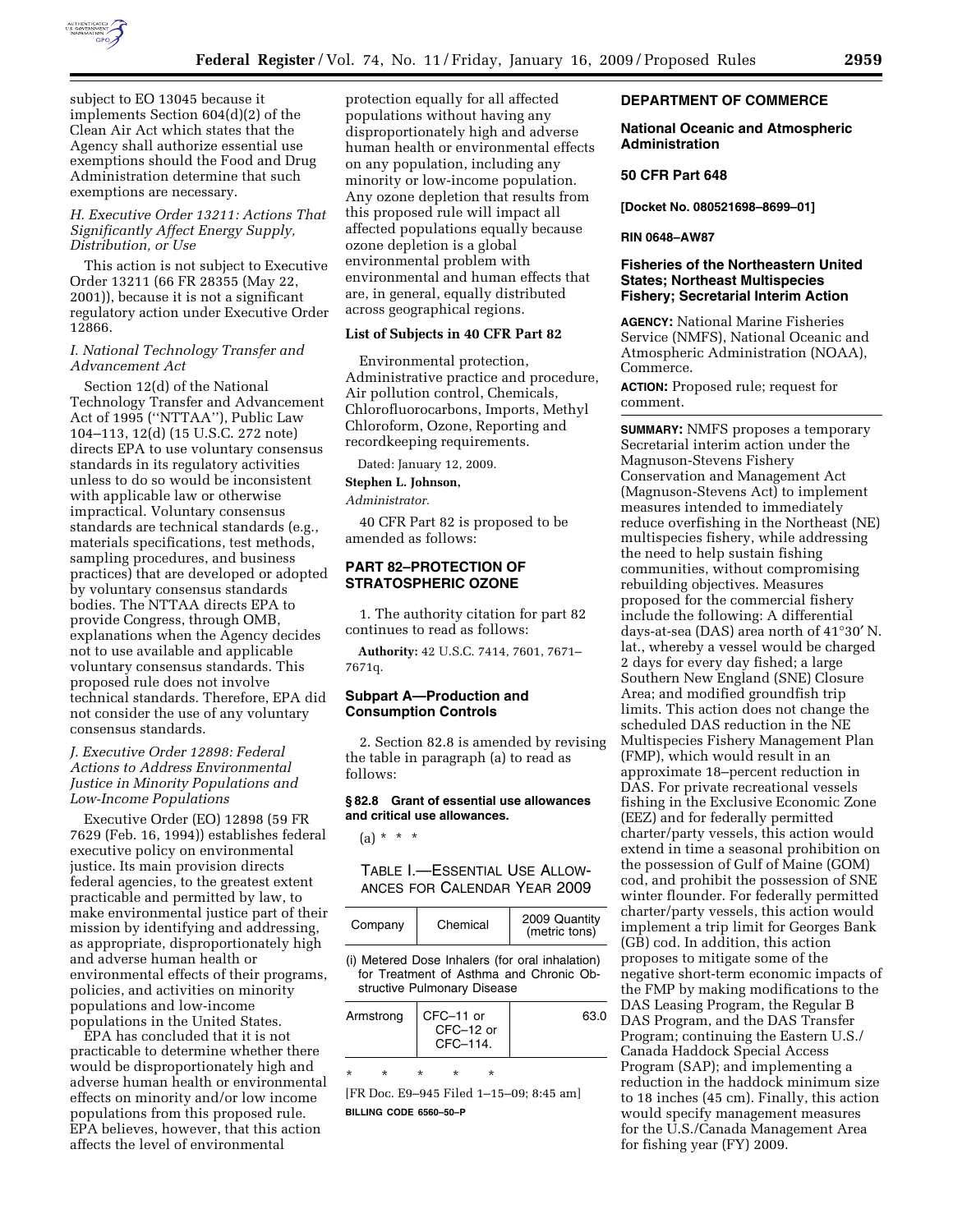**DATES:** Comments must be received by February 17, 2009.

**ADDRESSES:** You may submit comments, identified by 0648–AW87, by any one of the following methods:

• Electronic Submissions: Submit all electronic public comments via the Federal e-rulemaking portal: *http:// www.regulations.gov*.

• Mail: Paper, disk, or CD-ROM comments should be sent to Patricia A. Kurkul, Regional Administrator, National Marine Fisheries Service, 55 Great Republic Drive, Gloucester, MA 01930–2276. Mark the outside of the envelope:''Comments on NE Multispecies Interim Rule.''

• Fax: (978) 281–9135.

Instructions: All comments received are part of the public record and will generally be posted to *http:// www.regulations.gov* without change. All Personal Identifying Information (for example, name, address, etc.) voluntarily submitted by the commenter may be publicly accessible. Do not submit confidential business information or otherwise sensitive or protected information.

NMFS will accept anonymous comments (enter ''N/A'' in the required fields, if you wish to remain anonymous). Attachments to electronic comments will be accepted in Microsoft Word, Excel, WordPerfect, or Adobe PDF formats only.

NMFS prepared an Initial Regulatory Flexibility Analysis (IRFA), which is contained in the Classification section of this proposed rule. Copies of the Environmental Assessment (EA) prepared for this rule may be found at the following internet address: *http://www.nero.noaa.gov/nero/regs/ frdoc/08/08MultiInterimEA.pdf.* 

**FOR FURTHER INFORMATION CONTACT:**  Thomas Warren, Fishery Policy Analyst, (978) 281–9347, fax (978) 281–9135. **SUPPLEMENTARY INFORMATION:** The FMP specifies the management measures for 12 species in Federal waters off the New England and Mid-Atlantic coasts, which are Atlantic cod, haddock, yellowtail flounder, pollock, American plaice, witch flounder, white hake, windowpane flounder, Atlantic halibut, winter flounder, ocean pout, and redfish, comprising a total of 19 individual stocks (groundfish). A major overhaul of the FMP occurred in 2004 with implementation of Amendment 13 and the establishment of rebuilding programs for all stocks managed by the FMP, including specification of status determination criteria for each stock.

Amendment 13 established two different strategies for rebuilding (an adaptive and a phased rebuilding

strategy), and a rebuilding plan for each overfished stock was developed in accordance with one of the two strategies. Under the ''adaptive'' rebuilding strategy, fishing mortality is held at Fmsy from 2004 through 2008, and then subsequently reduced to the level required to rebuild by the selected end-date of the rebuilding period. In 2008, the effectiveness of the management measures and the validity of the status determination criteria (biological reference points) were fully evaluated. Eight stocks (GOM cod, GB haddock, GOM haddock, SNE/Mid Atlantic (MA) winter flounder, GB yellowtail flounder, redfish, windowpane flounder (southern stock), and ocean pout) are managed under the adaptive rebuilding strategy. In contrast, under the ''phased'' rebuilding strategy, fishing mortality is allowed to remain above Fmsy at the start of the rebuilding period in 2004, and then reduced sequentially in 2006 and 2009. Five stocks (GB cod, Cape Cod (CC)/GOM yellowtail flounder, SNE/MA yellowtail flounder, American plaice, and white hake) are managed under the phased rebuilding strategy. The end of the rebuilding period for all stocks is 2014, with the exception of GB cod (2026), CC/GOM yellowtail flounder (2023), and redfish (2051).

Amendment 13 also implemented a process whereby the NE multispecies complex is routinely evaluated through a biennial adjustment. This adjustment process provides an update of the scientific information regarding the status of the stocks, and an evaluation of the effectiveness of the regulations. The biennial adjustment provides the New England Fishery Management Council (Council) with information to make adjustments to management measures necessary to modify fishing mortality to comply with the rebuilding schedules and approach optimum yield. The FMP further specified a benchmark stock assessment and review of the biological reference points (stock status determination criteria) in 2008. This planned assessment of the biological reference points (Groundfish Assessment Review Meeting, (GARM III) in 2008) was part of the biennial adjustment process, but was also part of the adaptive rebuilding strategy described above, which sought to evaluate the more fundamental scientific information mid-way through the rebuilding period for most stocks. Although, strictly speaking, the adaptive rebuilding strategy applies to only five stocks, the intent of the Council in scheduling a benchmark assessment in

2008 was an evaluation of the biological reference points for all stocks.

In order to implement these rebuilding strategies, Amendment 13 included default management measures for implementation in FY 2006 and FY 2009, which were designed to reduce fishing mortality on certain stocks, and established criteria to determine conditions under which the default measures would not be triggered. The default measure developed for FY 2009 is a modification to the Category A DAS and Category B DAS ratio from 55:45 to 45:55 (respectively). This decrease in the amount of A DAS represents an 18.2–percent decrease in the number of A DAS a vessel may fish. Amendment 13 noted the challenge of implementing the rebuilding program due to the difficulty of designing effort controls that would precisely achieve the desired fishing mortality reductions for all stocks.

The Council began development of Amendment 16 in 2006 to meet a required May 1, 2009, implementation date because it anticipated that new scientific information from the scheduled 2008 biennial review and benchmark assessment (GARM III) would indicate that additional fishing mortality reductions may be necessary for FY 2009 in order to continue rebuilding at the required rate. At the Council meeting on June 3, 2008, the Northeast Fisheries Science Center (NEFSC) presented preliminary estimates of stock size and fishing mortality in 2006, which indicated that draft effort control measures under development for Amendment 16 were not targeting the correct stocks. Based on this information, the Council decided to wait until receipt of the final GARM III assessment results in September 2008 to design appropriate management measures and hold public hearings.

The Council subsequently developed a revised schedule of development for Amendment 16, which, if approved, would be implemented on May 1, 2010. The Council voted on September 4, 2008, to request that NMFS implement an interim action for the duration of FY 2009 (May 1, 2009–April 30, 2010), and recommended a specific suite of management measures for the interim action. As explained fully under section 12 below, NMFS did not adopt the Council's recommendations for this proposed interim action because it was determined that the Council's recommended alternative was insufficient to end overfishing.

GARM III, completed in August 2008, was an extensive benchmark assessment. GARM III evaluated the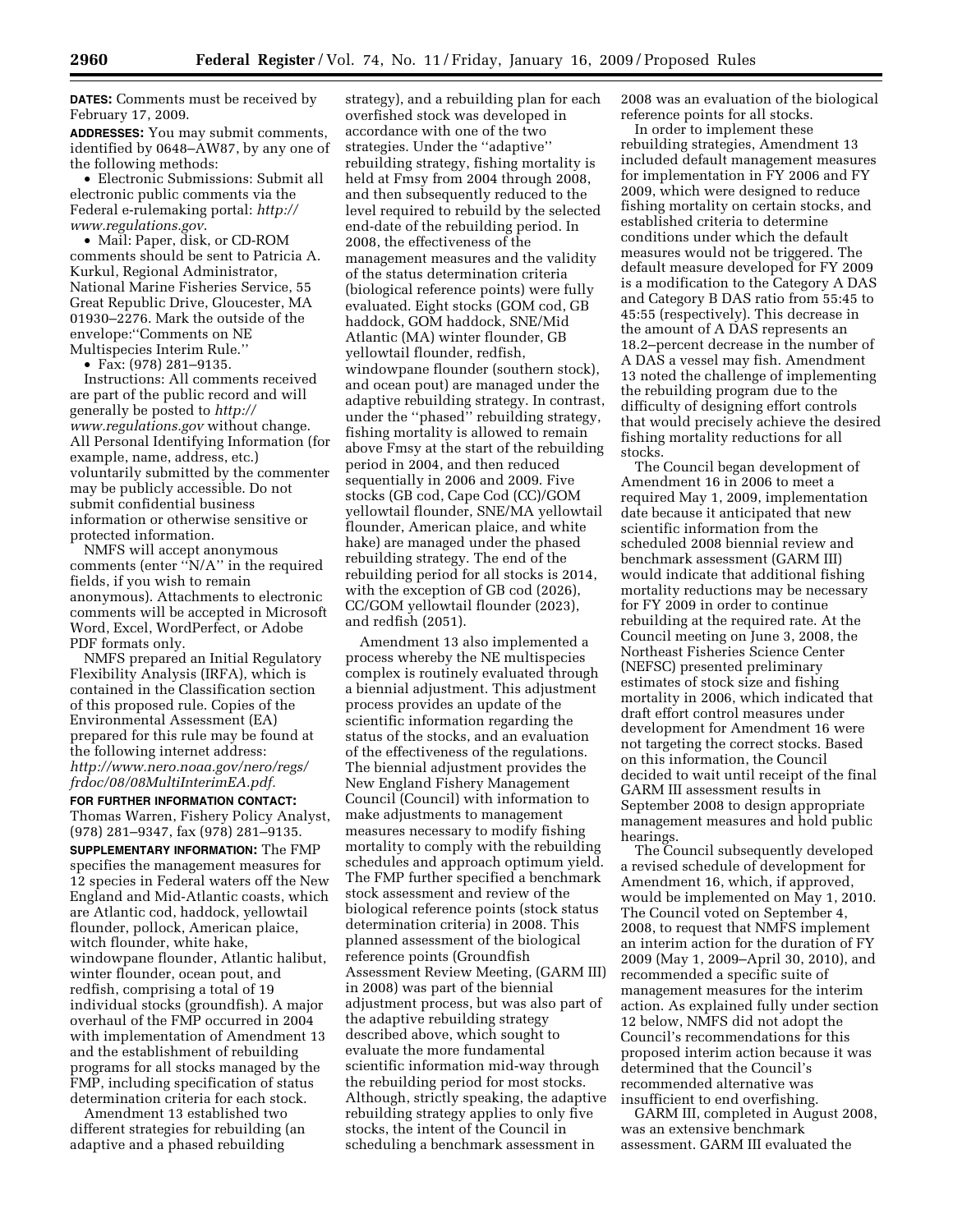underlying data and models utilized for assessment of the groundfish stocks, evaluated the biological reference points, established new reference points, assessed the biomass and fishing mortality status of the groundfish stocks in 2007, and provided examples of fishing mortality rates that would be expected to rebuild overfished stocks.

Incorporation of new scientific information and revisions to management measures in the FMP, effective May 1, 2009, are necessary to continue rebuilding to comply the intent of the FMP. However, due to the Council's revised Amendment 16 schedule, such revisions to the FMP would not be implemented, without this interim action.

Section 305(c) of the Magnuson-Stevens Act authorizes the Secretary of Commerce (Secretary) to amend an FMP if the appropriate Council fails to develop and submit to the Secretary any necessary amendment to an FMP if the fishery requires conservation and management. NMFS promulgated guidelines to further clarify how this authority to amend an FMP should be interpreted (63 FR 24212; May 1, 1998). The Secretary, on his/her own initiative,

or in response to a Council request, may implement interim measures to reduce overfishing under section 305(c), until such measures can be replaced by an FMP amendment or regulations taking remedial action. The measures may remain in place for 180 days, but may be extended for an additional 186 days if the public has had an opportunity to comment on the measures.

Because of the need to eliminate and reduce overfishing, as well as to reduce fishing mortality to more closely comply with the FMP rebuilding schedules, NMFS is proposing this interim action. To that end, this action would implement management measures that, as much as practicable, build upon the Amendment 13 default measures and include major elements of the Council's Amendment 16 alternatives, such as differential DAS. Measures that are similar to Amendment 16 would facilitate industry understanding, enable NMFS to administer such short-term measures, and allow vessels to adapt any measures implemented by Amendment 16 if they are adopted. Further, it is important that NMFS can enforce and administer the interim measures, and that such measures are

fair and simple. The proposed interim action management measures are more narrowly focused than what is currently under consideration in the Council's Amendment 16 draft document, which contains measures beyond those designed to reduce fishing mortality, such as inclusion of many new sectors and measures to address new Magnuson-Stevens Act requirements (e.g., annual catch limits and accountability measures). Failure to reduce or prevent overfishing by May 1, 2009, while the Council completes Amendment 16, would likely lead to continued overfishing of several groundfish stocks, resulting in slower rebuilding that would likely require more stringent future measures, with additional economic and social consequences.

A summary of the GARM III results that form the basis for this proposed interim rule is in Table 1 below. Overfishing is occurring on stocks when the fishing mortality to Fmsy ratio (F/ Fmsy) is greater than 1.0, and a stock is overfished if the biomass level to Bmsy ratio (B/Bmsy) is equal to or less than 0.5.

TABLE 1. GARM III STOCK STATUS DETERMINATION CRITERIA AND 2007 STATUS

| Species             | <b>Stock</b> | Fmsy   | <b>Bmsy</b> | 2007 Fishing Mortality<br>(2007 F/ Fmsy) | 2007 Biomass (2007 B/<br>Bmsy) |
|---------------------|--------------|--------|-------------|------------------------------------------|--------------------------------|
| Cod                 | <b>GB</b>    | 0.2466 | 148,084     | 1.2                                      | 0.12                           |
|                     | <b>GOM</b>   | 0.237  | 58,248      | 1.9                                      | 0.58                           |
| Haddock             | GB           | 0.350  | 158,873     | 0.49                                     | 2.05                           |
|                     | <b>GOM</b>   | 0.430  | 5,900       | 0.8.                                     | 0.99                           |
| Yellowtail flounder | GB           | 0.254  | 43,200      | 1.1                                      | 0.22                           |
|                     | SNE/MA       | 0.254  | 27,400      | 1.6                                      | 0.13                           |
|                     | CC/GOM       | 0.239  | 7,790       | 1.7                                      | 0.25                           |
| American plaice     |              | 0.190  | 21,940      | 0.5                                      | 0.51                           |
| Witch flounder      |              | 0.200  | 11,447      | 1.5                                      | 0.30                           |
| Winter flounder     | <b>GB</b>    | 0.260  | 16,000      | 1.1                                      | 0.31                           |
|                     | <b>GOM</b>   | 0.283  | 3,792       | 1.5                                      | 0.29                           |
|                     | SNE/MA       | 0.248  | 38,761      | 2.6                                      | 0.09                           |
| Redfish             |              | 0.038  | 271,000     | 0.1                                      | 0.64                           |
| White hake          |              | 0.125  | 56,254      | 1.2                                      | 0.35                           |
| Pollock             |              | 5.660  | 2.0         | $^{\star}$ 1.2                           | $*0.71$                        |
| Windowpane          | North        | 0.500  | 1.4         | $*3.9$                                   | $*0.38$                        |
|                     | South        | 1.470  | 0.34        | $*1.3$                                   | $*0.62$                        |
| Ocean pout          |              | 0.760  | 4.94        | 0.5                                      | 0.10                           |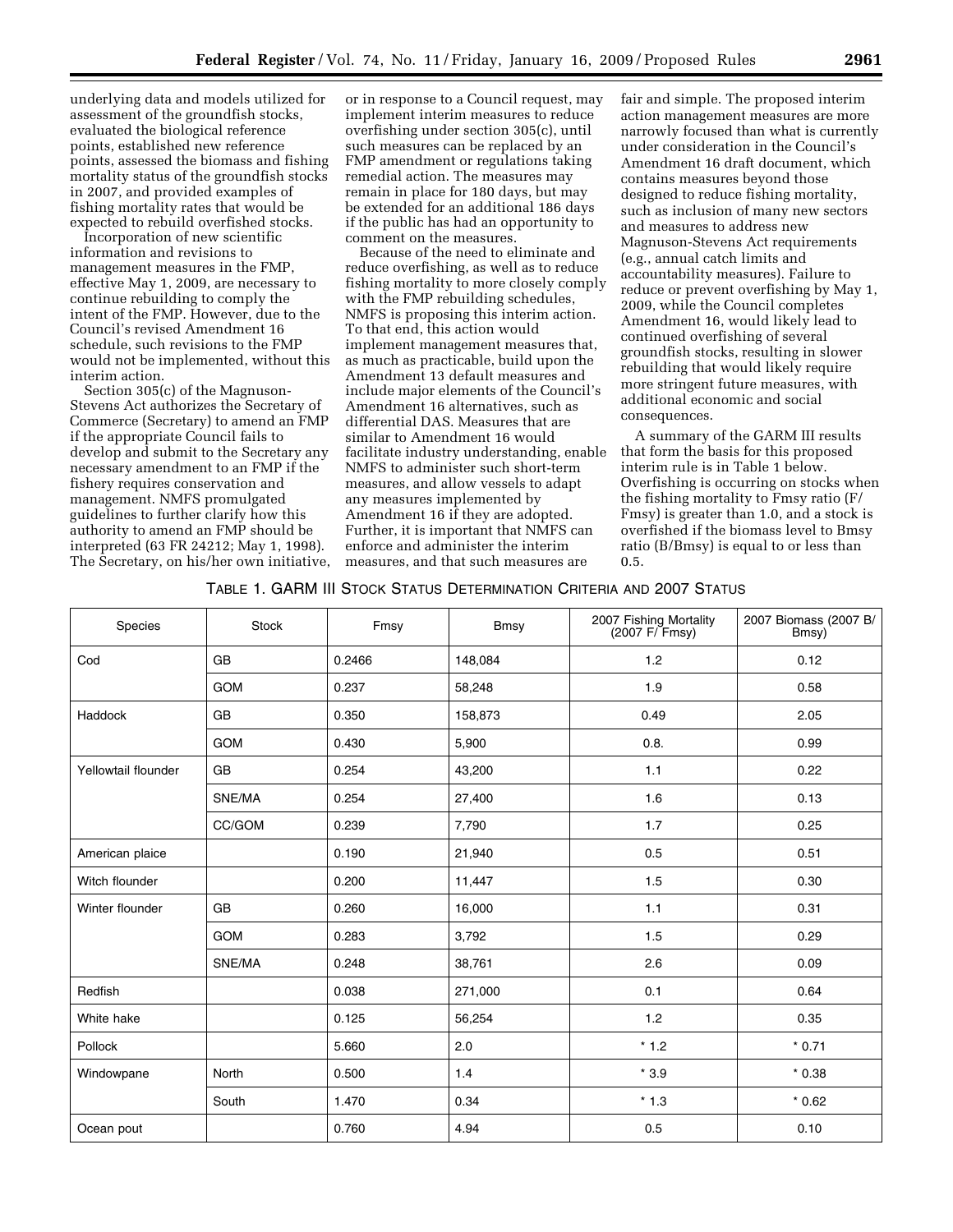## TABLE 1. GARM III STOCK STATUS DETERMINATION CRITERIA AND 2007 STATUS—Continued

| Species          | Stock | Fmsv  | Bmsy   | 2007 Fishing Mortality<br>(2007 F/ Fmsy) | 2007 Biomass (2007 B/<br>Bmsy) |
|------------------|-------|-------|--------|------------------------------------------|--------------------------------|
| Atlantic halibut |       | 0.073 | 49,000 | 0.9                                      | 0.03                           |

\* Pollock and windowpane flounder information was revised subsequent to GARM III in order to utilize 3 yr averages. Pollock is approaching an overfished condition.

Because GARM III revised the biological reference points and the 2007 stock status determination, and the current status of stocks is different from the understanding of stock status based on GARM I and II, it is necessary to utilize new fishing mortality targets that are appropriate to the revised stock status. Therefore, this interim action would utilize the GARM III revised stock status determination as the basis for developing fishing mortality targets in order to be consistent with National Standard 2, which requires that conservation and management measures shall be based upon the best scientific information available.

New rebuilding plans for those stocks recently determined to be overfished or approaching an overfished condition, based on results from GARM III (windowpane flounder (northern stock), GOM and GB winter flounder, witch flounder, and pollock), are not proposed in this interim action, but rather are being considered by the Council in Amendment 16. For these five stocks, the fishing mortality target of the interim action is proposed to be Fmsy, although, as explained later in this preamble, the proposed measures would not achieve this objective for windowpane north.

For those stocks that are either rebuilt (GB haddock) or for stocks where Fmsy would rebuild the stock (GOM haddock, GOM cod, American plaice, redfish), the fishing mortality target for the interim action would be Fmsy. For these stocks, which are currently in rebuilding programs, Fmsy is the appropriate target fishing mortality rate because Fmsy is lower than Frebuild, and the stocks are projected to rebuild to Bmsy within their rebuilding periods.

For stocks currently under rebuilding programs and for which the fishing mortality rate required to rebuild the

stock (Frebuild) is less than Fmsy (GB cod, GB yellowtail, SNE yellowtail, CC yellowtail, SNE winter flounder, white hake), the fishing mortality target under this interim action would be Frebuild, with one exception (noted below).

For GB cod, fishing mortality under this interim action would be reduced to a level less than Fmsy, but would not achieve Frebuild. The two recent stock assessments that pertain to GB cod (GARM III for the entire stock; Transboundary Resource Assessment Committee 2008 for the eastern portion of the stock) were unable to be reconciled with each other, with the assessment of the size of the overall stock relatively low and the assessment of the size of the eastern portion of the stock relatively high. Given the scientific uncertainty, the fact that the fishing mortality of the eastern portion of the stock is strictly controlled through a hard total allowable catch (TAC), and the limited scope of this action, Fmsy is being proposed as the fishing mortality rate target for this stock. However, the fishing mortality rate that would be achieved by the proposed interim action is estimated to be between Fsmy and Frebuild.

GARM III provided example estimates of Frebuild for overfished stocks, making assumptions about the rebuild period end-dates and the starting conditions at the beginning of the rebuilding periods. In doing so, GARM III assumed that the catch in FY 2008 will equal the catch in FY 2007. In contrast, for this interim action, an estimated catch in FY 2008 was used to recalculate the starting conditions in FY 2008, and the Frebuilds. For Amendment 16, the Plan Development Team (PDT) estimated catch for the entire FY 2008 year based upon an extrapolation of landings data for calendar year 2008 through June 2008.

This interim action relies on the PDT's estimated landings for FY 2008 and a derived estimate of fishing mortality for Calendar Year (CY) 2008 and the recalculated Frebuilds. The probabilities associated with the Frebuilds and rebuilding end dates are consistent with the current FMP. Stocks would rebuild with a 50–percent probability, with the exception of GB yellowtail flounder, which has a 75–percent probability of rebuilding by the end of the rebuilding period. The end of the rebuilding period for all stocks with rebuilding plans is 2014, with the exception of GB cod (2026), CC/GOM yellowtail flounder (2023), and redfish (2051). Because the measures to be implemented by this action would begin in FY 2009, an estimate of fishing mortality in CY 2008 more closely represents the starting conditions of the remainder of the rebuilding periods. For GB yellowtail flounder, Frebuild was calculated utilizing an assumed catch in CY 2008 of 2,500 mt.

In a similar manner, in order to calculate the amount of reduction in fishing mortality required for pertinent stocks, the estimated fishing mortality in CY 2008 was considered as the starting condition. For example, in order to calculate the required fishing mortality reduction for the CC/GOM stock of yellowtail flounder, Frebuild (0.238) was compared to F 2008 (0.289). An 18–percent reduction in fishing mortality is required to reduce F from 0.289 in CY 2008 to achieve an Frebuild of 0.238 in CY 2009. Table 2 below summarizes information on the CY 2008 fishing mortality, the fishing mortality goal of the interim action, and the percentage fishing reduction objective to reduce fishing mortality from the starting conditions (F 2008) to the fishing mortality rate goal.

TABLE 2. FISHING MORTALITY REDUCTION OBJECTIVES FOR THE PROPOSED INTERIM ACTION

| <b>Species</b> | <b>Stock</b> | 2008 F | <b>Fishing Mortality Rate</b><br>Goal | Value Associated with<br><b>Fishing Mortality Rate</b><br>Goal |        |
|----------------|--------------|--------|---------------------------------------|----------------------------------------------------------------|--------|
| Cod            | GB           | 0.410  | Fmsv                                  | 0.2466                                                         | $-40%$ |
|                | <b>GOM</b>   | 0.300  | Fmsy                                  | 0.237                                                          | $-21%$ |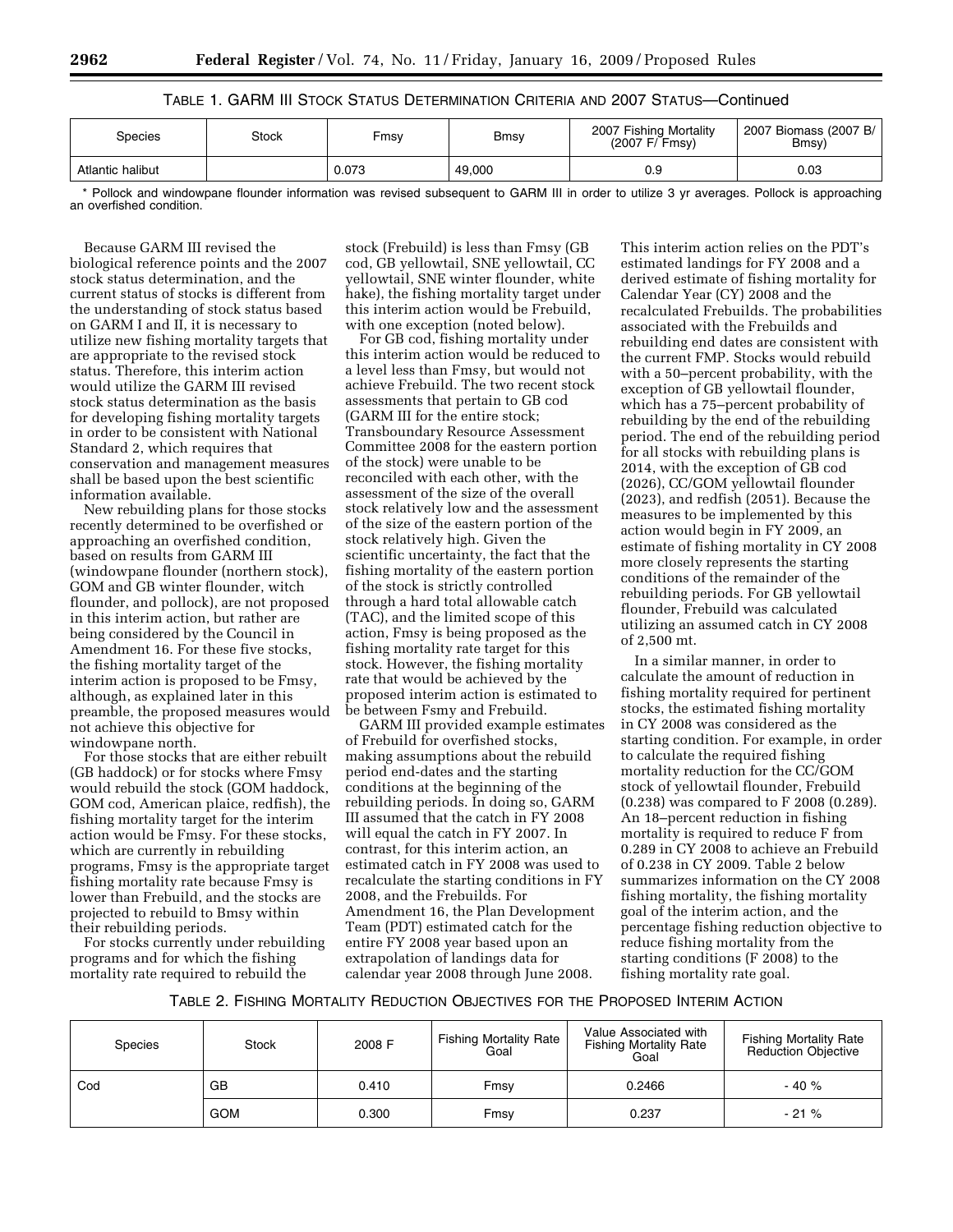|  | TABLE 2. FISHING MORTALITY REDUCTION OBJECTIVES FOR THE PROPOSED INTERIM ACTION—Continued |
|--|-------------------------------------------------------------------------------------------|
|--|-------------------------------------------------------------------------------------------|

| Species             | <b>Stock</b> | 2008 F    | <b>Fishing Mortality Rate</b><br>Goal | Value Associated with<br><b>Fishing Mortality Rate</b><br>Goal | Fishing Mortality Rate<br>Reduction Objective |
|---------------------|--------------|-----------|---------------------------------------|----------------------------------------------------------------|-----------------------------------------------|
| <b>Haddock</b>      | <b>GB</b>    | 0.083     | Fmsy                                  | 0.350                                                          | 322 %                                         |
|                     | <b>GOM</b>   | 0.250     | Fmsy                                  | 0.430                                                          | 72 %                                          |
| Yellowtail flounder | <b>GB</b>    | 0.130     | Frebuild                              | 0.109                                                          | $-16%$                                        |
|                     | SNE/MA       | 0.120     | Frebuild                              | 0.075                                                          | $-386%$                                       |
|                     | CC/GOM       | 0.289     | Frebuild                              | 0.238                                                          | $-18%$                                        |
| American plaice     |              | 0.099     | Fmsy                                  | 0.190                                                          | 92 %                                          |
| Witch flounder      |              | 0.296     | Fmsy                                  | 0.200                                                          | $-32%$                                        |
| Winter flounder     | <b>GB</b>    | 0.131     | Fmsy                                  | 0.260                                                          | 98 %                                          |
|                     | <b>GOM</b>   | 0.317     | Fmsy                                  | 0.283                                                          | $-11%$                                        |
|                     | SNE/MA       | 0.265     | Frebuild                              | 0.000                                                          | $-100%$                                       |
| Redfish             |              | 0.008     | Fmsy                                  | 0.038                                                          | 375 %                                         |
| White hake          |              | 0.065     | Frebuild                              | 0.084                                                          | 29 %                                          |
| Pollock             |              | <b>NA</b> | Fmsy                                  | 5.66                                                           | $-48%$                                        |
| Windowpane          |              | <b>NA</b> | Fmsy                                  | 0.50                                                           | $-74%$                                        |
|                     |              | <b>NA</b> | Fmsy                                  | 1.47                                                           | $-21%$                                        |
| Ocean pout          |              | <b>NA</b> | Fmsy                                  | 0.760                                                          | <b>NA</b>                                     |
| Atlantic halibut    |              | 0.060     | Frebuild                              | 0.044                                                          | $-27%$                                        |

NA - not available

#### **Proposed Management Measures**

All measures in effect prior to May 1, 2009, including the default measures relating to DAS reductions scheduled to go into place and not amended by this proposed interim rule, would remain in effect on and after May 1, 2009. This proposed interim action would implement management measures to reduce fishing mortality on the commercial and recreational fisheries, without compromising rebuilding objectives, as well as revise various management programs in order to mitigate the negative economic and social impacts of the FMP to ensure consistency with National Standards and required provisions of the Magnuson-Stevens Act and to enhance the likelihood of compliance with the measures. Routine specification of TAC and annual specifications for the U.S./ Canada Management Area are also proposed. As is more fully discussed later in this document, these measures would result in both quantifiable and non-quantifiable reductions in fishing mortality for virtually all of the NE multispecies stocks managed under the FMP.

The proposed interim measures are designed to work in conjunction with the current FMP to achieve the fishing mortality requirements of the FMP. The analysis of this action presumes that the proposed measures would be in effect throughout FY 2009, and that a subsequent management action (Amendment 16) will be implemented on May 1, 2010. The current FMP management measures include a FY 2009 default measure that will change the allocation ratio of Category A:B DAS from 60:40 to 55:45. This measure, therefore, is not discussed specifically in the description of the proposed interim measures that follows. NMFS anticipates that, if approved and implemented, this interim action may be renewed upon expiration for an additional 185 days, given that the Council does not anticipate the implementation of Amendment 16 until May 2010. The Council also recommended to NMFS that any interim action should be in effect for all of FY 2009. The following measures are proposed to be implemented on May 1, 2009, to reduce overfishing.

#### *Commercial Measures*

#### 1. Differential DAS Counting

Under this proposed interim action, the existing differential DAS areas in the GOM and SNE would no longer apply, and a single, larger differential DAS area would be implemented in the entire GOM and in the northern portion of GB, north of 41o 30'N. lat. For the revised Interim Differential DAS Area, the DAS accrual rate would be 2:1. In other words, under this action, if a vessel declares into the Interim Differential DAS Area for 10 hr, the vessel's DAS balance would be debited 20 hr. A vessel would not be charged at the differential DAS rate if it declared and transited to another area outside of the Interim Differential DAS Area. For example, if a vessel steams through the Interim Differential DAS Area on its way to and from the fishing grounds in the southern portion of the U.S./Canada Management Area, where DAS are not counted differentially, it would not be charged at the 2:1 rate for part of the trip spend steaming through the Interim Differential DAS Area. If a vessel declared and fished both inside the Interim Differential DAS Area and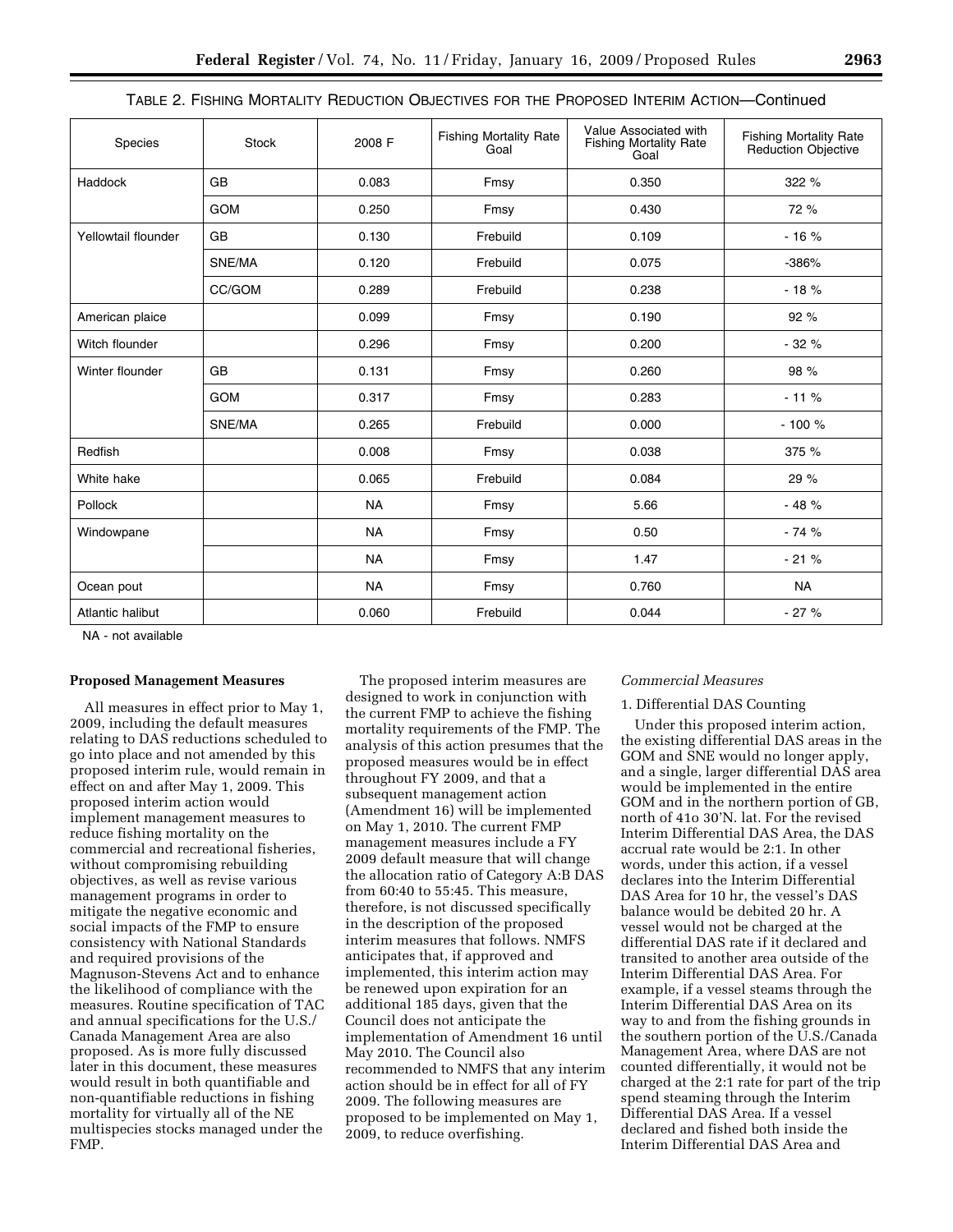outside that area on the same trip, it would be charged differential DAS (2:1) for all the DAS accrued on that trip.

The interaction of current groundfish and non-groundfish regulatory programs and the different DAS counting rules would remain unchanged under this action (e.g., the cod running clock, Day Gillnet Category rules, the application of per DAS possession limits, the Eastern U.S./Canada Area rules, use of Regular B DAS, and monkfish/groundfish permitted vessels fishing under a NE multispecies DAS). For example, vessels fishing in the Interim Differential DAS Area and the Eastern U.S./Canada Management Area (exclusively) would be charged at the differential DAS rate of 2:1, but would not be charged steaming time to or from the area. For vessels fishing in multiple geographic areas where different rules apply to each area (such as differential DAS and trip limits), the most restrictive rule would apply for the entire trip. The current regulations that allow monkfish Category C and D vessels to fish as a monkfish Category A or B vessel, and land monkfish under certain conditions, would still apply.

As under the current regulations, vessels would be required to declare, prior to leaving port, their intent to fish in the Interim Differential DAS Area, via Vessel Monitoring System (VMS). The VMS declaration screens would be modified slightly to accommodate the fact that the southern border of the Interim Differential DAS Area divides the U.S./Canada Management Area into two portions. For example, a vessel intending to fish in the Eastern U.S./ Canada Area would also have to specify whether it would also fish in the Interim Differential DAS Area.

The Interim Differential DAS Area is proposed as a means to reduce fishing mortality on multiple stocks instead of further reductions in DAS allocations in order to provide flexibility for vessel owners.

### 2. SNE Closure Area

The area in SNE between 40° 30' and 41° 30' N. lat., and west of 68° 30' W. long. to the shore, including Nantucket Sound (30-minute square blocks of 97– 107 and 80–90) would be closed to federally permitted groundfish vessels (both open access and limited access) when fishing on groundfish, with the exception of NE multispecies vessels using hook gear, provided such vessels do not retain winter flounder, and provided the vessels have only hook gear on board. This interim rule proposes that groundfish vessels using only hook gear on a particular trip may fish in the SNE Closure Area because

the catch rate of winter flounder is likely to be very low. Non-groundfish commercial trips fishing in exempted fisheries (e.g., summer flounder, scallop, and skate exemptions), or using exempted gear, could also fish in the SNE Closure Area. NE multispecies vessels not fishing in the SNE Closure Area would be allowed to transit through the area, provided all fishing gear is properly stowed. The SNE Closure Area is proposed as a means to reduce fishing mortality on SNE winter flounder primarily, but would also reduce fishing mortality on other stocks such as SNE/MA yellowtail flounder.

### 3. Modified Trip Limits

Under this interim rule, the current white hake possession limit of 1,000 lb (454 kg) per DAS would be increased to 2,000 lb (907 kg) per DAS, with the same maximum of 10,000 lb (4,536 kg) per trip, and the trip limit for GB winter flounder, currently 5,000 lb (2.268 kg) per trip, would be removed. No retention of any fish would be allowed for SNE winter flounder, northern windowpane flounder, or ocean pout. Vessels fishing for winter flounder or windowpane flounder in multiple stock areas would be subject to the most restrictive possession limit for the pertinent species. In other words, if a vessel fishes in the SNE winter flounder stock area and the GB winter flounder stock area on the same trip, the vessel would be subject to the prohibition on retention for that trip. Lastly, as explained further under item 7 (''Annual Specifications for U.S./Canada Management Area''), a limit of 5,000 lb (2,268 kg) of GB yellowtail flounder per trip would be specified. Modifications to trip limits are proposed as a means to reduce fishing mortality or increase yield because they are a management tool that can effectively target particular stocks and are an important component of the current FMP.

#### 4. Specification of Target TACs

Target TACs are utilized in the FMP as one method of evaluating the success of management measures and providing a way to make simple comparisons between different fishing years. Secondly, target TACs form the basis of calculating allocations of GB cod to sectors, and the basis of calculating the incidental catch TACs for the Special Management Programs. Table 3 lists the target TACs for FY 2009, based upon GARM III data and estimated CY 2008 fishing mortalities.

# TABLE 3. TARGET TACS (MT) FOR FY 2009

| Species                   | Stock      | <b>Target TAC</b> |
|---------------------------|------------|-------------------|
| Cod                       | GB         | 3,506             |
| Cod                       | <b>GOM</b> | 10,327            |
| Haddock                   | GB         | 86,520            |
| Haddock                   | <b>GOM</b> | 1,564             |
| Yellowtail<br>flounder    | GB         | 1,617             |
| Yellowtail<br>flounder    | SNE/MA     | 389               |
| Yellowtail<br>flounder    | CC/GOM     | 860               |
| Plaice                    |            | 3,214             |
| Witch flounder            |            | 928               |
| Winter floun-<br>der      | GB         | 2,004             |
| Winter floun-<br>der      | <b>GOM</b> | 379               |
| Redfish                   |            | 8,614             |
| White hake                |            | 2,376             |
| Pollock                   |            | 6,486             |
| Windowpane<br>flounder N. |            | 299               |
| Windowpane<br>flounder S. |            | 338               |
| Halibut                   |            | 68                |

\* A hard TAC, set through a separate process described in item 6.

5. Revisions to Incidental Catch TACs and Allocations to Special Management Programs

This proposed interim action would revise the specification of incidental catch TACs applicable to the Special Management Programs of the FMP based upon the most recent scientific information. Incidental catch TACs are specified for certain stocks of concern for Special Management Programs in order to limit the amount of catch of stocks of concern that can be caught under such programs, and to fully account for fishing mortality. The incidental catch TACs apply to catch (landings and discards) caught under Category B DAS (either Regular or Reserve B DAS) on trips that end on a Category B DAS. The catch of stocks for which incidental catch TACs are specified on trips that start under a Category B DAS and then flip to a Category A DAS do not accrue toward such TACs.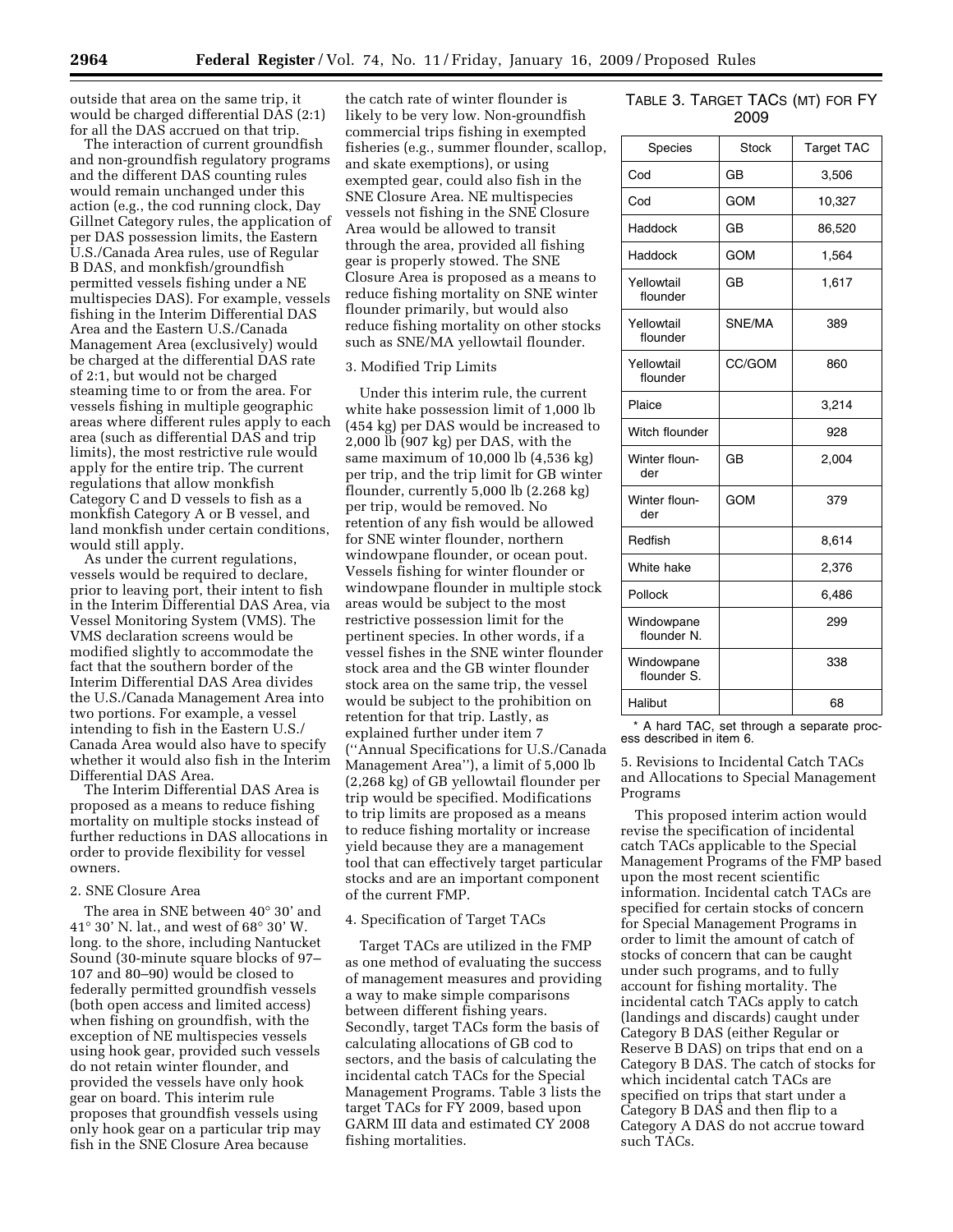A stock of concern is defined as a stock that is in an overfished condition or subject to overfishing. Due to the revised status of stocks (GARM III) that would be adopted under this action, an incidental catch TAC would no longer be appropriate for American plaice, because it would no longer be considered a stock of concern. Further, new incidental catch TACs would be required for GOM winter flounder and pollock, because they would now be considered stocks of concern. The percentages that the TACs are currently based on would remain unchanged, with the exception of witch flounder, which would be reduced from 5– percent to 2–percent, due to its new

proposed status and the fact that the fishing mortality rate and total catch need to be reduced. The incidental catch TACs for GOM winter flounder would be set at 5–percent, based on the rationale described in Framework (FW) 40A to the FMP: If the recent catch levels are less than the expected future catch levels, and proposed management measures are likely to achieve more than the required reduction in fishing mortality, then the size of an incidental catch TAC relative to the size of the overall TAC is larger (set as a larger percent). The incidental catch TAC for pollock would be set at 5–percent because of the prevalence of pollock catch in the Special Management

Programs, and based upon the rationale cited above. The utility of the Special Management Programs would be severely constrained if the incidental catch TAC is set too low. The number of total incidental catch TACs would increase from the current number (8), to 10. Due to the severe fishing mortality reduction necessary for the SNE/MA stock of winter flounder, no retention of this stock would be allowed under this alternative, and there would be no incidental catch TAC specified (see additional discussion under item 10, Mitigating Measures). The calculation of incidental catch TACs by stock based on the target TACs is shown in Table 4.

### TABLE 4. INCIDENTAL CATCH TACS FOR FY 2009

| Stock              | Percentage of Total TAC | Initial TAC | Incidental TAC |
|--------------------|-------------------------|-------------|----------------|
| GB cod             | 2                       | 3,506       | 70.1           |
| GOM cod            |                         | 10,327      | 103.3          |
| GB yellowtail      | 2                       | 1,617       | 32.3           |
| CC/GOM yellowtail  |                         | 860         | 8.6            |
| SNE/MA yellowtail  |                         | 389         | 3.9            |
| Pollock            | 5                       | 6,486       | 324.3          |
| Witch flounder     | 2                       | 928         | 18.6           |
| GB winter flounder | 2                       | 2,004       | 40.1           |
| White hake         | 2                       | 2,376       | 47.5           |
| <b>GOM</b> winter  | 5                       | 379         | 19.0           |

This proposed rule would also modify the allocation of the incidental catch TACs to the various Special Management Programs due to the change in status of stocks, as well as to optimize the design of the programs based on the operation of the programs since their inception. For example, the Eastern U.S./Canada Haddock SAP was not used at all in FY 2007, and only two trips were taken in the area in FY 2006.

Therefore, the percent allocations to this SAP would be reduced for GB cod, GB yellowtail, and GB winter flounder, and the percent allocation to the Regular B DAS Program would be increased due to higher participation in that program historically. Secondly, this rule would provide the Administrator, Northeast Region, NMFS (Regional Administrator) the authority to modify the allocations among programs in-season, or prior to

the beginning of the season, because it is difficult to estimate the appropriate TAC since the level of participation and rate of catch of stocks of concern in the various programs is highly variable. The proposed changes to the allocations are summarized in Table 5. Table 6, contains the incidental catch TACs that result from applying the percentages in Table 5 to the incidental TACs in Table 4.

| TABLE 5. MODIFICATIONS TO THE INCIDENTAL CATCH TAC ALLOCATIONS FOR FY 2009 |  |
|----------------------------------------------------------------------------|--|
|----------------------------------------------------------------------------|--|

|                                  | Regular B DAS Program |      |         | Eastern U.S./Canada Haddock SAP | Closed Area I Hook Gear Haddock<br><b>SAP</b> |           |
|----------------------------------|-----------------------|------|---------|---------------------------------|-----------------------------------------------|-----------|
| Stock                            | Current               | New  | Current | <b>New</b>                      | Current                                       | New       |
| GB Cod                           | 50%                   | 70 % | 34%     | 14%                             | 16%                                           | no change |
| <b>GB Yellowtail</b><br>flounder | 50 %                  | 80%  | 50%     | 20%                             |                                               |           |
| <b>GB Winter flounder</b>        | 50%                   | 80%  | 50%     | 20%                             |                                               |           |
| <b>Pollock</b>                   | none                  | 90%  | none    | 5%                              | none                                          | 5%        |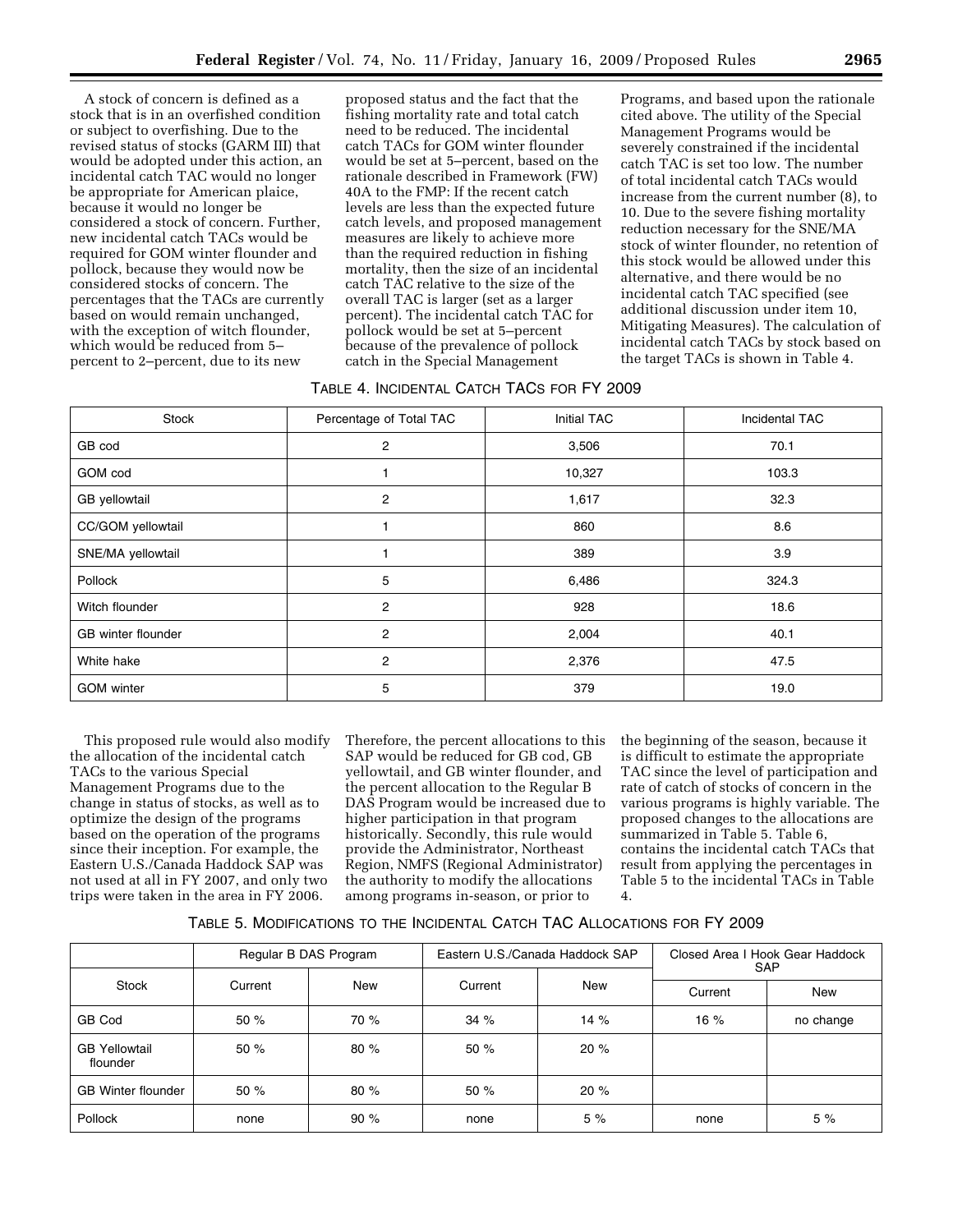## TABLE 5. MODIFICATIONS TO THE INCIDENTAL CATCH TAC ALLOCATIONS FOR FY 2009—Continued

|                                      |         | Regular B DAS Program |         | Eastern U.S./Canada Haddock SAP | Closed Area I Hook Gear Haddock<br><b>SAP</b> |     |
|--------------------------------------|---------|-----------------------|---------|---------------------------------|-----------------------------------------------|-----|
| <b>Stock</b>                         | Current | <b>New</b>            | Current | New                             | Current                                       | New |
| <b>GOM Winter floun-</b><br>der      | none    | 100 %                 |         |                                 |                                               |     |
| <b>GOM Cod</b>                       | 100 $%$ | 100 $%$               |         |                                 |                                               |     |
| White hake                           | 100 $%$ | 100 %                 |         |                                 |                                               |     |
| <b>CC/GOM Yellowtail</b><br>flounder | 100 $%$ | 100 %                 |         |                                 |                                               |     |
| <b>SNE/MA Yellowtail</b><br>flounder | 100 $%$ | 100 %                 |         |                                 |                                               |     |
| Witch flounder                       | 100 $%$ | 100 %                 |         |                                 |                                               |     |
| Plaice                               | 100 %   | none                  |         |                                 |                                               |     |

TABLE 6. SPECIFICATION OF INCIDENTAL CATCH TACS FOR SPECIAL MANAGEMENT PROGRAMS (MT) FOR FY 2009

| Stock                             | Regular B DAS Program | Eastern U.S./Canada Haddock<br>SAP | Closed Area I Hook Gear Had-<br>dock SAP |
|-----------------------------------|-----------------------|------------------------------------|------------------------------------------|
| GB Cod                            | 49.1                  | 9.8                                | 11.2                                     |
| <b>GOM Cod</b>                    | 103.3                 | na                                 | na                                       |
| <b>GB Yellowtail flounder</b>     | 25.9                  | 6.5                                | na                                       |
| <b>CC/GOM Yellowtail flounder</b> | 8.6                   | na                                 | na                                       |
| <b>SNE/MA Yellowtail flounder</b> | 3.9                   | na                                 | na                                       |
| Pollock                           | 291.9                 | 16.2                               | 16.2                                     |
| Witch flounder                    | 18.6                  | na                                 | na                                       |
| <b>GB Winter flounder</b>         | 32.1                  | 8.0                                | na                                       |
| White hake                        | 47.5                  | na                                 | na                                       |
| <b>GOM Winter flounder</b>        | 19.0                  | na                                 | na                                       |

## 6. Annual Specifications for U.S./ Canada Management Area

In consultation with the Council, NMFS annually implements management measures for the U.S./ Canada Management Area through proposed and final rules. For FY 2009, because NMFS will also be proposing management measures for the entire fishery to reduce fishing mortality as described above and expects to implement measures for the entire FY 2009, NMFS is including the specification of the TACs and other measures for the U.S./Canada Management Area in this proposed rule in order to streamline the regulatory process.

The FMP specifies a procedure for setting annual hard TAC levels (i.e., the fishery or area closes when a TAC is reached) for Eastern GB cod, Eastern GB haddock, and GB yellowtail flounder in the U.S./Canada Management Area. The regulations governing the annual development of TACs were implemented by Amendment 13 to the FMP in order to be consistent with the U.S./Canada Resource Sharing Understanding (Understanding), which is an informal (i.e., non-binding) understanding between the Northeast Region of NMFS and the Maritimes Region of the Department of Fisheries and Ocean of Canada (DFO) that outlines a process for the management of the shared GB groundfish resources. The Understanding specifies an allocation of TAC for these three stocks for each country, based on a formula that considers historical catch percentages and current resource distribution.

Annual TACs are determined through a process involving the Council, the

Transboundary Management Guidance Committee (TMGC), and the U.S./ Canada Transboundary Resources Steering Committee. In September 2008, the TMGC approved the 2008 Guidance Document for Eastern GB cod, Eastern GB haddock, and GB yellowtail flounder, which included recommended U.S. TACs for these stocks. The recommended FY 2008 TACs were based upon the most recent stock assessments TRAC Status Reports for 2008), and the fishing mortality strategy shared by both NMFS and DFO. The strategy is to maintain a low to neutral (less than 50–percent) risk of exceeding the fishing mortality limit reference (Fref = 0.18, 0.26, and 0.25 for cod, haddock, and yellowtail flounder, respectively). When stock conditions are poor, fishing mortality rates should be further reduced to promote rebuilding.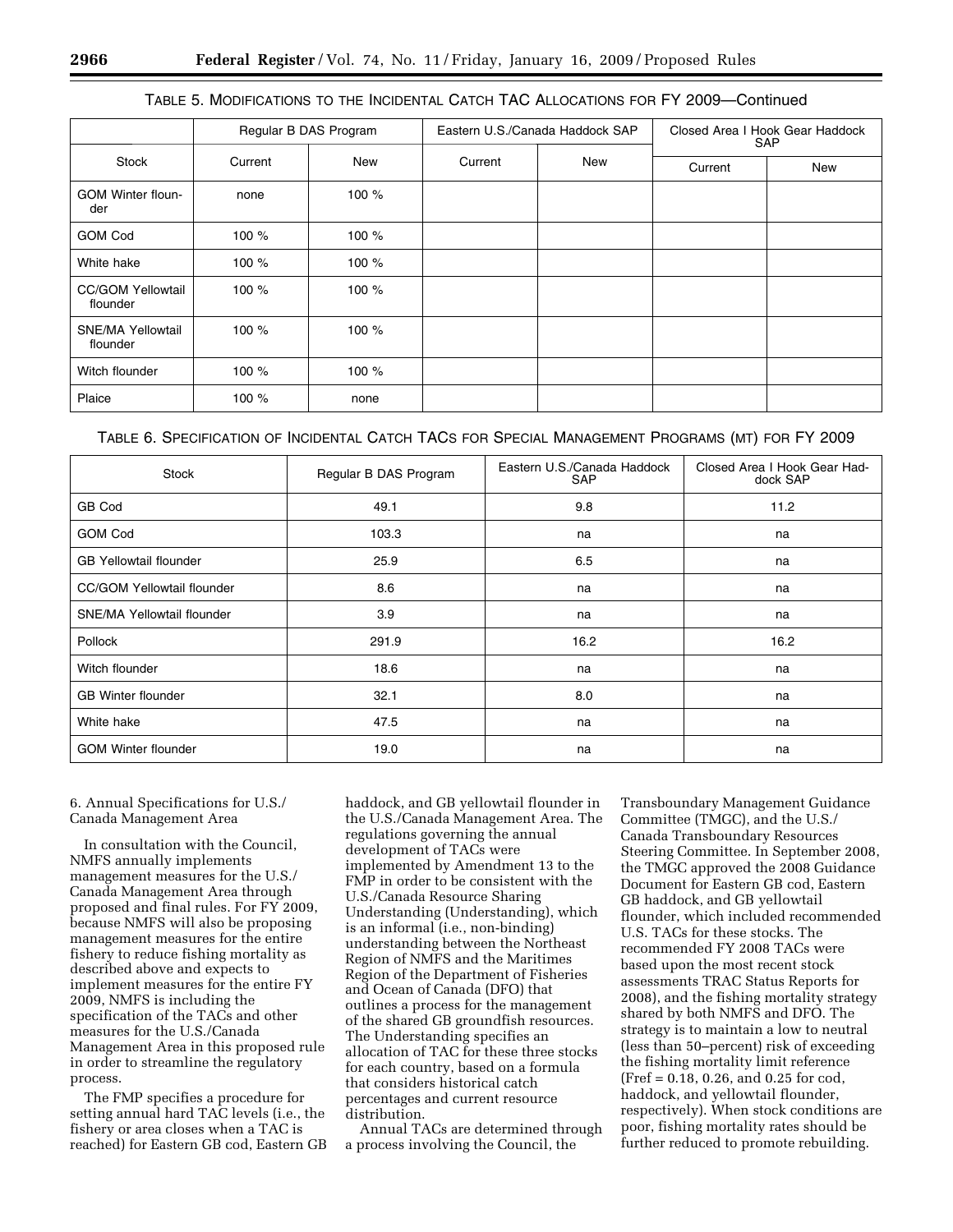The TMGC concluded that the most appropriate combined U.S./Canada TAC for Eastern GB cod for FY 2009 is 1,700 mt. This corresponds to a low risk (less than 25- percent) of exceeding the Fref of 0.18 (i.e., Fmsy) in 2009. However, due to poor recruitment, there is a high risk (greater than 75–percent) that stock biomass will not increase from CY 2009 to CY 2010. The annual allocation shares between countries for FY 2009 are based on a combination of historical catches (15–percent weighting) and resource distribution based on trawl surveys (85–percent weighting). Combining these factors entitles the United States to 31–percent of the shared TAC and Canada to 69- percent, resulting in a national quota of 527 mt for the United States and 1,173 mt for Canada.

For Eastern GB haddock, the TMGC concluded that the most appropriate combined U.S./Canada TAC for FY 2009 fishing year is 30,000 mt. This represents a low to neutral risk (greater

than 25–percent but less than 50– percent) of exceeding the Fref of 0.26. Adult biomass is projected to peak at 158,000 mt in CY 2008 (reflecting the recruitment and growth of the exceptional 2003 year class), and decline to 131,000 mt in 2010. The annual allocation shares between countries for FY 2009 are based on a combination of historical catches (15– percent weighting) and resource distribution based on trawl surveys (85– percent weighting). Combining these factors entitles the United States to 37– percent of the shared TAC and Canada to 63–percent, resulting in a national quota of 11,100 mt for the United States and 18,900 mt for Canada.

For GB yellowtail flounder, the TMGC concluded that the most appropriate combined U.S./Canada TAC for the 2009 fishing year is 2,100 mt. This corresponds to an F of 0.11, lower than the Fref of 0.25, and is consistent with the fishing mortality required to rebuild GB yellowtail flounder by 2014. With a

catch of 2,100 mt in 2009, the age 3+ biomass is expected to increase by about 21–percent. The annual allocation shares between countries for 2008 are based on a combination of historical catches (15–percent weighting) and resource distribution based on trawl surveys (85–percent weighting). Combining these factors entitles the U.S. to 77–percent of the shared TAC and Canada to 23–percent, resulting in a national quota of 1,617 mt for the U.S. and 483 mt for Canada.

On October 8, 2009, the Council approved, consistent with the 2008 Guidance Document, the following U.S./ TACs recommended by the TMGC: 527 mt of Eastern GB cod; 11,100 mt of Eastern GB haddock; and 1,617 mt of GB yellowtail flounder. The proposed 2009 fishing year TACs for the U.S./Canada Management Area represent a decrease for cod and yellowtail flounder, and an increase for haddock compared with those specified for the 2008 fishing year (Tables 7 and 8).

### TABLE 7. 2009 U.S./CANADA TACS (MT) AND PERCENTAGE SHARES (IN PARENTHESES)

|                         | GB Cod      | <b>GB Haddock</b> | <b>GB Yellowtail Flounder</b> |
|-------------------------|-------------|-------------------|-------------------------------|
| <b>Total Shared TAC</b> | .700        | 30,000            | 2,100                         |
| U.S. TAC                | 527 (31%)   | 11,100 (37%)      | 1,617 (77%)                   |
| Canada TAC .            | 1,173 (69%) | 18,900 (63%)      | 483 (23%)                     |

TABLE 8. 2008 U.S./CANADA TACS (MT) AND PERCENTAGE SHARES (IN PARENTHESES)

|                         | GB Cod     | <b>GB Haddock</b> | <b>GB Yellowtail Flounder</b> |
|-------------------------|------------|-------------------|-------------------------------|
| <b>Total Shared TAC</b> | 2,300      | 23,000            | 2,500                         |
| U.S. TAC                | 667 (29%)  | 8,050 (35%)       | * 1,950 (78%)                 |
| Canada TAC              | .633 (71%) | 14,950 (65%)      | 550 (22%)                     |

\* Adjusted downward to 1,868.7 mt due to overharvest of 2007 TAC

The 2009 TACs are based upon stock assessments conducted in June 2008 by the TRAC. The proposed TACs are consistent with the results of the TRAC and the TMGC's harvest strategy, as well as the GB yellowtail flounder rebuilding plan implemented by FW 42. The regulations for the Understanding, promulgated by the final rule implementing Amendment 13, state that ''Any overages of the GB cod, haddock, or yellowtail flounder TACs that occur in a given fishing year will be subtracted from the respective TAC in the following fishing year.''

Therefore, should an analysis of the catch of the shared stocks by U.S. vessels indicate that an over-harvest occurred during FY 2008, the pertinent TAC would be adjusted downward in order to be consistent with the FMP and Understanding. Although it is very unlikely, it is possible that a very large over-harvest could result in an adjusted

TAC of zero. If an adjustment to one of the FY 2008 TACs of cod, haddock, or yellowtail flounder is necessary, the public will be notified through publication in the **Federal Register** and through a letter to permit holders.

NMFS is also proposing, through the authority granted to the Regional Administrator by the FMP, measures to optimize the harvest of the shared resources. The regulations under § 648.85(a)(3)(iv)(D) provide the Regional Administrator the authority to implement in-season adjustments to various measures in order to prevent over-harvesting, or to facilitate achieving the TAC.

Based on the Council's vote to postpone the opening of the Eastern U.S./Canada Area for vessels fishing with trawl gear in FY 2008 from May 1, 2008, to August 1, 2008, and the success of this management measure in slowing the annual catch rate of cod during the

early part of the year, NMFS is proposing this same measure for FY 2009. Thus, the FY 2009 opening of the Eastern U.S./Canada Area for trawl vessels would be postponed from May 1, 2009, until August 1, 2009, while allowing more selective longline gear access during May through July. Such vessels would be limited to a cod catch of 5–percent of the cod TAC, or 26.4 mt of cod. The objective of the proposed action is to prevent trawl fishing in the Eastern U.S./Canada Area during the time period when cod bycatch is likely to be very high. The goal of this measure is to prolong access to this area in order to maximize the catch of available cod, haddock, and yellowtail flounder.

Secondly, the Regional Administrator is proposing implementation of a possession limit of 5,000 lb (2,268 kg) per trip for GB yellowtail flounder. Although the regulations under § 648.86(a)(3)(iv)(C) indicate an initial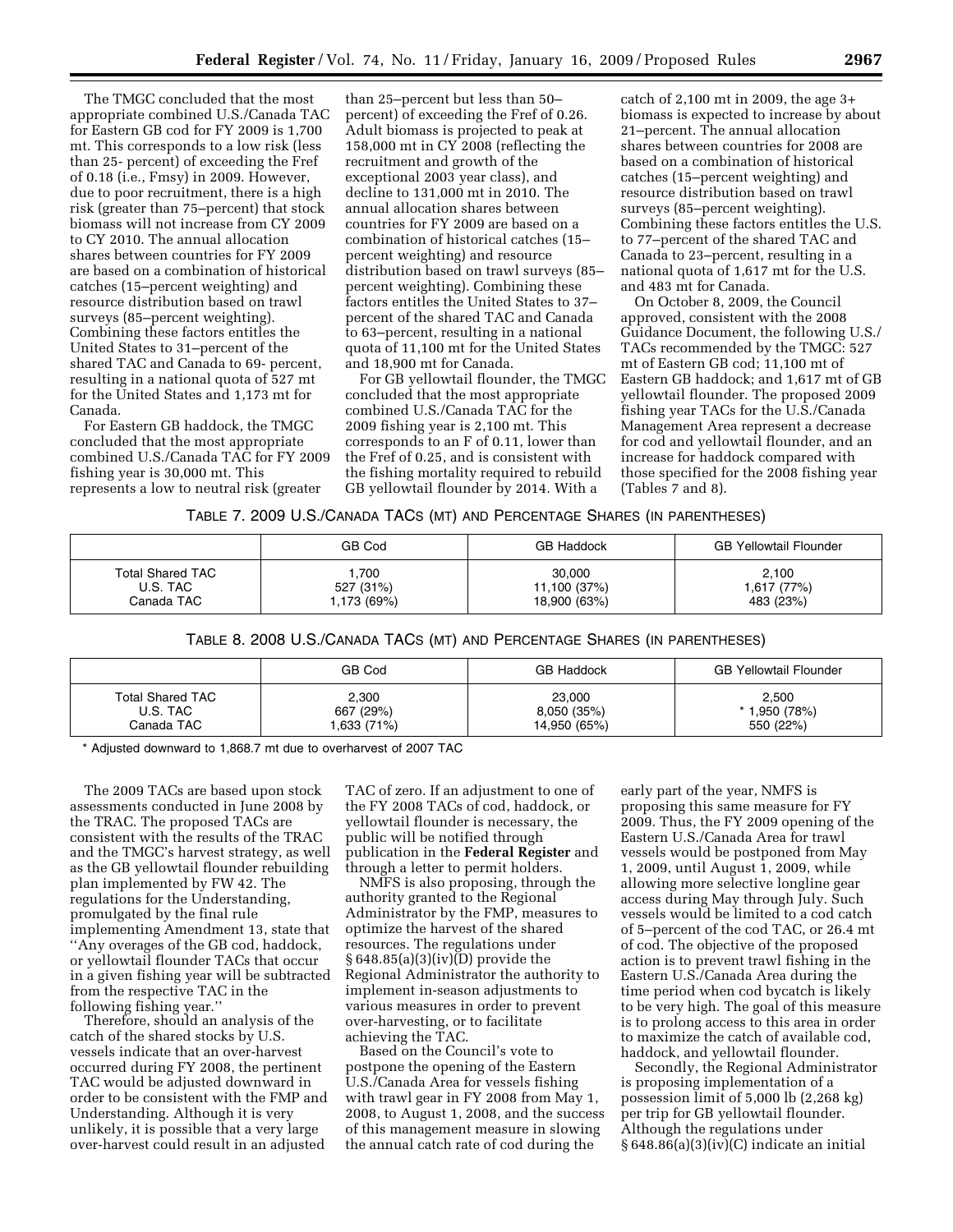trip limit of 10,000–lb (4,536 kg) at the beginning of a fishing year for GB yellowtail flounder, based on the yellowtail flounder catch rate from the U.S./Canada Management Area under a 5,000–lb (2,268–kg) trip limit during FY 2008, and analyses conducted by NMFS during FY 2007, a 5,000–lb (2,268–kg) trip limit would be an appropriate trip limit to allow harvesting of the TAC and increase the likelihood that further restrictions will not be necessary during the fishing year to slow the catch rate.

Third, the Regional Administrator is proposing to allow the use of the Ruhle Trawl in the Eastern U.S./Canada Area. Under current regulations, only a flounder net and the haddock separator trawl are permanently authorized for such use. The trawl, which is a modified trawl that substantially reduces the catch rate of most stocks of concern, was approved for use in the Regular B DAS Program and the Eastern U.S/Canada Haddock SAP (73 FR 40186, July 14, 2008). Approval of the use of the Ruhle trawl in the Eastern U.S./Canada Area would provide another alternative for trawl vessel operators and, therefore, provide additional flexibility. As detailed in the July 14, 2008 rule, the Ruhle trawl has been demonstrated to substantially reduce catch of many species of groundfish, and therefore its use would be consistent with the management objectives for the Eastern U.S./Canada Area.

Lastly, the Regional Administrator is proposing zero trips into the Closed Area (CA) II Yellowtail Flounder SAP during FY 2009, based on a determination that the available TAC of GB yellowtail flounder is insufficient to support a minimum level of fishing activity within the CA II SAP. The Regional Administrator has the authority to determine the allocation of the total number of trips into the CA II SAP based upon several criteria, including: GB yellowtail flounder TAC level and the amount of GB yellowtail flounder caught outside of the SAP. As implemented by FW 40B, zero trips to this SAP should be allocated if the available GB yellowtail flounder catch is not sufficient to support 150 trips with a 15,000–lb (6,804–kg) trip limit (i.e., if the available GB yellowtail flounder catch is less than 1,021 mt). This calculation takes into account the projected catch from the area outside of the SAP. Based on the estimate for catch outside of the SAP utilized for FY 2008 (1,376 mt), and the proposed GB yellowtail flounder TAC for FY 2009 (1,617 mt), there is insufficient available catch to allow the SAP to proceed (i.e.,  $1,617 - 1,376 = 241$ ;  $241 < 1,021$  mt).

## 7. Haddock TAC for CA I Hook Gear Haddock SAP

Under this action, a haddock TAC for the CA I Hook Gear Haddock SAP would be specified based upon the GARM III stock assessment and a formula implemented in FW 42. The haddock TAC in a particular year is based upon the TAC that was specified for the SAP in 2004 (1,130 mt), and scaled according to the size of the exploitable biomass of western GB haddock compared to the biomass size in 2004 (35,317 mt). The size of the western component of the GB haddock stock is estimated as 35–percent of the size of the total GB haddock stock. Therefore, if the 2007 exploitable biomass of haddock is 321,870 mt, the formula and resultant TAC would be as follows: ((.35)(321,870)/35,317) x 1,130  $= 3.604.5$  mt.

## 8. Elimination of the SNE/MA Winter Flounder SAP

The SNE/MA Winter Flounder SAP currently allows a limited access NE multispecies vessel fishing for summer flounder west of 72° 30' W. long. to retain up to 200 lb (91 kg) of winter flounder while not under a NE multispecies DAS, provided the vessel complies with various restrictions. Due to the severely depleted status of SNE/ MA winter flounder, and the goal of reducing fishing mortality to as close to zero as practicable, this SAP would be eliminated. Because the SAP could enable limited targeting of winter flounder, elimination of the SAP may prevent some catch of winter flounder from occurring.

9. Elimination of the State Waters Winter Flounder Exemption

The State Waters Winter Flounder Exemption currently allows vessels issued a NE multispecies permit to fish in state waters for winter flounder using gear with mesh smaller than required for other vessels in the fishery (provided various requirements and criteria are met). Due to the severely depleted status of the SNE/MA winter flounder stock, and the goal of reducing fishing mortality to as close to zero as practicable, this SAP would be eliminated. Because the SAP could enable limited targeting of winter flounder, elimination of the SAP may prevent some catch of winter flounder from occurring.

### 10. Mitigating Measures

*Reduction of Haddock Minimum Size*. Under this interim action, the haddock minimum size would be reduced to 18 inches (45 cm) for both the commercial and recreational fisheries in order to

increase yield and decrease bycatch (as defined by the Magnuson-Stevens Act). Information from GARM III indicates that the GB stock is very large and is rebuilt, while the GOM stock is 99– percent rebuilt. Furthermore, a portion of the large 2003 year class of haddock is still below the current 19–inch (47.5 cm) minimum size. A reduced minimum size for haddock would allow vessels to retain additional haddock, thereby increasing yield for this species. Other recreational measures are described under item 11.

*Extension of the Eastern U.S./Canada Haddock SAP*. The Eastern U.S./Canada Haddock SAP, which is set to expire at the end of FY 2008 on April 30, 2009, would be extended through this proposed interim action, in order to continue to facilitate access to GB haddock. This SAP allows vessels fishing with trawl gear to fish in a portion of the Eastern U.S./Canada Area, including a section of the northern portion of CA II (the ''triangle''), under a Regular B DAS or a Reserve B DAS. This SAP allows a vessel to utilize a Category B DAS and fish in the ''triangle'' that is not otherwise accessible. The geographic area would remain unchanged, and the rules that apply would remain unchanged, with the exception of the reallocation of the incidental catch TACs (see Table 5).

When fishing in this SAP, vessels must currently fish with either a haddock separator trawl or a Ruhle Trawl, and are subject to restrictive possession limits in order to provide an incentive to correctly use the specialized trawl gear to help minimize bycatch of stocks of concern. Catch of stocks of concern on trips that end under a B DAS count toward the incidental catch TACs specified for pollock, GB cod, GB winter flounder, and GB yellowtail flounder (see Table 6). The total amount of these stocks of concern caught is limited by these incidental catch TACs and the program is typically subject to a higher level of observer coverage than the NE multispecies fishery at large. Furthermore, there are specialized rules that are required when fishing in this SAP, including those regarding observer notification, VMS declaration, reporting requirements, and a no discard provision.

*Modifications to the Regular B DAS Program*. The Regular B DAS Program was designed to provide opportunities to target healthy stocks without threatening stocks for which a mortality reduction is required. The program allows the use of Regular B DAS, provided the Program requirements designed to minimize impacts of stocks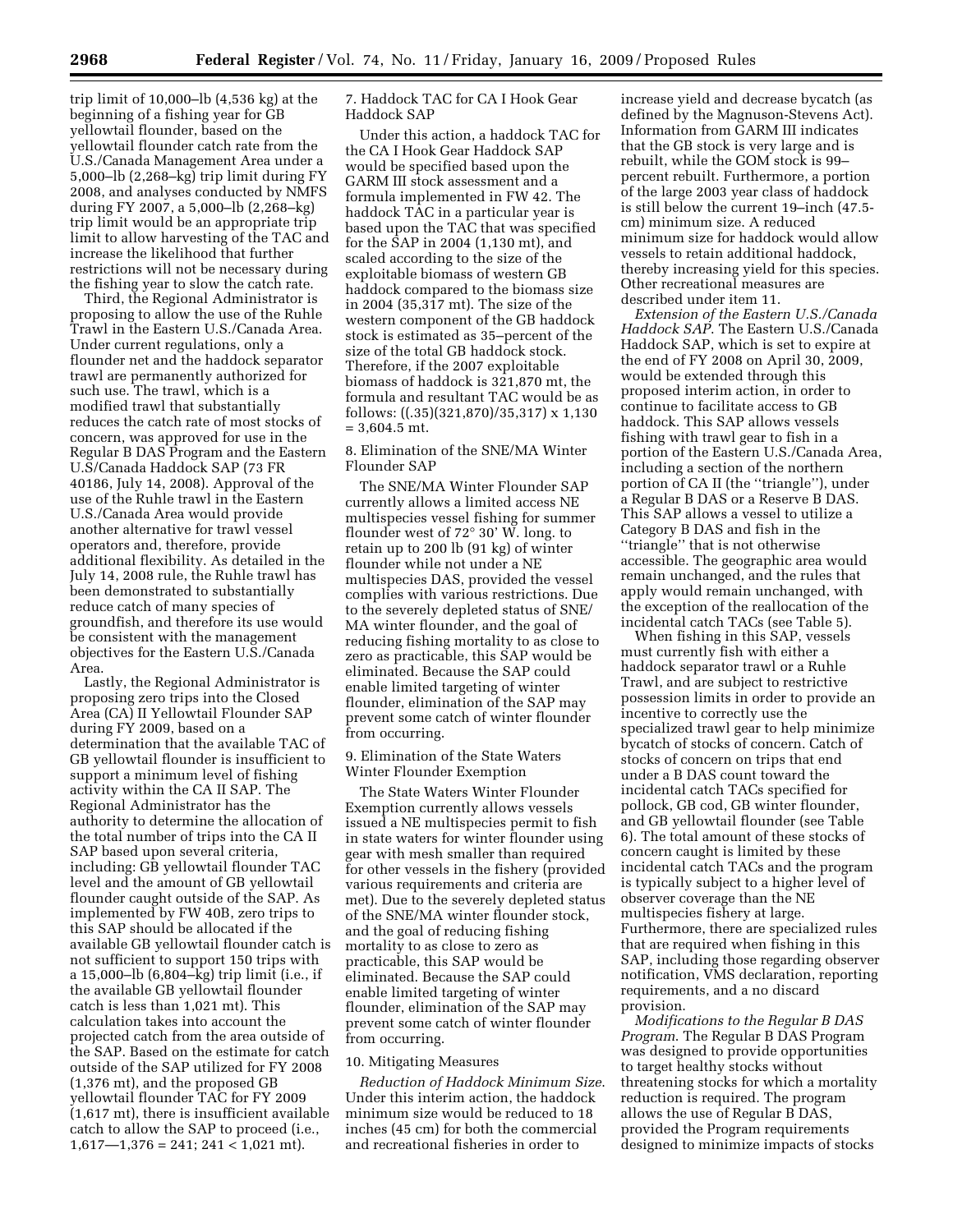of concern are met. Under this proposed rule, in addition to the modifications proposed under item 5 (Revisions to Incidental Catch TACs and Allocations to Special Management Programs), several revisions would be made to the Regular B DAS Program in order to address the current status of stocks and necessary reductions to fishing mortality, as well as to maintain the usefulness of the Regular B DAS Program. Under current regulations, the Regional Administrator has the authority to close the Regular B DAS Program if it is projected that continuation of the Regular B DAS Program would undermine the achievement of the objectives of the FMP. In addition to monitoring the incidental TACs proposed under item 5, NMFS would closely monitor the level of discarding of stocks that are proposed to have zero retention, but for which there is no incidental TAC proposed (i.e., SNE/MA winter flounder, northern windowpane flounder, and ocean pout) to ensure that fishing mortality objectives for all stocks are not jeopardized.

In order to prevent the quarterly incidental catch TACs from limiting the usefulness of the program, any quarterly incidental catch TAC that remains uncaught from quarters one, two, and three would roll over into the subsequent quarter.

Due to the number of flatfish stocks that need reductions in fishing mortality, the use of low profile (tiedown) gillnets under this interim action would be prohibited on trips fishing under the Regular B DAS Program. Within the NE multispecies fishery, flatfish are traditionally targeted by reducing the vertical height of bottomset gillnets by tying the floatline of a gillnet to the leadline, or modifying the construction of the floatline to reduce or eliminate its buoyancy. Thus, because most stocks of concern are flatfish and targeting stocks of concern is not consistent with the goals of the Regular B DAS Program, the use of low profile gillnet gear would be prohibited under this Program. The use of gillnet gear to catch haddock would still be allowed.

Under current regulations, when 100 percent of the Incidental Catch TAC for white hake has been harvested, vessels fishing under a Regular B DAS are prohibited from retaining white hake. This is in contrast to the rules pertaining to the other Incidental Catch TACs in the Regular B DAS Program, whereby when the TAC is projected to be harvested, the use of Regular B DAS are prohibited in the pertinent stock area for the duration of the quarter. This proposed interim rule would treat

pollock and witch flounder in the same manner as white hake. Therefore, when 100 percent of the Incidental Catch TAC for white hake, pollock, or witch flounder has been harvested, vessels fishing under a Regular B DAS would be prohibited from retaining white hake, pollock, or witch flounder, respectively. Because white hake, pollock, and witch flounder have stock areas that cover the GOM, GB, and SNE/MA areas, if the harvest of the TAC were to trigger a shutdown of the pertinent stock area, the entire Regular B DAS Program would be shut down. The Regional Administrator would be provided the authority to modify the pertinent possession restriction, or implement other measures, including a partial closure for the Regular B DAS Program, in order to prevent excessive discarding of the stock.

*DAS Leasing Program Modifications*. Under this proposed rule, the current prohibition on leasing DAS between sector and common pool vessels would be eliminated in order to increase flexibility and efficiency in the DAS leasing market. Secondly, the limit on the maximum number of DAS that a vessel sector and common-pool vessels may lease would be eliminated. Amendment 13 implemented a restriction that a lessee may lease Category A DAS in an amount up to the vessel's FY 2001 allocation (excluding carry-over DAS from the previous year, or additional DAS associated with obtaining a Large Mesh permit). This restriction would be removed in order to increase flexibility and efficiency in the DAS leasing market. These mitigation measures, including the DAS Transfer Program modifications described below, would also enhance the likelihood of compliance with the measures by providing additional fishing opportunities.

*DAS Transfer Program Modifications*. Under this proposed rule, the DAS conservation tax would be removed from the DAS Transfer Program. Specifically, the mandatory reduction of Category A and B DAS (20 percent), and Category C DAS (90 percent), would no longer apply when vessels participate in the DAS Transfer Program. The Council, is expected to propose modifications to the DAS Transfer Program in Amendment 16 in order to provide an additional incentive to permanently transfer groundfish DAS, provide for parity of the DAS Transfer Program with the DAS Leasing Program, facilitate consolidation of permits, and provide flexibility for vessels to mitigate the negative impacts of DAS reductions and other management measures. NMFS is proposing this temporary modification

to the program for the same reasons the Council is expected to propose such changes. The limited duration of the tax-free period (due to the limited duration of the proposed interim action) would limit the amount of any effect the change may have on increasing the overall DAS use rate. NMFS is not proposing a DAS tax refund, because it would be counter to the regulations that have been in place.

#### 11. Recreational Measures

This action proposes to reduce fishing mortality on the GOM cod, GB cod, and SNE winter flounder fisheries for private recreational vessels fishing in the EEZ and for federally permitted charter/party vessels, commensurate with the reduction proposed for the commercial fishery. Following are the recreational measures proposed under this action: The current seasonal prohibition on the possession of GOM cod for both private recreational and charter/party vessels would be extended from its current duration of November through March, to November through April 15. Secondly, this action would implement a GB cod trip limit of 10 cod per person per day for charter/party vessels, consistent with the GB cod trip limit for private recreational vessels. Retention of winter flounder caught in the SNE/MA stock area would be prohibited for both private recreational and charter/party vessels. Recreational vessels in possession of winter flounder caught outside of the SNE/MA winter flounder stock area could transit this area, provided all bait and hooks are removed from fishing rods, and any winter flounder on board has been gutted and stored. Lastly, as a mitigation measure as further described above, the minimum size for haddock caught by recreational vessels fishing in the EEZ and federally permitted charter/party vessels would be reduced to 18–inches  $(45.7 - cm)$ .

12. Council's Recommended Measures for Interim Action Considered, but Rejected

At it's September 4, 2008, meeting, the Council recommended that NMFS implement an interim action for the duration of FY 2009 and proposed specific management measures. The Council's alternative proposed an 18– percent default DAS reduction; and target TACs for GB yellowtail flounder, SNE/MA yellowtail flounder, CC/GOM yellowtail flounder, American plaice, witch flounder, GB winter flounder, GOM winter flounder, redfish, white hake, pollock, GB cod, and GOM cod. The Council's proposed TACs were those associated with Frebuild for all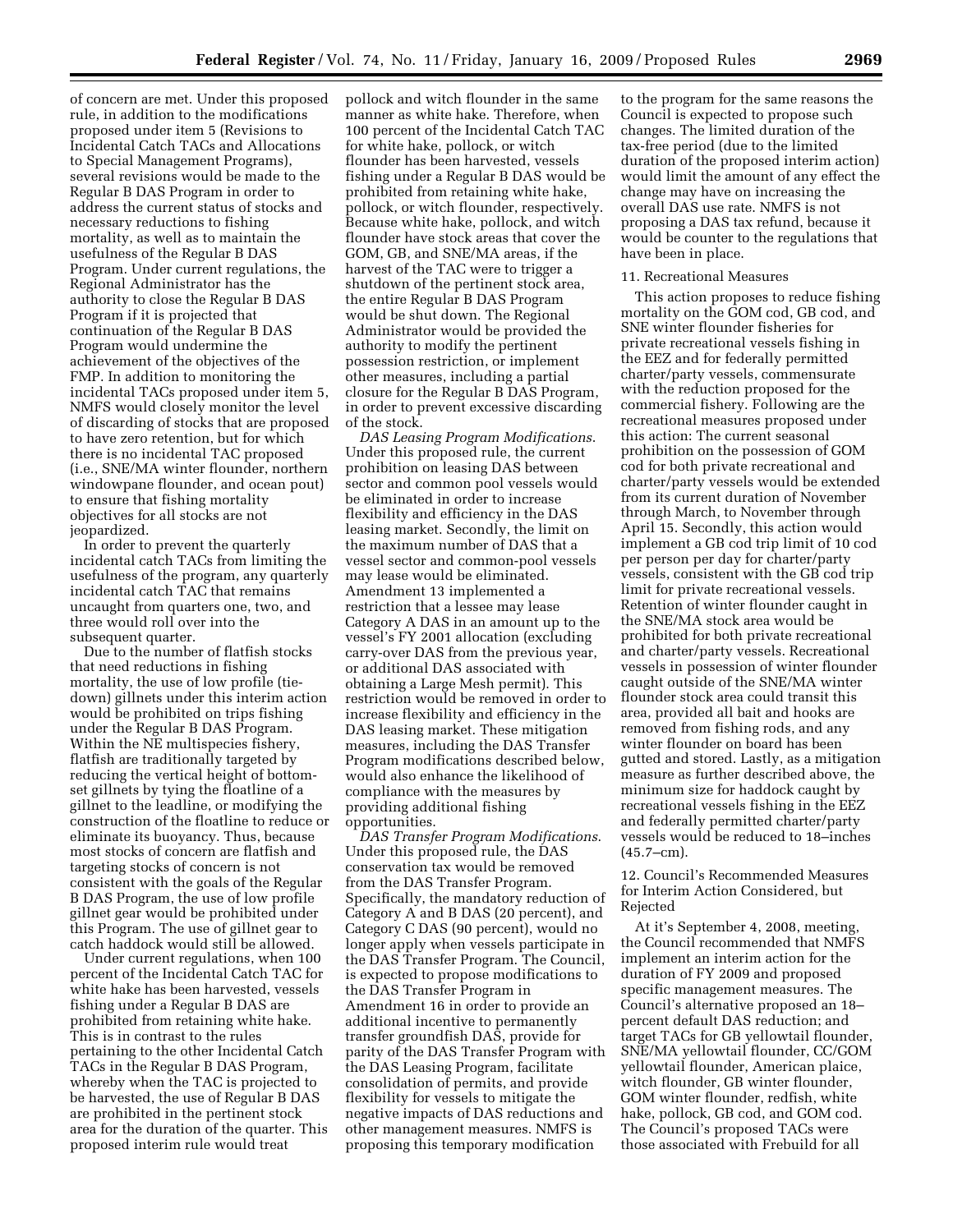stocks except for the two cod stocks, which would be the TACs associated with Fmsy, and the TAC for SNE/MA winter flounder, which would be lower than that associated with Fmsy. The Council's proposal also included a 5,000–lb (2,268–kg) trip limit for SNE/ MA winter flounder, and a 1,000–lb (454–kg)/DAS and 5,000–lb (2,268–kg)/ trip limit for witch flounder. TAC overharvests in FY 2009 would be deducted from the FY 2010 TACs, and sectors would not be held responsible for FY 2009 over-harvests that they were not responsible for. Amendment 16 was proposed as the means by which the FY 2009 TAC overharvests would be reconciled in FY 2010.

In addition, the Council recommended mitigation measures, as follows: An 18–inch (45–cm) haddock minimum fish size; extension of the Eastern U.S./Canada Haddock SAP; expansion of the CA I Hook Gear Haddock SAP; removal of the DAS Transfer Program's conservation tax; and removal of the restriction that prohibits sector members from leasing to and from common pool vessels.

Although, for some stocks, the appropriate amount of catches in FY 2009 (i.e., the projected TACs associated with Fmsy or F rebuild) would be similar to or larger than recent catch levels, because of the large fishing mortality reductions necessary to end overfishing NMFS has determined that the Council's recommended measures to reduce fishing mortality are insufficient to meet NMFS' objectives.

To estimate the amount of fishing mortality that can be expected from a given allocation of DAS, NMFS utilizes the Closed Area Model (CAM), which incorporates multiple factors, and provides indications of relative changes in fishing exploitation. NMFS could not adopt the Council's alternative because CAM analyses of a similar alternative (i.e., the no action alternative), indicated that fishing mortality reductions would be insufficient for a number of stocks (7 of 11 requiring fishing mortality reductions). Even if the trip limits associated with the Council's alternative achieved the witch flounder objective, the fishing mortality associated with six stocks would have been excessive. Further, deductions of TAC overharvests in the subsequent fishing year would compound the challenge of rebuilding stocks (depending upon the biomass trend, stock structure, and recruitment) in the time required by the Magnuson-Stevens Act and the FMP. Finally, an interim action cannot implement measures that would go into place in a subsequent fishing year, such as a TAC deduction for over-harvest that

could occur in 2009, because of the statutory limitations on its duration.

NMFS explored whether the Council's recommended measures could be modified to meet the objectives of the interim action, and developed a hard TAC alternative in order to reduce the risk that appropriate catch levels would be exceeded. As detailed in the EA developed for this proposed action, NMFS ultimately rejected the hard TAC alternative for two principal reasons: 1) It is likely that the TACs for at least two stocks (GB cod and pollock) would have resulted in fishery closures relatively early in each trimester, thereby causing severe economic costs to the industry; and 2) the complexity of a hard TAC management system and the associated cost and difficulties in its implementation to both the fishing industry and NMFS would make it impractical to successfully implement in the short period of an interim action and possibly inconsistent with Magnuson-Stevens Act National Standards and required provisions.

This proposed interim action would adopt the following mitigation measures proposed by the Council: Extension of the Eastern U.S./Canada Haddock SAP; revision of the DAS Leasing Program; revision of the DAS Transfer Program; and reduction of the haddock minimum size limit.

NMFS considered but rejected the Council's Amendment 16 proposed mitigating measures that would modify the CA I Hook Gear Haddock SAP, and the extension of the CA II Yellowtail Flounder SAP to include haddock. The Amendment 16 proposal to modify the CA I Hook Gear Haddock SAP would expand the geographic and temporal scope of the SAP. The expansion of the CA I Hook Gear Haddock SAP is not supported by relevant research. The data relied upon for the approval of the CA I Hook Gear Haddock SAP in FW 40A were from the months of October through December. These data supported the determination that the SAP would have minimal impacts on stocks of concern (notably cod). In contrast, the SAP, as expected to be proposed in Amendment 16, would be open for a 9-month period from May through January. NMFS is unaware of pertinent research that would support the conclusion that the expansion would have minimal impacts on stocks of concern. Although the expansion of the SAP may provide some mitigating effect for some members of the fishery, only one gear type would be affected and the measures would represent an expansion of effort into a closed area. Such an expansion may not be fully consistent with the intent of this action.

Similarly, the Council's proposal for the CA II Yellowtail Flounder SAP, which would allow targeting of either haddock or yellowtail flounder in this area, would represent a major modification to this SAP. NMFS is unaware of pertinent research that would support the conclusion that the expansion would have minimal impacts on stocks of concern. Therefore, the Council's proposed SAP modification may have potential adverse impacts on stocks of concern, and could undermine the utility of CA II.

### **Classification**

Because this action is a proposed rule, at this time, NMFS has not made a final determination that the interim measures that this proposed rule would implement are consistent with the national standards of the Magnuson-Stevens Act and other applicable laws. NMFS, in making this final determination, will take into account the data, views, and comments received during the comment period.

This proposed rule has been determined to be significant for the purposes of Executive Order (E.O.) 12866.

This proposed rule does not contain policies with Federalism or ''takings'' implications as those terms are defined in E.O. 13132 and E.O. 12630, respectively. This proposed rule does not contain any new recordkeeping or reporting requirements.

NMFS prepared an IRFA as required by section 603 of the Regulatory Flexibility Act (RFA). The IRFA describes the economic impact this proposed rule, if adopted, would have on small entities. A description of the action, why it is being considered, and the legal basis for this action are contained in the preamble to this proposed rule and in the Executive Summary and Background (Section 3.0) of the EA prepared for this action.

As described above, this action is necessary to comply with the fish stock rebuilding requirements of the FMP and the Magnuson-Stevens Act. In response to new scientific information, this action would reduce fishing mortality on all groundfish stocks and provide flexibility to the fishing industry to adapt to the new regulations and help mitigate negative economic impacts. The principal goal of this interim action is to eliminate or reduce overfishing and achieve the rebuilding fishing mortality rates to the extent practicable for an interim period, while the Council develops more comprehensive, permanent measures. The Preferred Alternative would achieve an appropriate balance of short-term costs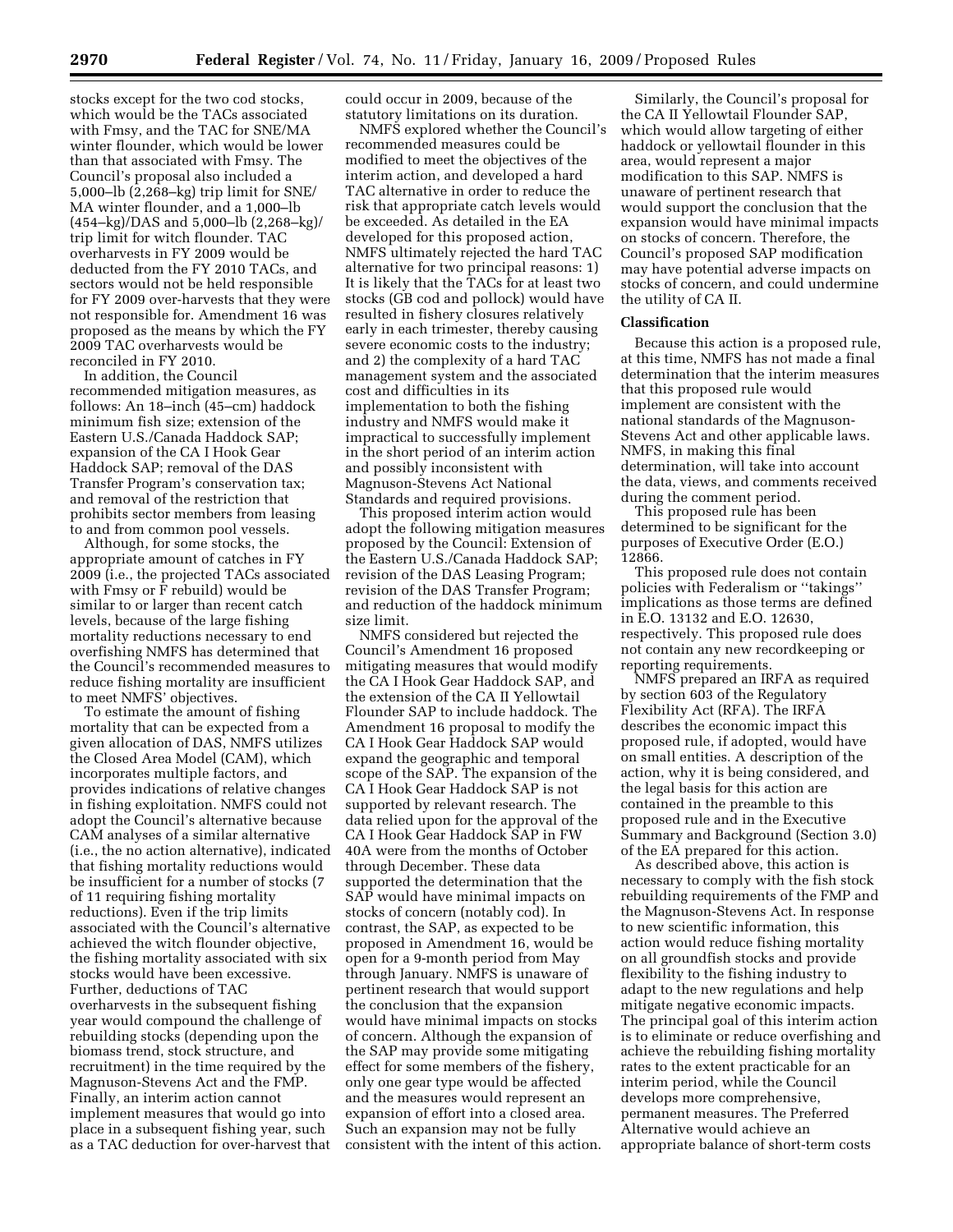and benefits that would strictly maintain adherence to rebuilding plans for most stocks, and reduce fishing mortality to Fmsy or below for all stocks except northern windowpane flounder.

NMFS fully analyzed and considered three principal alternatives (plus the No Action Alternative), and considered, but did not fully analyze, several additional alternatives characterized as considered but rejected. Alternative 1 relies upon an 18–percent DAS reduction combined with two different configurations of differential DAS areas; Alternative 2 is based upon a 40–percent DAS reduction; and Alternative 3, the Preferred Alternative relies on an 18– percent DAS reduction and one large differential DAS area. Fishing mortality reductions for all three alternatives include management measures for the commercial and recreational portions of the fishery. The No Action Alternative consists of the management measures currently in effect for the FMP, as well as the May 1, 2009, default measures specified under Amendment 13. Under the default measures, Category A DAS would be reduced by approximately 18– percent, and all other management measures would remain the same. Under all alternatives (except the No Action Alternative) the trip limit for white hake would be modified from 1,000–lb (454- kg) per DAS, to 2,000–lb (907–kg) per DAS (with the maximum per trip remaining at 10,000–lb (4,536– kg)); the current trip limit of 5,000–lb (2,268–kg)/trip for GB winter flounder would be removed; and the retention of ocean pout, SNE winter flounder, and the northern stock of windowpane flounder would be prohibited. Also, under all alternatives, a SNE Closure Area is being proposed to protect SNE winter flounder. Furthermore, the two current regulatory programs that allow vessels to retain winter flounder (that would otherwise be prohibited from retaining winter flounder) would be eliminated, i.e., the SNE Winter Flounder SAP and the State Waters Winter Flounder Exemption.

The following measures for the recreational sector would be implemented under the Preferred Alternative, as well as the other two principal alternatives considered: The current seasonal prohibition on the retention of GOM cod (for both private recreational vessels fishing in the EEZ and federally permitted party/charter vessels) would be lengthened by 2 weeks, with the resulting seasonal closure of November through April 15; persons fishing on federally permitted party/charter vessels would be prohibited from possessing more than 10 cod per day (caught anywhere), a

more restrictive limit than the current limit of 10 cod per day when fishing only in the GOM; and private recreational vessels fishing in the EEZ and federally permitted party/charter vessels would not be allowed to retain SNE winter flounder.

In addition, the following mitigation measures would be implemented under the proposed rule and other alternatives considered: The DAS Transfer Program would be modified to remove the DAS tax on transferred DAS; the Eastern U.S./Canada Haddock SAP, which is scheduled to expire, would be renewed; the DAS Leasing Program rules would be modified to remove the cap on the number of DAS that can be leased and to allow leasing between sector and common pool vessels; the minimum size for haddock would be reduced from 19 inches (47.5 cm) to 18 inches (45 cm) for both the recreational and commercial fisheries; and modifications would be made to the Regular B DAS Program, including roll-over of quarterly incidental catch TACs. A more detailed description of the proposed and other two principal alternatives analyzed and considered may be found in the preamble of this proposed rule and in the EA, respectively.

## *Description of and Estimate of the Number of Small Entities to Which the Proposed Rule Would Apply*

The Preferred Alternative would affect regulated entities engaged in commercial fishing for groundfish and entities that provide recreational fishing services to anglers. These entities include any vessel that has been issued either an open access or a limited access Federal permit under the FMP. The size standard for commercial fishing entities is \$4 million in sales, while the size standard for party/charter operators is \$7 million in sales. Available data indicate that, based on 2005–2007 average conditions, median gross sales by commercial fishing vessels were just over \$200,000 and no single fishing entity earned more than \$2 million. Available data are not adequate to identify affiliated vessels, so each operating unit is considered a small entity for purposes of the RFA. For regulated party/charter operators, the median value of gross receipts from passengers was just over \$9,000 and did not exceed \$500,000 in any year during 2001 to 2007. Therefore, all regulated commercial fishing and all regulated party/charter operators are determined to be small entities under the RFA, and , accordingly, there are no differential impacts between large and small entities under his proposed rule. The remaining discussion describes the number of

regulated entities, the number of participating regulated entities, and the potential economic impacts on participating regulated entities for party/charter operators and for commercial fishing vessels.

## *Economic Impacts of the Proposed Action*

The Preferred Alternative contains several different measures that may affect regulated vessels holding either an open access or limited access NE multispecies permit. During FY 2007, there were a total of 1,292 commercial open access permits (Handgear B) and a total of 1,530 limited access permits issued. Of these permits, 664 limited access permit holders and 123 open access permit holders participated in the groundfish fishery during FY 2007. The principal proposed management measures include a reduction in DAS; specification of differential DAS in the entire GOM, as well as a portion of GB; a SNE Closure Area; and modifications to trip limits. Because of statutory and regulatory requirements to meet certain conservation objectives, the overall short term economic impact of the proposed action and any alternative considered would be negative.

Region-wide, the impact on revenue received on trips where groundfish were landed was estimated to fall by 31 percent, while sales of all species was estimated to be reduced by 20 percent (from \$156 million to \$126 million). Among individual vessels, a small number of regulated entities, primarily from NJ, may be able to increase sales due to the location of the SNE Closure Area relative to taking no action (i.e., the SNE Differential DAS Area would remain in place under the No Action Alternative). That is, fishing opportunities in the area that would now be opened to these vessels would more than offset the changes in trip limits and DAS reduction. However, for the overwhelming majority of regulated small entities, the economic impacts would be negative. The impact on total revenue would vary depending on a port's dependence on groundfish, with the greatest reductions for ME and MA (34 percent and 27 percent, respectively). For vessels that fish exclusively in the GOM, the 2:1 differential DAS counting, coupled with the default 18–percent reduction in DAS, is equivalent to a 36–percent reduction in DAS. For vessels with a low dependence on groundfish, even this reduction in DAS may not result in a large reduction in total catch. The combination of where vessels fish, and higher dependence on groundfish trip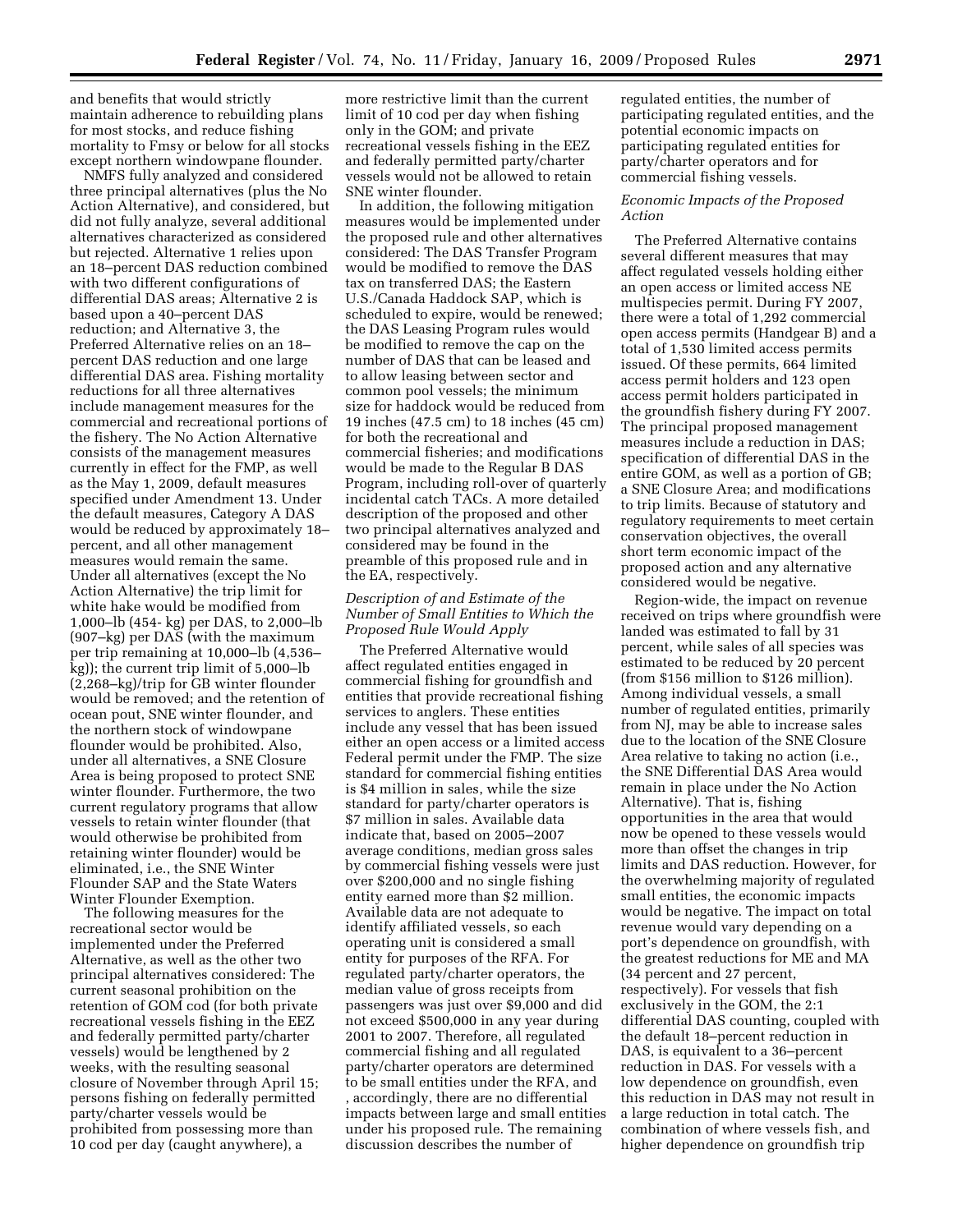income, results in the highest impacts on fishing revenue.

The estimated reduction in total revenue to NH and CT home port vessels was 16 percent, and 17 percent, respectively. For the other states, the expected reduction ranged from 6 percent in NY to 8 percent in RI.

In relative terms, the proposed measures would have similar impacts among vessels of different sizes. Among the most affected vessels (the 20 percent that would experience the greatest impacts), the adverse impact on small vessels was less (39 percent) than for either medium or large vessels. For those vessels least affected by the Preferred Alternative, with respect to impacts by primary fishing gear, the reduction in total revenue was similar for vessels using gillnet or trawl gear. However, for those vessels more highly impacted by the Preferred Alternative, trawl gear impacts were higher than for either gillnet or hook gear vessels. For trawl vessels, an average to above average level of severity of impacts would mean a 30 percent reduction in total revenue, whereas gillnet and hook gear vessels would experience a 19 percent and 12 percent reduction, respectively.

Although analyses of the anticipated impacts of past management actions and subsequent comparison with the realized impacts of such actions suggests that realized revenue losses have been lower than estimated, the proposed restrictions would make it more difficult for vessels to cover fixed costs on available groundfish trips and would place greater pressure on vessels to earn additional income from nongroundfish fishing opportunities. The proposed action would implement some mitigating measures, but not all vessels would be able to take advantage of these opportunities; some would still require financial outlays that may not be supportable, given the reduced fishing opportunities that would be available.

The proposed measures would affect not only regulated entities engaged in commercial fishing for groundfish, but also entities that provide recreational fishing services to anglers. Available data indicate that, of the 92 federally permitted charter/party vessels that reported keeping cod, haddock, or winter flounder, approximately onethird would be adversely affected by one or more of the proposed measures, and about two-thirds of participating party/charter operators would not be adversely affected. Party/charter receipts may be expected to be reduced by approximately 6 percent. The impact of extending the closed season for recreationally caught GOM cod is

difficult to predict due to the highly variable catch during the month of April. Reducing the size limit for haddock would increase the number of opportunities to keep haddock on all fishing trips.

The overall economic impact of the FY 2009 U.S./Canada TACs would likely be similar or slightly negative, compared to the economic impacts of the TACs specified for FY 2008. The specification of the proposed U.S./ Canada TACs would result in a similar, or slightly reduced level of income from trips into the U.S./Canada Management Area. The FY 2009 cod and yellowtail flounder TACs would represent a decrease from the FY 2008 TAC levels. The changes in TAC reflect changes in stock size and the U.S. percentage share.

The principal effort reduction measures may reduce monkfish fishing effort due to the requirement that limited access monkfish Category C and D vessels that also hold a NE multispecies DAS permit use a NE multispecies DAS in conjunction with a monkfish DAS. The proposed measures would particularly impact those vessels with relatively few multispecies DAS. Monkfish vessels with a Category C or D permit may experience revenue loss if they previously fished in the proposed SNE Closure Area and cannot catch a similar amount of monkfish from outside of this area. The current regulations that allow limited access monkfish Category C and D vessels with fewer allocated NE multispecies DAS than allocated monkfish DAS to fish the difference between these two allocations, as monkfish-only DAS would still apply and would help mitigate the impact of the proposed measures (in particular, the reduction in NE multispecies DAS and the SNE Closure Area) on monkfish fishing effort.

The two primary skate fisheries, a wing fishery and a lobster bait fishery, are largely interwoven with the NE multispecies fishery. The regulations require that vessels must be fishing on a NE multispecies, monkfish, or scallop DAS, or fish in an exempted fishery, in order to possess skates. The vast majority of skate landings are landed on NE multispecies Category A DAS, and the DAS restrictions and SNE Closure Area of the Preferred Alternative would reduce fishing effort on skates. Thus, the proposed measures would have a negative economic impact on the skate fishery. The SNE Closure Area may have a greater negative impact on the skate bait fishery than the skate wing fishery, because the SNE Closure Area encompasses the bulk of the area fished in the skate bait fishery. If vessels were

able to catch skate outside of the SNE Closure Area, the impacts would be mitigated.

### *Economic Impact of Alternatives to the Proposed Action*

Under the No Action Alternative the estimated groundfish trip revenue would decline by 12.1 percent to \$89 million, and total fishing revenue would decline by 7.7 percent to \$145 million. The relative reduction in groundfish trip revenue varied little by home port state ranging from 10.3 percent to 12.8 percent. However, the change in total trip revenue varied among home port states primarily based on the relative contribution of groundfish trip revenue to total revenue. For example, total trip revenue declined by approximately 10 percent in ME, NH, and MA, but declined by no more than 6 percent in any other state. The change in revenue for individual vessels depends upon DAS use rate, as well as dependence upon groundfish. Under No Action, any vessel whose current DAS use rate was low would be unaffected, since their allocated A DAS under No Action would still be greater than the DAS they used. In relative terms, the No Action alternative would have similar impacts among vessels of different sizes. Among primary gears, the relative distribution of adverse impact on total revenue was nearly identical for vessels using gillnet or trawl gear, and less for most hook vessels.

Under Alternative 1 (inshore and offshore GOM differential DAS areas, with a relative high rate), the estimated groundfish trip revenue would decline by 28 percent to \$72 million, and total fishing revenue would decline by 18 percent to \$129 million. Alternative 1 would have an adverse impact on 477 of the 509 vessels included in the analysis. With a few exceptions, Alternative 1 would have similar impacts among vessels of different sizes. Compared to all other states, adverse impact on fishing revenue for ME home port vessels was much higher for vessels up to the 20th percentile (12 percent), and was higher for vessels between the 20th percentile and the median (21 percent). At intervals above the median, the impacts on ME home port vessels were similar to those on MA home port vessels. Vessels with high dependence on groundfish trip revenue may be expected to be more adversely affected by Alternative 1 than less dependent vessels.

Alternative 1 reduces fishing effort, and therefore reduces opportunities to catch and land skates. Compared to the No Action alternative, Alternative 1 would have negative economic impacts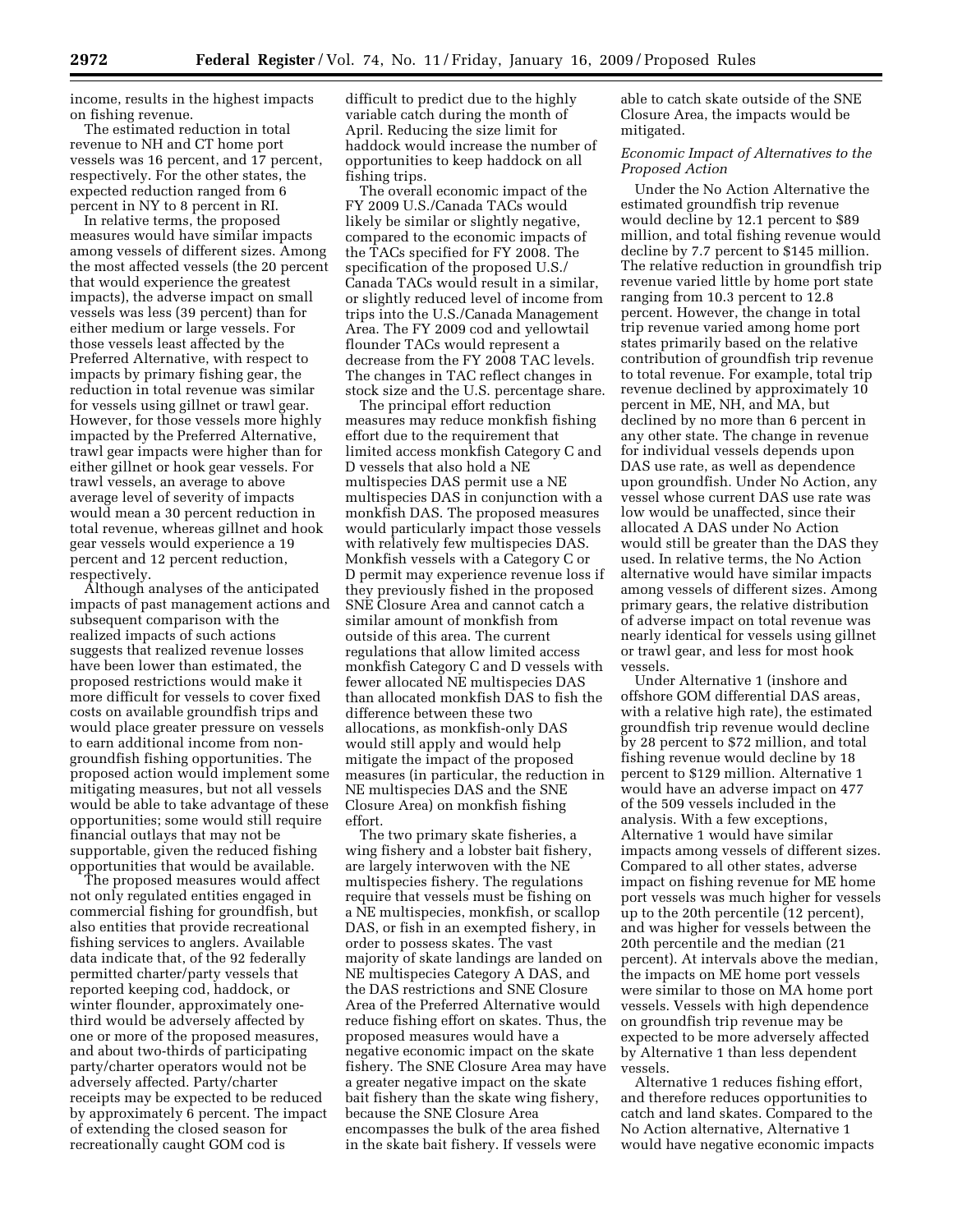on skate fishing vessels. The SNE Closure Area may have greater negative economic impacts on the skate bait fishery than on the skate wing fishery. Skate vessels potentially impacted by the SNE Closure Area may be able to mitigate some of their revenue losses by fishing in exempted fisheries. In general terms, Alternative 1 could have greater negative economic impacts on skate vessels than the other alternatives due to the 2.25:1 differential DAS area in the western GOM, where a great deal of skate fishing occurs.

Under Alternative 1, the 18–percent DAS reduction may reduce monkfish fishing effort, due to the requirement that limited access monkfish Category C and D vessels that also hold a NE multispecies DAS permit use a NE multispecies DAS in conjunction with a monkfish DAS. However, the existing regulation that allows limited access monkfish Category C and D vessels with fewer allocated NE multispecies DAS than allocate monkfish DAS to use the difference between these two allocations as monkfish-only DAS will help mitigate such impact on monkfish fishing effort. The SNE year-round closure, although smaller in size than the SNE Differential DAS Area currently in effect, would likely impact inshore monkfish gillnet vessels that fish in this region, reducing monkfish fishing effort overall in this area with a subsequent negative economic impact to the monkfish fishery. The extent of this potential negative social and economic impact would depend on the number of limited access monkfish Category C and D vessels actively fishing in the statistical areas encompassed by the closure, how much monkfish is landed from these areas, and whether or not these vessels could move their fishing operations into an open area in an effort to mitigate the impacts of the closure.

Under Alternative 2 (40–percent DAS reduction), the estimated groundfish trip revenue would decline by 33 percent to \$68 million and total fishing revenue would decline by 21 percent to \$124 million. Reflecting the relatively larger share of groundfish trip income in total revenue, the expected reduction in total fishing revenue was estimated to be at least 25 percent in ME (27 percent), and MA (27 percent). Across all vessels, gross revenues for only eight of the vessels included in the analysis would not change relative to status quo conditions, while for the remaining vessels the estimated reduction in total revenue ranged from 3 percent to 37 percent. In relative terms, Alternative 2 would have somewhat similar impacts among vessels of different sizes. Among primary gears the relative distribution of adverse impact on total revenue was similar for vessels using gillnet or trawl gear. The relative distribution of adverse impacts differed between states that border the GOM (ME, NH, and MA) and those that do not. Vessels with high dependence on groundfish trip revenue may be expected to be more adversely affected by Alternative 2 than less dependent vessels.

Alternative 2 reduces fishing effort, and therefore reduces opportunities to catch and land skates. Compared to the No Action alternative, Alternative 2 would be expected to have negative economic impacts on skate fishing vessels. The SNE Closure Area may have greater negative economic impacts on the skate bait fishery than on the skate wing fishery. Skate vessels potentially impacted by the SNE closure area may be able to mitigate some of their revenue losses by fishing in exempted fisheries. Alternatives 2 and 3 are difficult to differentiate from an economic impact standpoint.

Under Alternative 2, the 40–percent DAS reduction may reduce monkfish fishing effort due to the requirement that limited access monkfish Category C and D vessels that also hold a NE multispecies DAS permit use a NE multispecies DAS in conjunction with a monkfish DAS. However, the existing regulation that allows limited access monkfish Category C and D vessels with fewer allocated NE multispecies DAS than allocate monkfish DAS to use the difference between these two allocations as monkfish-only DAS will help mitigate such impact on monkfish fishing effort. The SNE year-round closure, although smaller in size than the SNE Differential DAS Area currently in effect, would likely impact inshore monkfish gillnet vessels that fish in this region, reducing monkfish fishing effort overall in this area with a subsequent negative economic impact to the monkfish fishery. The extent of this potential negative social and economic impact would depend on the number of limited access monkfish Category C and D vessels actively fishing in the statistical areas encompassed by the closure, how much monkfish is landed from these areas, and whether or not these vessels could move their fishing operations into an open area in an effort to mitigate the impacts of the closure.

#### **List of Subjects in 50 CFR part 648**

Fisheries, Fishing, Reporting and recordkeeping requirements.

Dated: January 9, 2009

**Samuel D. Rauch III,** 

*Deputy Assistant Administrator For RegulatoryPrograms, National Marine Fisheries Service.* 

For the reasons stated in the preamble, 50 CFR part 648 is proposed to be amended as follows:

## **PART 648—FISHERIES OF THE NORTHEASTERN UNITED STATES**

1. The authority citation for part 648 continues to read as follows:

**Authority:** 16 U.S.C. 1801 *et seq.*  2. In § 648.2, a new definition for ''low profile gillnet'' is added, in alphabetical order, to read as follows:

### **§ 648.2 Definitions.**

\* \* \* \* \* *Low profile gillnet*, with respect to the NE multispecies fishery, means a bottom-set gillnet with reduced vertical height achieved by tying the floatline to the leadline or by modifying the construction of the floatline, or through other means, to reduce or eliminate its buoyancy.

\* \* \* \* \* 3. In § 648.10, paragraph (b)(5) is suspended, and paragraph (b)(6) is added to read as follows:

#### **§ 648.10 DAS and VMS notification requirements.**

\* \* \* \* \*

(b) \* \* \*

(6) *VMS notification requirements for other fisheries*. Unless otherwise specified in this part, or via letters sent to affected permit holders under paragraph (b)(2) of this section, the owner or authorized representative of a vessel that is required to use VMS, as specified in paragraph (b)(1) of this section, must notify the Regional Administrator of the vessel's intended fishing activity by entering the appropriate VMS code prior to leaving port at the start of each fishing trip. Notification of a vessel's intended fishing activity includes, but is not limited to, gear and DAS type to be used; area to be fished; and whether the vessel will be declared out of the DAS fishery, or will participate in the NE multispecies and monkfish DAS fisheries, including approved special management programs. A vessel cannot change any aspect of its VMS activity code outside of port, except that a NE multispecies vessel is authorized to change the category of DAS used (i.e., flip its DAS), as provided at § 648.85(b), or change the area declared to be fished so that the vessel may fish both inside and outside of the Eastern U.S./Canada Area on the same trip, as provided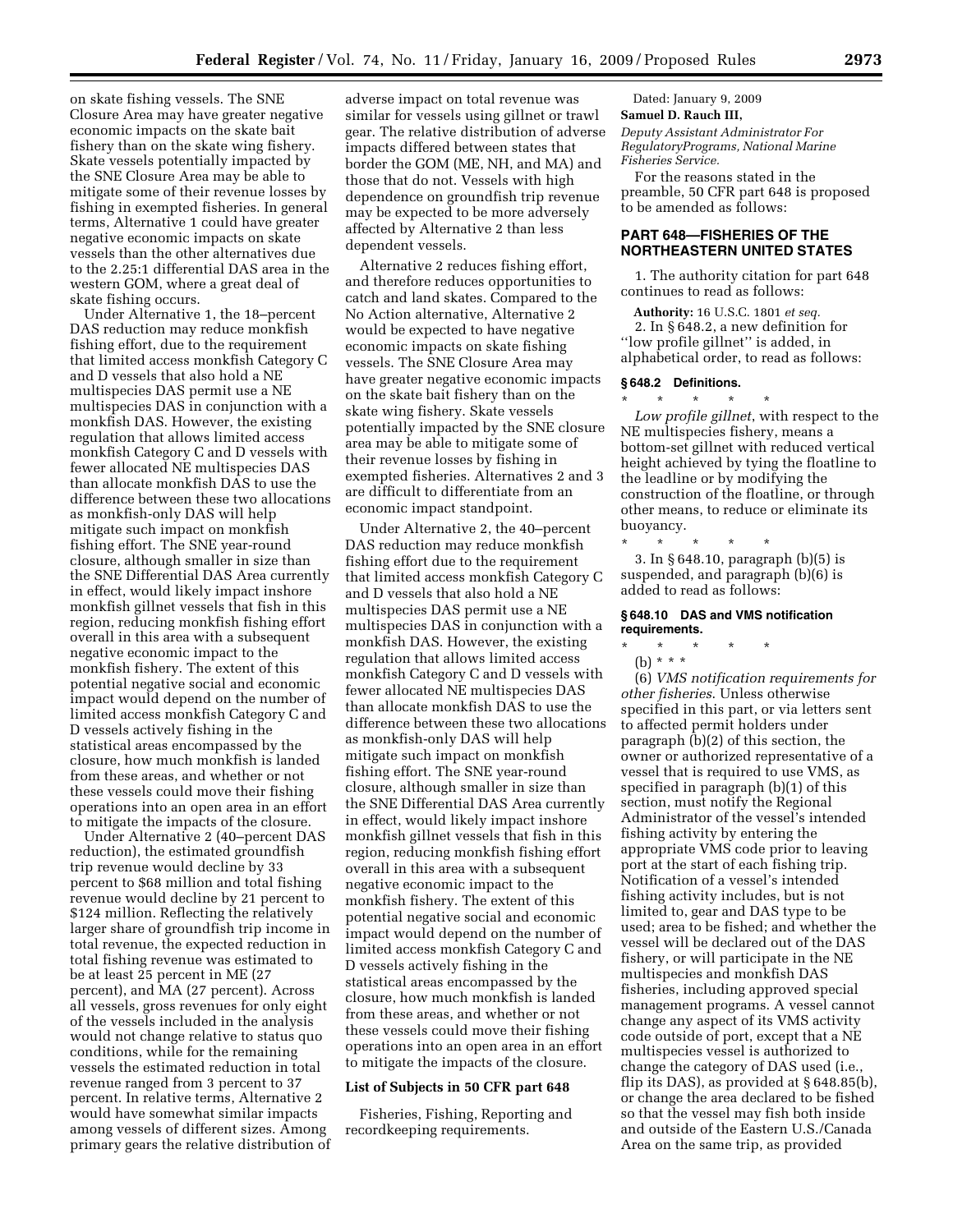at§ 648.85(a)(3)(viii)(A). VMS activity codes and declaration instructions are available from the Regional

Administrator upon request.

\* \* \* \* \*

4. In § 648.14:

A. Paragraphs (a)(50), (53), (121), (129), (130), (132),(146), (153), (165), (173) through (175), and (177) are suspended.

B. Paragraphs (c)(7), (23) through (26), (33), (39), (50), (51), (57) through (60), (62) through (66), (70), (76), (81) through (83), and (85) through (89) are suspended.

C. Paragraphs (g)(4) and (5) are suspended.

D. Paragraphs (a)(183) through (192), (c)(90) through (122), and (g)(6) and (7) are added.

The additions read as follows:

## **§ 648.14 Prohibitions.**

- \* \* \* \* \*
	- (a) \* \* \*

(183) Enter, or be on a fishing vessel with a NE multispecies permit in the area described in § 648.81(n), except as provided for in § 648.81(n).

(184) Fish for, harvest, possess, or land regulated species in or from the closed area specified in § 648.81(n), unless otherwise allowed under § 648.81(n).

(185) Enter or fish in the Western U.S./Canada Area or Eastern U.S./ Canada Area specified in § 648.85(a)(1), unless declared into the area in accordance with§ 648.85(a)(3)(viii).

(186) If declared into one of the areas specified in § 648.85(a)(1), fish during that same trip outside of the declared area, unless in compliance with the applicable restrictions specified under  $§ 648.85(a)(3)(viii)(A)$  or (B).

(187) Fail to notify NMFS via VMS prior to departing the Eastern U.S./ Canada Area, when fishing inside and outside of the area on the same trip, in accordance with

§ 648.85(a)(3)(viii)(A)(*1*).

(188) When fishing inside and outside of the Eastern U.S./Canada Area on the same trip, fail to abide by the most restrictive DAS counting, trip limits, and reporting requirements that apply, as described in  $\S 648.85(a)(3)(viii)(A)$ .

(189) If fishing inside the Eastern U.S./Canada Area and in possession of fish in excess of what is allowed under most restrictive regulations that apply outside of the Eastern U.S./Canada Area, fish outside of the Eastern U.S./Canada Area on the same trip, as prohibited under § 648.85(a)(3)(viii)(A).

(190) Fail to comply with the reporting requirements under § 648.85(a)(3)(viii)(A)(*2*) when fishing inside and outside of the Eastern U.S./ Canada Area on a trip.

(191) If fishing with trawl gear under a NE multispecies DAS in the Eastern U.S./Canada Area defined in § 648.85(a)(1)(ii), fail to fish with a haddock separator trawl, flounder trawl net, or Ruhle trawl, as specified in § 648.85(a)(3)(ix) and (b)(10)(iv)(J)(*3*), unless otherwise allowed under the Eastern U.S./Canada Haddock SAP rules in § 648.85(b)(8)(v)(E).

(192) Possess, land, or fish for regulated species while in possession of scallop dredge gear on a vessel not fishing under the scallop DAS program as described in § 648.53, or fishing under a general scallop permit, unless the vessel and the dredge gear conform with the stowage requirements of § 648.23(b), or unless the vessel has not been issued a multispecies permit and fishes for NE multispecies exclusively in state waters.

\* \* \* \* \*

 $(c) * * * *$ 

(90) If fishing under the Eastern U.S./ Canada Haddock SAP, fish for, harvest, possess, or land any regulated NE multispecies from the area specified in § 648.85(b)(8)(ii), unless in compliance with the restrictions and conditions specified in  $§ 648.85(b)(8)(v)(A)$  through (M).

(91) If fishing under a Category B DAS in the Closed Area II Yellowtail Flounder SAP specified in § 648.85(b)(3), the Regular B DAS Pilot Program specified in§ 648.85(b)(10), or the Eastern U.S./Canada Haddock SAP Pilot Program specified in § 648.85(b)(8), remove any fish caught with any gear, including dumping the contents of a net, except on board the vessel.

(92) Possess or land per trip more than the possession or landing limits specified under § 648.86(a), (g), (h), and (l), if the vessel has been issued a limited access NE multispecies permit or open access NE multispecies permit, as applicable.

(93) Fail to declare through VMS the intent to be exempt from the GOM cod trip limit under § 648.86(l)(1), as required under § 648.86(l)(4), or fish north of the exemption line if in possession of more than the GOM cod trip limit specified under § 648.86(l)(1).

(94) Enter port, while on a NE multispecies DAS trip, in possession of more than the allowable limit of cod specified in § 648.86(l)(1), unless the vessel is fishing under the cod exemption specified in § 648.86(l)(4).

(95) For vessels fishing in the NE multispecies DAS program under the provisions of § 648.10(c), the call-in

system, fail to remain in port for the appropriate time specified in  $§ 648.86(1)(1)(ii)(A)$ , except for transiting purposes, provided the vessel complies with § 648.86(l)(3). For vessels fishing in the NE multispecies DAS program under the provisions of § 648.10(b), the VMS system, fail to declare through VMS that insufficient DAS have elapsed in order to account for the amount of cod on board the vessel as required under § 648.86(l)(1)(ii)(B).

(96) Enter port, while on a NE multispecies DAS trip, in possession of more than the allowable limit of cod specified in § 648.86(l)(2).

(97) For vessels fishing in the NE multispecies DAS program under the provisions of § 648.10(c), the call-in system, fail to remain in port for the appropriate time specified in  $§ 648.86(1)(2)(ii)(A)$ , except for transiting purposes, provided the vessel complies with § 648.86(l)(3). For vessels fishing in the NE multispecies DAS program under the provisions of § 648.10(b), the VMS system, fail to declare through VMS that insufficient DAS have elapsed in order to account for the amount of cod on board the vessel as required under § 648.86(l)(2)(ii)(B).

(98) If fishing under the party/charter or private recreational regulations in the SNE Closure Area defined under § 648.81(n)(1), fish for or retain winter flounder.

(99) Discard legal-sized NE regulated multispecies, ocean pout, Atlantic halibut, or monkfish while fishing under a Regular B DAS in the Regular B DAS Program, as described in  $§ 648.85(b)(10)(iv)(E).$ 

(100) If fishing under a Regular B DAS in the Regular B DAS Program, fail to comply with the DAS flip requirements of § 648.85(b)(10)(iv)(E) if the vessel harvests and brings on board more than the landing limit for a groundfish stock of concern specified in  $§ 648.85(b)(10)(iv)(D)$ , other groundfish specified under § 648.86, or monkfish under § 648.94.

(101) If fishing in the Regular B DAS Program specified in § 648.85(b)(10), fail to comply with the requirements and restrictions specified in § 648.85(b)(10)(iv)(A) through (F), (I),

and (J).

(102) If fishing in the Regular B DAS Program specified in § 648.85(b)(6), fail to comply with the VMS requirement specified in  $§ 648.85(b)(6)(iv)(A)$ .

(103) If fishing in the Regular B DAS Program specified in § 648.85(b)(10), fail to comply with the observer notification requirement specified in

 $\S 648.85(b)(10)(iv)(B)$ .

(104) If fishing in the Regular B DAS Program specified in § 648.85(b)(10), fail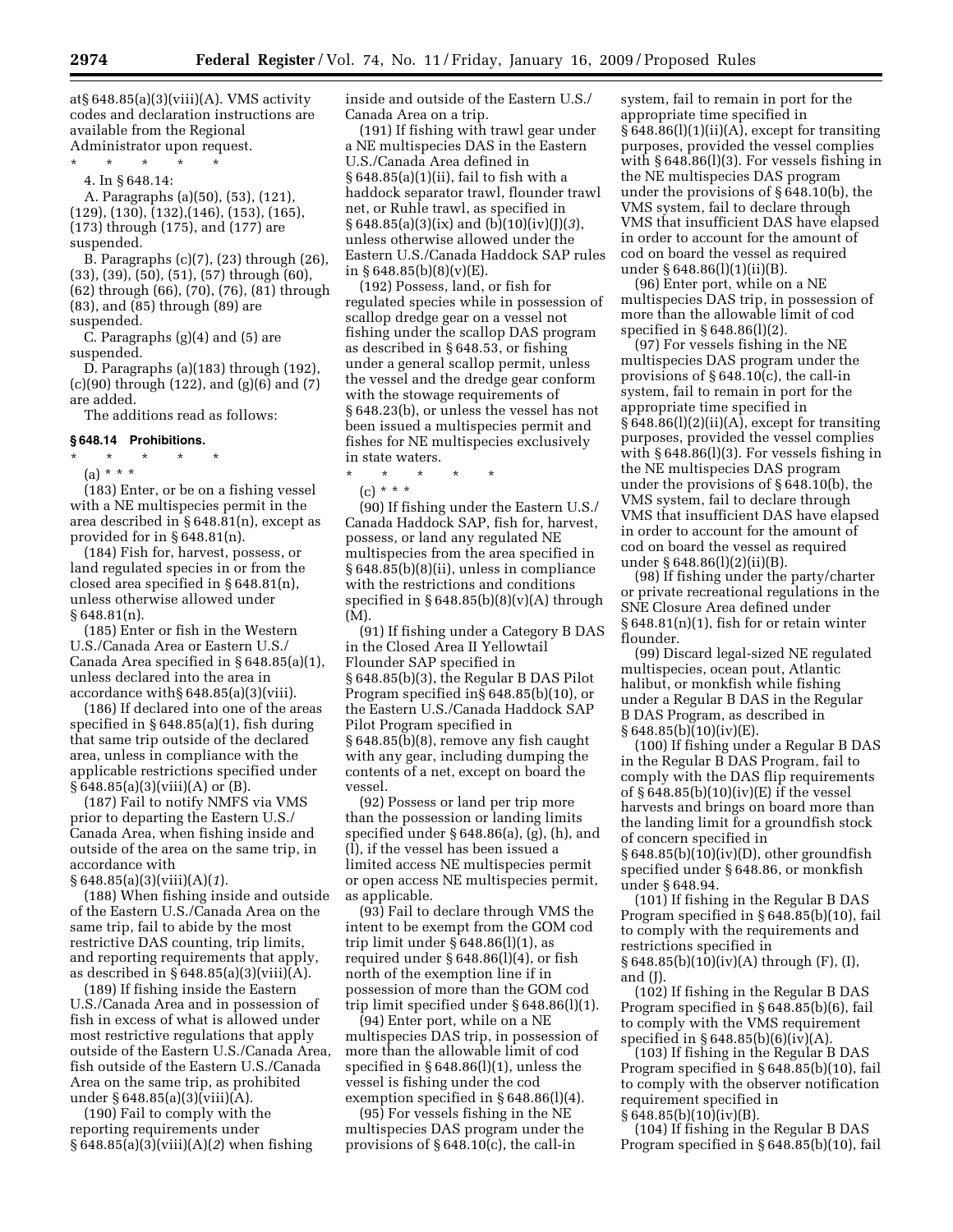to comply with the VMS declaration requirement specified in  $§ 648.85(b)(10)(iv)(C).$ 

(105) If fishing in the Regular B DAS Program specified in § 648.85(b)(10), fail to comply with the landing limits specified in § 648.85(b)(10)(iv)(D).

(106) If fishing in the Regular B DAS Program specified in § 648.85(b)(10), fail to comply with the no discard and DAS flip requirements specified in § 648.85(b)(10)(iv)(E).

(107) If fishing in the Regular B DAS Program specified in § 648.85(b)(10), fail to comply with the minimum Category A DAS and Category B DAS accrual requirements specified in  $§ 648.85(b)(10)(iv)(F).$ 

(108) Use a Regular B DAS in the Regular B DAS Program specified in § 648.85(b)(10), if the program has been closed as specified in  $\S 648.85(b)(10)(iv)(H)$  or  $(b)(10)(vi)$ .

(109) If fishing in the Regular B DAS Program specified in § 648.85(b)(10), use a Regular B DAS after the program has closed, as required under § 648.85(b)(10)(iv)(G) or (H).

(110) If fishing in the Regular B DAS Program specified in § 648.85(b)(10), fail to comply with the reporting requirements specified in § 648.85(b)(10)(iv)(I).

(111) If fishing in the CA I Hook Gear Haddock SAP specified in § 648.85(b)(7), fail to comply with the DAS use restrictions specified in  $§ 648.85(b)(7)(iv)(J), and (b)(7)(v)(A)$  or  $(b)(7)(vi)(A)$ , whichever is applicable.

(112) If fishing in the CA I Hook Gear Haddock SAP specified in § 648.85(b)(7), fail to comply with the reporting requirement specified in  $§ 648.85(b)(7)(v)(F)$  or  $(b)(7)(vi)(D)$ , whichever is applicable.

(113) If fishing in the Regular B DAS Program specified in § 648.85(b)(10), fail to use a haddock separator trawl as described under § 648.85(a)(3)(iii)(A), or other approved gear as described under  $§ 648.85(b)(10)(iv)(J).$ 

(114) If fishing under a NE multispecies Category A DAS in the Interim Differential DAS Area, defined under § 648.82(e)(4)(i), fail to declare into the area through VMS as required under § 648.82(e)(4)(ii).

(115) If fishing under a NE multispecies Category A DAS in the Interim Differential DAS Area defined in § 648.82(e)(4)(i), and under the restrictions of one or more of the Special Management Programs under § 648.85, fail to comply with the most restrictive regulations.

(116) Possess or land more white hake than allowed under § 648.86(m).

(117) Retain or land zero retention stocks as specified under § 648.86(n).

(118) If possessing a Ruhle Trawl, either at sea or elsewhere, as allowed under § 648.85(b)(10)(iv)(J)(*1*) or  $(b)(8)(v)(E)(1)$ , fail to comply with the net specifications under § 648.85(b)(10)(iv)(J)(*3*).

(119) If fishing as a private recreational and charter/party vessel in the SNE/MA winter flounder stock area defined in§  $648.85(b)(10)(v)(E)$ , fish for or retain winter flounder or transit this area in possession of winter flounder caught outside this area, unless all bait and hooks are removed from fishing rods and any winter flounder on board has been gutted and stored.

(120) If fishing in the Regular B DAS Program specified in § 648.85(b)(10), fail to use a haddock separator trawl as described under  $§ 648.85(a)(3)(ix)(A)$ , or other approved gear as described under  $§ 648.85(b)(10)(iv)(J).$ 

(121) For vessels fishing inside and outside the Eastern U.S./Canada Area on the same trip, fail to comply with the most restrictive regulations that apply on the trip as required under  $§ 648.85(a)(3)(viii)(A).$ 

(122) For vessels fishing inside and outside the Eastern U.S./Canada Area on the same trip, fail to notify NMFS via VMS that the vessel is electing to fish in this manner, as required by § 648.85(a)(3)(viii)(A)(*1*).

\* \* \* \* \* (g) \* \* \*

(6) If the vessel is a private recreational fishing vessel, fail to comply with the seasonal GOM cod possession prohibition described in  $§ 648.89(c)(1)(vi)$  or, if the vessel has been issued a charter/party permit or is fishing under charter/party regulations, fail to comply with the prohibition on fishing under  $\S 648.89(c)(5)(v)$ .

(7) If fishing under the recreational or charter/party regulations, fish for or possess cod caught in the GOM Regulated Mesh Area during the seasonal GOM cod possession prohibition under § 648.89(c)(1)(vi) or  $(c)(5)(v)$  or, fail to abide by the appropriate restrictions if transiting with cod on board.

\* \* \* \* \*

#### **§ 648.80 [Amended]**

5. In § 648.80, paragraph (i) is suspended.

6. In § 648.81, paragraph (b)(2)(iv)(B) is suspended, and paragraphs  $(b)(2)(iv)(C)$  and  $(n)$  are added to read as follows:

### **§ 648.81 NE multispecies closed areas and measures to protect EFH.**

\* \* \* \* \*

 $(iv) * * * *$ 

(C) The vessel has declared into the Eastern U.S./Canada Area as specified in § 648.85(a)(3)(viii) and is transiting CA II in accordance with the provisions of § 648.85(a)(3)(vii).

\* \* \* \* \*

(n) *Southern New England (SNE) Closure Area*. (1) No fishing vessel, or person on such vessel, may enter, fish in, or be in; and no fishing gear capable of catching NE multispecies, unless otherwise allowed in this part, may be in, or on board a vessel, in the area known as the SNE Closure Area, as defined by straight lines connecting the following points in the order stated, except as specified in paragraphs (n)(2) and (3) of this section (a chart depicting this area is available from the Regional Administrator upon request).

### SNE CLOSURE AREA

| Point                                          | N. lat.                                                       | W. long.                                                     |
|------------------------------------------------|---------------------------------------------------------------|--------------------------------------------------------------|
| SNECA1<br>SNECA2<br>SNECA3<br>SNECA4<br>SNECA5 | (1)<br>41°30'<br>41°30'<br>$40^{\circ}30'$<br>$40^{\circ}30'$ | $70^{\circ}00'$<br>$70^{\circ}00'$<br>68°30'<br>68°30'<br>(2 |

(1) Intersection of the shoreline of Cape Cod, Massachusetts and 70°00' W. long. (2) Intersection of the shoreline of Staten Is-

land, New York, and 40°30' N. lat.

(2) Paragraph (n)(1) of this section does not apply to persons on fishing vessels or fishing vessels:

(i) Fishing with exempted gear, as defined in this part, or under the exemptions specified in § 648.80(b)(2)(vi) and (b)(3);

(ii) Fishing with hook gear, provided that no gear other than hook gear is on board, and the vessel abides by the NE multispecies possession restrictions under § 648.86; or

(iii) Fishing under the charter/party or private recreational regulations, provided that vessel abides by the recreational restrictions under § 648.89, and:

(A) With the except of tuna, fish harvested or possessed by the vessel are not sold or intended for trade, barter or sale, regardless of where the regulated species are caught; and

(B) The vessel has no gear other than rod and reel or handline on board.

(3) NE multispecies permitted vessels possessing NE multispecies on board the vessel and transiting through the SNE Closure Area, provided gear other than hook gear is stowed in accordance with § 648.23(b).

7. In § 648.82:

A. Paragraphs (e)(2) and (3);  $(j)(1)(iii)(A)$  through  $(D)$ ;  $(k)(4)(iv)$  and  $(x)$ ; and  $(l)(1)(iv)$  and  $(ix)$  are suspended.

<sup>(</sup>b) \* \* \*

 $(2)^{***}$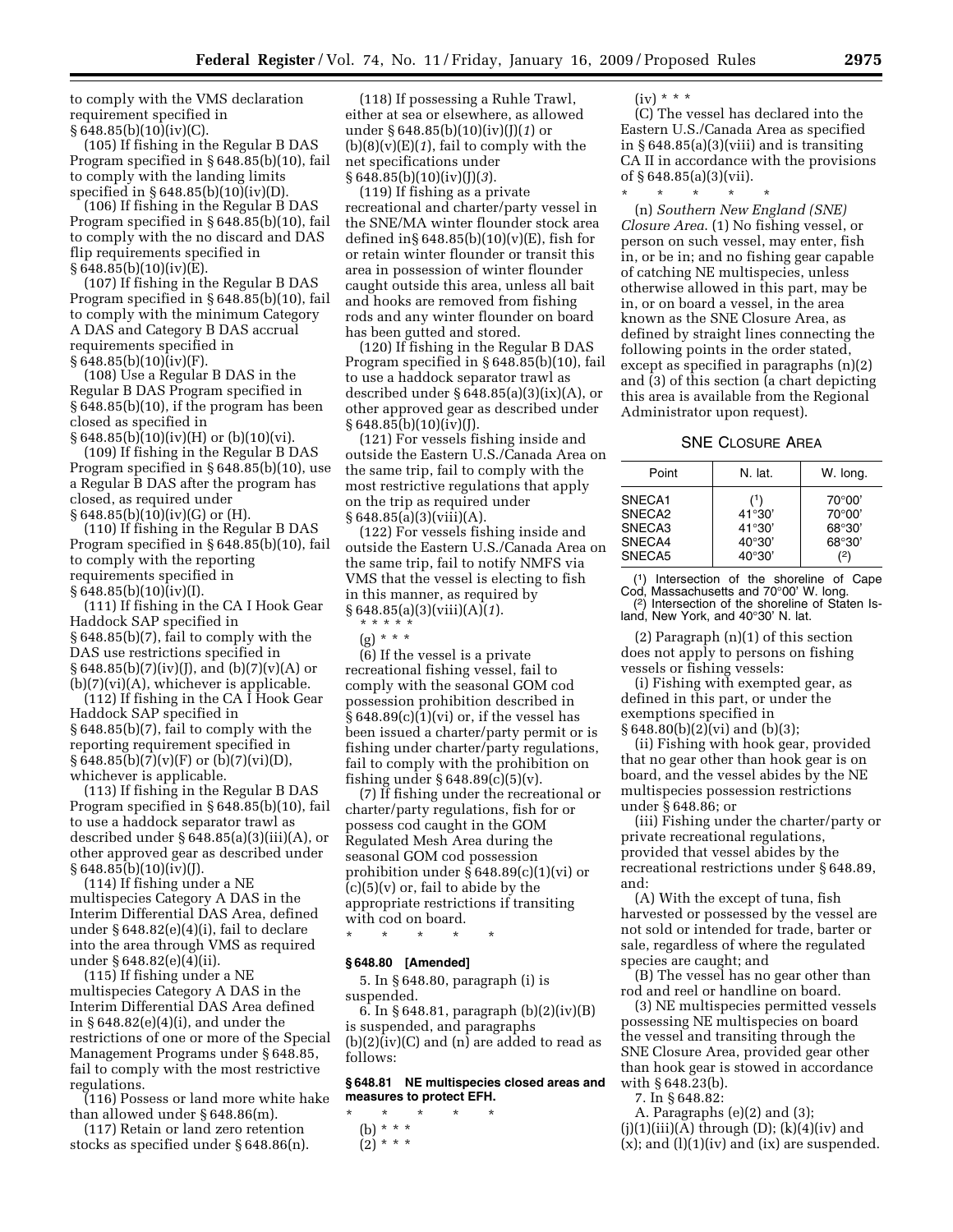B. Paragraphs (e)(4) and (5), and  $(j)(1)(iii)(E)$ ,  $(F)$ , and  $(G)$  are added. The additions read as follows:

## **§ 648.82 Effort-control program for NE multispecies limited access vessels.**

- \* \* \* \* \*
	- (e) \* \* \*

(4) *Differential DAS*. For a NE multispecies DAS vessel that intends to fish some or all of its trip, or fishes some or all of its trip other than for transiting purposes, under a Category A DAS in the Interim Differential DAS Area, as defined in paragraph (e)(4)(i) of this section, with the exception of Day gillnet vessels, which accrue DAS in accordance with paragraph (j)(1)(iii) of this section, each Category A DAS, or part thereof, shall be counted at the differential DAS rate described in paragraph (e)(4)(iii) of this section, and be subject to the restrictions defined in this paragraph (e).

(i) *Interim Differential DAS Area*. The Interim Differential DAS Area is defined as that area bounded on the west by the coast of Massachusetts, New Hampshire, and Maine, on the east by the U.S.- Canada maritime boundary, and by straight lines connecting the following points in the order stated (a chart depicting this area is available from the Regional Administrator upon request):

| Point            | N. lat.         | W. long.           |
|------------------|-----------------|--------------------|
| ID <sub>10</sub> | $41^{\circ}30'$ | $66^{\circ}35'(1)$ |
| ID8              | $41^{\circ}30'$ | 70°00'             |
| ID9              | (2)             | 70°00'             |

(1) The U.S.-Canada Maritime Boundary.  $(2)$  The intersection of the Cape Cod, Massachusetts, shoreline and 70°00' W. long.

(ii) *Declaration*. A NE multispecies DAS vessel that intends to fish, or fishes under a Category A DAS in the Interim Differential DAS Area, as described in paragraph (e)(4)(i) of this section, must, prior to leaving the dock, declare through the VMS, in accordance with instructions to be provided by the Regional Administrator, that the vessel will fish in the Interim Differential DAS Area. A DAS vessel that fishes in the Eastern U.S./Canada Area and intends to fish, or fishes, subsequently in the Interim Differential DAS Area under a Category A DAS, must declare its intention to do so through its VMS prior to leaving the dock at the start of the trip or prior to leaving the Eastern U.S./ Canada Area, as specified in§ 648.85(a)(3)(viii)(A)(*3*).

(iii) *Differential DAS counting*. For a NE multispecies DAS vessel that intends to fish, or fishes for some or all of its trip other than for transiting purposes under a Category A DAS in the Interim Differential DAS Area, each

Category A DAS, or part thereof, shall be counted at the ratio of 2 to 1 for the entire trip, even if only a portion of the trip is spent fishing in the Interim Differential DAS Area. A vessel that has not declared its intent to fish in the Interim Differential DAS Area and that is not transiting, as specified in paragraph  $(e)(4)(v)$  of this section, may be in the Interim Differential DAS Area, provided the vessel's fishing gear is stowed in accordance with the provisions of§ 648.23(b) for the entire time the vessel is in the area, and the vessel declares immediately upon entering the Interim Differential DAS Area, via VMS, that it is in the area.

(iv) *Restrictions*. A NE multispecies vessel fishing under a Category A DAS in the Interim Differential DAS Area defined in paragraph (e)(4)(i) of this section, under the restrictions of this paragraph (e)(4) and under the restrictions of one or more of the Special Management Programs under§ 648.85, must comply with the most restrictive DAS counting, trip limits, and reporting requirements, specified in this paragraph  $(e)(4)$  and in § 648.85, under the pertinent Special Management Program.

(v) *Transiting*. A vessel may transit the Interim Differential DAS Area, as defined in paragraph (e)(4)(i) of this section, provided the gear is stowed in accordance with the provisions of § 648.23(b).

(5) *Regular B DAS Program 24–hr clock*. For a vessel electing to fish in the Regular B DAS Program, as specified at § 648.85(b)(10), and that remains fishing under a Regular B DAS for the entire fishing trip (without a DAS flip), DAS used shall accrue at the rate of 1 full DAS for each calendar day, or part of a calendar day fished. For example, a vessel that fished on one calendar day from 6 a.m. to 10 p.m. would be charged 24 hr of Regular B DAS, not 16 hr; a vessel that left on a trip at 11 p.m on the first calendar day and returned at 10 p.m. on the second calendar day would be charged 48 hr of Regular B DAS instead of 23 hr, because the fishing trip would have spanned 2 calendar days. For the purpose of calculating trip limits specified under § 648.86, the amount of DAS deducted from a vessel's DAS allocation shall determine the amount of fish the vessel can legally land. For a vessel electing to fish in the Regular B DAS Program, as specified at § 648.85(b)(10), while also fishing in the Interim Differential DAS Area, defined in paragraph (e)(4)(i) of this section, Category B DAS shall accrue at the rate described in this paragraph (e)(5), unless the vessel flips to a Category A DAS, in which case the vessel is subject

to the pertinent DAS accrual restrictions of paragraph (e)(4)(iii) of this section for the entire trip. For vessels electing to fish in both the Regular B DAS Program, as specified in § 648.85(b)(10), and in the Eastern U.S./Canada Area, as specified in§ 648.85(a), DAS counting will begin and end according to the DAS accounting rules specified in § 648.10(b)(2)(iii).

- \* \* \* \* \*
- (j) \* \* \*
- $(1) * * *$
- $(iii) * * * *$

(E) A Day gillnet vessel fishing with gillnet gear that has elected to fish in the Regular B DAS Program, as specified in § 648.85(b)(10), under a Category B DAS, is subject to the DAS accrual provisions of paragraph (e)(5) of this section.

(F) A Day gillnet vessel fishing with gillnet gear under a NE multispecies Category A DAS, when not subject to differential DAS counting as specified under paragraph (e)(4) of this section, shall accrue 15 hr of DAS for each trip of more than 3 hr, but less than or equal to 15 hr. Such vessel shall accrue actual DAS time at sea for trips less than or equal to 3 hr, or more than 15 hr.

(G) A Day gillnet vessel fishing with gillnet gear under a NE multispecies Category A DAS that is fishing in the Interim Differential DAS Area and, therefore, subject to differential DAS counting as specified under paragraph (e)(4)(iii) of this section, shall accrue DAS at a differential DAS rate of 2 to 1 for the actual hours used for any trip of less than or equal to 3 hr in duration, and for any trip of greater than 7.5 hr. For such vessels fishing on any trip of more than 3 hr, but less than or equal to 7.5 hr duration, vessels will be charged a full 15 hr. For example, a Day gillnet vessel fishing in the Interim Differential DAS Area for 8 actual hr would be charged 16 hours of DAS, or if fishing for 5 actual hr, would be charged 15 hours of DAS.

\* \* \* \* \*

8. In § 648.83, paragraph (a)(1) is suspended and paragraph (a)(3) is revised to read as follows:

#### **§ 648.83 Multispecies minimum fish sizes.**

(a) \* \* \*

(3) Minimum fish sizes for recreational vessels and charter/party vessels that are not fishing under a NE multispecis DAS are specified in § 648.89. Except as provided in § 648.17, all other vessels are subject to the following minimum fish sizes, determined by total length (TL):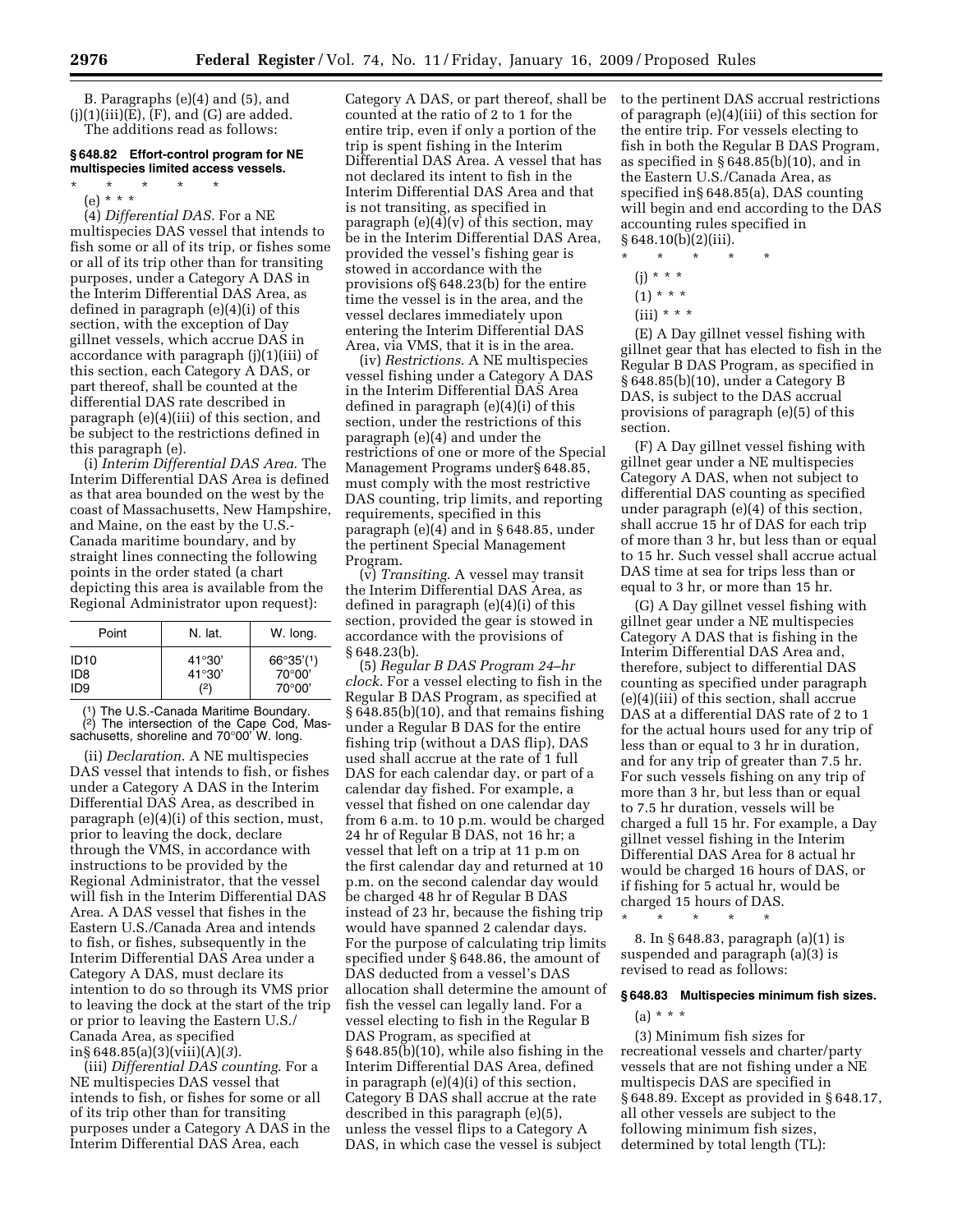### MINIMUM FISH SIZES (TL) FOR COMMERCIAL VESSELS

| Species                                                                                                                                                               | Sizes (inches)                                                                                                                                       |
|-----------------------------------------------------------------------------------------------------------------------------------------------------------------------|------------------------------------------------------------------------------------------------------------------------------------------------------|
| Cod<br>Haddock<br>Pollock<br>Witch flounder (gray<br>sole)<br>Yellowtail flounder<br>American plaice<br>Atlantic halibut<br>Winter flounder<br>(blackback)<br>Redfish | 22 (55.9 cm)<br>18 (45.7 cm)<br>19 (48.3 cm)<br>14 (35.6 cm)<br>13 (33.0 cm)<br>14 (35.6 cm)<br>36 (91.4 cm)<br>12 (30.5 cm)<br>$9(22.9 \text{ cm})$ |
|                                                                                                                                                                       |                                                                                                                                                      |

\* \* \* \* \*

9. In § 648.85:

A. Paragraphs (a)(3)(ii) and (iii); and  $(a)(3)(v)(A)$ ,  $(B)$ , and  $(C)$  are suspended.

B. Paragraphs (b)(4), (5), and (6);  $(b)(7)(iv)(A); (b)(7)(v)(D); (b)(7)(vi)(E);$  $(b)(8)(v)(E)(2)$ ; and  $(b)(8)(v)(H)$  are suspended.

C. Paragraphs  $(a)(3)(v)(D)$ ,  $(E)$ , and  $(F)$ ;  $(a)(3)(viii)$  and  $(ix); (b)(7)(iv)(J);$  $(b)(7)(v)(F)$ ; and  $(b)(7)(vi)(G)$ ;  $(b)(8)(v)(E)(3);$   $(b)(8)(v)(M);$  and  $(b)(9)$ and (10) are added.

The additions read as follows:

## **§ 648.85 Special management programs.**

- \* \* \* \* \*
- $(a) * * * *$
- $(3) * * * *$
- $(v) * * *$

(D) Total pounds of cod, haddock, yellowtail flounder, winter flounder, witch flounder, pollock, windowpane flounder, and white hake kept;

(E) Date fish were caught and statistical area in which fish were caught; and

(F) Vessel Trip Report (VTR) serial number, as instructed by the Regional Administrator.

\* \* \* \* \* (viii) *Declaration*. To fish in the U.S./ Canada Management Area under a groundfish DAS, a NE multispecies DAS vessel, prior to leaving the dock, must declare through the VMS, in accordance with instructions to be provided by the Regional Administrator, which specific U.S./Canada Management Area described in paragraphs (a)(1)(i) or (ii) of this section, or which specific SAP, described in paragraph (b) of this section, within the U.S./Canada Management Area the vessel will fish in, and comply with the restrictions and conditions in paragraphs (a)(3)(viii)(A) through (C) of this section. Vessels other than NE multispecies DAS vessels are not required to declare into the U.S./ Canada Management Areas.

(A) A vessel fishing under a NE multispecies DAS in the Eastern U.S./ Canada Area may fish both inside and outside of the Eastern U.S./Canada Area on the same trip, provided it complies with the most restrictive DAS counting, trip limits, and reporting requirements for the areas fished for the entire trip, and provided it complies with the restrictions specified in paragraphs (a)(3)(viii)(A)(*1*) through (*4*) of this section. On a trip when the vessel operator elects to fish both inside and outside of the Eastern U.S./Canada Area, all cod, haddock, and yellowtail flounder caught on the trip shall count toward the applicable hard TAC specified for the U.S./Canada Management Area.

(*1*) The vessel operator must notify NMFS via VMS any time prior to leaving the dock at the start of the trip or prior to leaving the Eastern U.S./ Canada Area (including at the time of initial declaration into the Eastern U.S./ Canada Area) that it is also electing to fish outside the Eastern U.S./Canada Area. With the exception of vessels participating in the Regular B DAS Program and fishing under a Regular B DAS, once a vessel that has elected to fish outside of the Eastern U.S./Canada Area leaves the Eastern U.S./Canada Area, Category A DAS shall accrue from the time the vessel crosses the VMS demarcation line at the start of its fishing trip until the time the vessel crosses the demarcation line on its return to port, in accordance with  $§ 648.10(b)(2)(iii).$ 

(*2*) The vessel must comply with the reporting requirements of the U.S./ Canada Management Area specified under paragraph  $(a)(3)(v)$  of this section for the duration of the trip.

(*3*) If the vessel fishes or intends to fish in the Interim Differential DAS Area defined under § 648.82(e)(4)(i), it must declare its intent to fish in the Interim Differential DAS Area prior to leaving the Eastern U.S./Canada Area (including at the time of initial declaration into the Eastern U.S./Canada Area) , and must not have exceeded the CC/GOM or SNE/ MA yellowtail flounder trip limits, specified in § 648.86(g), for the respective areas.

(*4*) If a vessel possesses yellowtail flounder in excess of the trip limits for CC/GOM yellowtail flounder or SNE/ MA yellowtail flounder, as specified in§ 648.86(g), the vessel may not fish in either the CC/GOM or SNE/MA yellowtail flounder stock area during that trip (i.e., may not fish outside of the U.S./Canada Management Area).

(B) A vessel fishing under a NE multispecies DAS in the Western U.S./ Canada Area may fish inside and outside the Western U.S./Canada Area on the same trip, provided it complies with the most restrictive regulations

applicable to the area fished for the entire trip (e.g., the possession restrictions specified in paragraph (a)(3)(iv)(C)(*4*) of this section), and the reporting requirements specified in paragraph  $(a)(3)(v)$  of this section.

(C) For the purposes of selecting vessels for observer deployment, a vessel fishing in either of the U.S./ Canada Management Areas specified in paragraph (a)(1) of this section must provide notice to NMFS of the vessel name; contact name for coordination of observer deployment; telephone number for contact; and the date, time, and port of departure, at least 72 hr prior to the beginning of any trip that it declares into the U.S./Canada Management Area, as required under this paragraph  $(a)(3)$ (viii).

(ix) *Gear requirements*. NE multispecies vessels fishing with trawl gear in the Eastern U.S./Canada Area defined in paragraph (a)(1)(ii) of this section, unless otherwise provided in paragraphs  $(b)(8)$  and  $(b)(10)$  of this section, must fish with a Ruhle trawl, as described in paragraph  $(b)(10)(iv)(J)(1)$ of this section, or a haddock separator trawl or a flounder trawl net, as described in paragraphs (a)(3)(ix)(A) and (B) of this section (all three nets may be onboard the fishing vessel simultaneously). Gear other than the Ruhle trawl, haddock separator trawl, or the flounder trawl net as described in paragraph (a)(3)(ix) of this section, or gear authorized under paragraphs (b)(8) and (b)(10) of this section, may be on board the vessel during a trip to the Eastern U.S./Canada Area, provided the gear is stowed according to the regulations at § 648.23(b). The description of the Ruhle trawl, the haddock separator trawl and flounder trawl net in paragraph  $(b)(10)(iv)(J)(1)$  of this section and in this paragraph (a)(3)(ix) may be further specified by the Regional Administrator through publication of such specifications in the **Federal Register**, consistent with the requirements of the Administrative Procedure Act.

(A) *Haddock separator trawl*. A haddock separator trawl is defined as a groundfish trawl modified to a vertically oriented trouser trawl configuration, with two extensions arranged one over the other, where a codend shall be attached only to the upper extension, and the bottom extension shall be left open and have no codend attached. A horizontal large-mesh separating panel constructed with a minimum of 6.0 inch (15.2–cm) diamond mesh must be installed between the selvedges joining the upper and lower panels, as described in this paragraph  $(a)(3)(ix)(A)$ and in paragraph (B) of this section,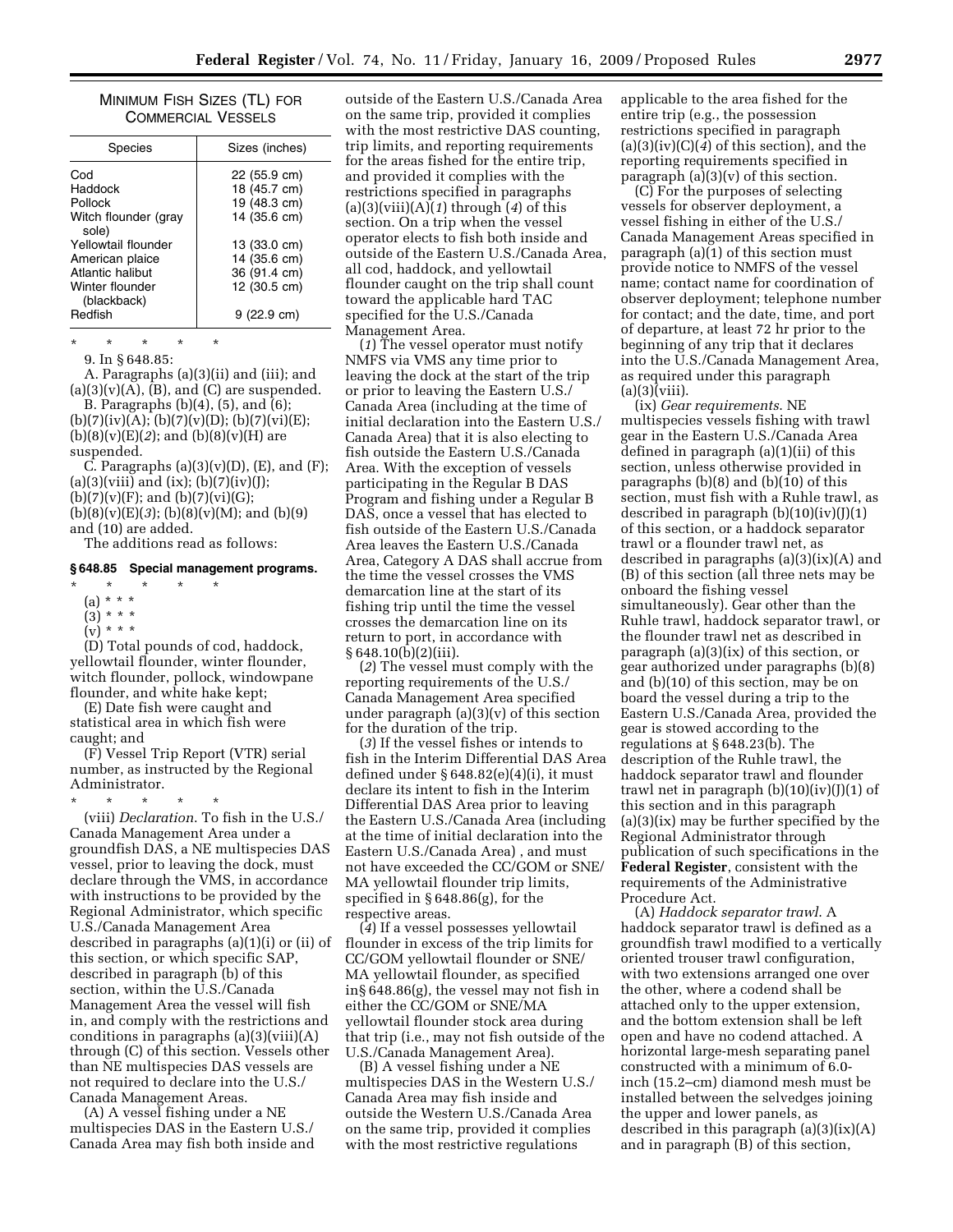extending forward from the front of the trouser junction to the aft edge of the first belly behind the fishing circle.

(*1*) *Two-seam bottom trawl nets.* —For two-seam nets, the separator panel will be constructed such that the width of the forward edge of the panel is 80–85 percent of the width of the after edge of the first belly of the net where the panel is attached. For example, if the belly is 200 meshes wide (from selvedge to selvedge), the separator panel must be no wider than 160–170 meshes.

(*2*) *Four-seam bottom trawl nets*. —For four-seam nets, the separator panel will be constructed such that the width of the forward edge of the panel is 90–95 percent of the width of the after edge of the first belly of the net where the panel is attached. For example, if the belly is 200 meshes wide (from selvedge to selvedge), the separator panel must be no wider than 180–190 meshes. The separator panel will be attached to both of the side panels of the net along the midpoint of the side panels. For example, if the side panel is 100 meshes tall, the separator panel must be attached at the 50th mesh.

(B) *Flounder trawl net*. A flounder trawl net is defined as bottom trawl gear meeting one of the following two net descriptions:

(*1*) A two-seam, low-rise net constructed with mesh size in compliance with  $§ 648.80(a)(4)$ , where the maximum footrope length is not greater than 105 ft (32.0 m) and the headrope is at least 30–percent longer than the footrope. The footrope and headrope lengths shall be measured from the forward wing end.

(*2*) A two-seam, low-rise net constructed with mesh size in compliance with § 648.80(a)(4), with the exception that the top panel of the net contains a section of mesh at least 10 ft (3.05 m) long and stretching from selvedge to selvedge, composed of at least 12–inch (30.5–cm) mesh that is inserted no farther than 4.5 meshes behind the headrope.

- (b) \* \* \*
- $(7)^{***}$
- $(iv) * * *$

(J) *DAS use restrictions*. A vessel fishing in the CA I Hook Gear Haddock SAP may not initiate a DAS flip. A vessel is prohibited from fishing in the CA I Hook Gear Haddock SAP while making a trip under the Regular B DAS Program described under paragraph (b)(10) of this section. DAS will be charged as described in §648.10.<br>(v) \* \* \* (v) \* \* \*

(F) *Reporting requirements*. The owner or operator of a Sector vessel declared into the CA I Hook Gear Haddock SAP must submit reports to

the Sector Manager, with instructions to be provided by the Sector Manager, for each day fished in the CA I Hook Gear Haddock SAP Area. The Sector Manager shall provide daily reports to NMFS, including at least the following information: Total pounds of cod, haddock, yellowtail flounder, winter flounder, witch flounder, pollock, windowpane flounder, and white hake kept; date fish were caught; and VTR serial number, as instructed by the Regional Administrator. Daily reporting must continue even if the vessel operator is required to exit the SAP as required under paragraph (b)(7)(iv)(F) of this section.

 $(vi) * * *$ 

(G) *GB cod incidental catch TAC*. The maximum amount of GB cod (landings and discards) that may be cumulatively caught by non-Sector vessels from the CA I Hook Gear Haddock Access Area in a fishing year is the amount specified under paragraph (b)(9)(ii) of this section.

(*3*) *Approval of additional gear*. The Regional Administrator may authorize additional gear for use in the Eastern U.S./Canada Haddock SAP in accordance with the standards and requirements specified at paragraph

 $(b)(10)(iv)(J)(2)$  of this section.

\* \* \* \* \* (M) *Incidental TACs*. The maximum amount of GB cod, and the amount of GB yellowtail flounder, GB winter flounder, and pollock, both landings and discards, that may be caught when fishing in the Eastern U.S./Canada Haddock SAP Program in a fishing year by vessels fishing under a Category B DAS, as authorized in paragraph  $(b)(8)(v)(A)$  of this section, is the amount specified in paragraphs (b)(9)(ii), (iii), and (iv) of this section, respectively.

(9) *Incidental Catch TACs*. Unless otherwise specified in this paragraph (b)(9), Incidental Catch TACs shall be specified through the periodic adjustment process described in § 648.90, and allocated as described in this paragraph (b)(9), for each of the following stocks: GOM cod, GB cod, GB yellowtail flounder, GB winter flounder, GOM winter, white hake, CC/GOM yellowtail flounder, SNE/MA yellowtail flounder, witch flounder, and pollock. NMFS shall sent letters to limited access NE multispecies permit holders notifying them of such TACs.

(i) *Stocks other than GB cod, GB yellowtail flounder, GB winter flounder, and pollock*. With the exception of GB cod, GB yellowtail flounder, GB winter flounder, and pollock, the Incidental

Catch TACs specified under this paragraph (b)(9) shall be allocated to the Regular B DAS Program described in paragraph (b)(10) of this section.

(ii) *GB cod*. The Incidental TAC for GB cod specified under this paragraph (b)(9) shall be subdivided as follows: 70–percent to the Regular B DAS Program described in paragraph (b)(10) of this section; 16–percent to the CA I Hook Gear Haddock SAP described in paragraph (b)(7) of this section; and 14– percent to the Eastern U.S./Canada Haddock SAP described in paragraph (b)(8) of this section.

(iii) *GB yellowtail flounder and GB winter flounder*. Each of the Incidental Catch TACs for GB yellowtail flounder and GB winter flounder specified under this paragraph (b)(9) shall be subdivided as follows: 80–percent to the Regular B DAS Program described in paragraph (b)(10) of this section; and 20–percent to the Eastern U.S./Canada Haddock SAP described in paragraph (b)(8) of this section.

(iv) *Pollock*. The Incidental TAC for pollock specified under this paragraph (b)(9) shall be subdivided as follows: 90–percent to the Regular B DAS Program described in paragraph (b)(10) of this section; 5–percent to the CA I Hook Gear Haddock SAP described in paragraph (b)(7) of this section; and 5– percent to the Eastern U.S./Canada Haddock SAP described in paragraph (b)(8) of this section.

(10) *Regular B DAS Program*—(i) *Eligibility*. Vessels issued a valid limited access NE multispecies DAS permit and allocated Regular B DAS are eligible to participate in the Regular B DAS Program and may elect to fish under a Regular B DAS, provided they comply with the requirements and restrictions of this paragraph (b)(10), and provided the use of Regular B DAS is not restricted according to paragraphs  $(b)(10)(iv)(G)$  or  $(H)$  of this section, or paragraph (b)(10)(vi) of this section. Vessels are required to comply with the no discarding and DAS flip requirements specified in paragraph (b)(10)(iv)(E) of this section and the DAS balance and accrual requirements specified in paragraph  $(b)(10)(iv)$  of this section. Vessels may fish under the B Regular DAS Program and in the U.S./ Canada Management Area on the same trip, but may not fish under the Regular B DAS Program and in a SAP on the same trip.

(ii) [Reserved]

(iii) *Quarterly Incidental Catch TACs*. The Incidental Catch TACs specified in accordance with paragraph (b)(9) of this section shall be divided into quarterly catch TACs as follows: The first quarter shall received 13 percent of the

 $(8) * * * *$  $(v) * * *$ 

<sup>(</sup>E) \* \* \*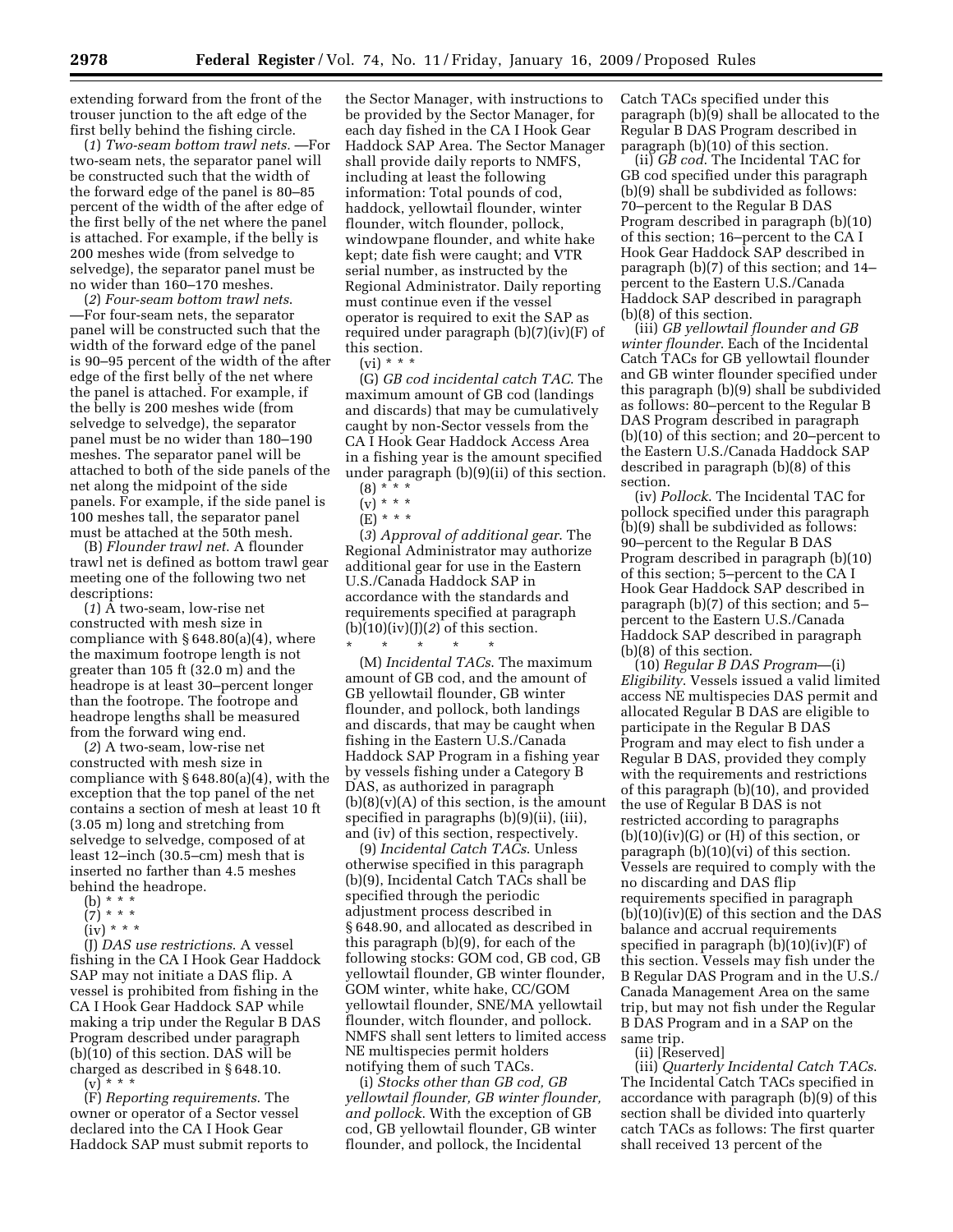Incidental Catch TACs and the remaining three quarters shall each receive 29 percent of the Incidental Catch TACs. When the Regional Administrator projects that there is uncaught TAC in quarters one, two, or three, the uncaught TAC will be added to the TAC allocated for the subsequent quarter. Uncaught TAC at the end of the fishing year will not be added to allocations in subsequent fishing years. NMFS shall send letters to all limited access NE multispecies permit holders notifying them of such TACs and any adjustments to such TACs.

(iv) *Program requirements*—(A) *VMS requirement*. A NE multispecies DAS vessel fishing in the Regular B DAS Program described in paragraph (b)(10)(i) of this section must have installed on board an operational VMS unit that meets the minimum performance criteria specified in§§ 648.9 and 648.10.

(B) *Observer notification*. For the purposes of selecting vessels for observer deployment, a vessel must provide notice to NMFS of the vessel name; contact name for coordination of observer deployment; telephone number for contact; the date, time, and port of departure; and the planned fishing area or areas (GOM, GB, or SNE/MA) at least 72 hr prior to the beginning of any trip that it declares into the Regular B DAS Program, as required under paragraph  $(b)(10)(iv)(C)$  of this section, and in accordance with instructions provided by the Regional Administrator. Providing notice of the area that the vessel intends to fish does not restrict the vessel's activity to only that area on that trip (i.e., the vessel operator may change his/her plans regarding planned fishing area).

(C) *VMS declaration*. To participate in the Regular B DAS Program under a Regular B DAS, a vessel must declare into the Program via VMS prior to departure from port, in accordance with instructions provided by the Regional Administrator. A vessel declared into the Regular B DAS Program cannot fish in an approved SAP described under this section on the same trip. Mere declaration of a Regular B DAS Program trip does not reserve a vessel's right to fish under the Program, if the vessel has not crossed the VMS demarcation line.

(D) *Landing limits*. Unless otherwise specified in this paragraph (b)(10)(iv)(D), a NE multipecies vessel fishing in the Regular B DAS Program described in this paragraph (b)(10), and fishing under a Regular B DAS, may not land more than 100 lb (45.5 kg) per DAS, or any part of a DAS, up to a maximum of 1,000 lb (454 kg) per trip of any of the following species/stocks

from the areas specified in paragraph  $(b)(10)(v)$  of this section: Cod, pollock, white hake, witch flounder, GB winter flounder, GB yellowtail flounder, and southern windowpane flounder; and may not land more than 25 lb (11.3 kg) per DAS, or any part of a DAS, up to a maximum of 250 lb (113 kg) per trip of CC/GOM or SNE/MA yellowtail flounder. In addition, trawl vessels that are required to fish with a haddock separator trawl or Ruhle trawl, as specified under paragraph (b)(10)(iv)(J) of this section, and other gear that may be required in order to reduce catches of stocks of concern as described under paragraph  $(b)(10)(iv)(j)$  of this section, are restricted to the following trip limits: 500 lb (227 kg) of all flatfish species (American plaice, witch flounder, winter flounder (GOM or GB), windowpane flounder (south), and yellowtail flounder), combined; 500 lb (227 kg) of monkfish (whole weight); 500 lb (227 kg) of skates (whole weight); and zero possession of lobsters, ocean pout, SNE/MA winter flounder, and windowpane (north), unless otherwise restricted by § 648.94(b)(3).

(E) *No-discard provision and DAS flips*. A vessel fishing in the Regular B DAS Program under a Regular B DAS may not discard legal-sized regulated species, Atlantic halibut, or monkfish, unless otherwise specified in this paragraph (b)(10)(iv)(E). This prohibition on discarding does not apply to ocean pout, windowpane (north), or SNE winter flounder, or in areas or times where the possession or landing of regulated species is prohibited. If such a vessel harvests and brings on board legal-sized regulated NE multispecies, or Atlantic halibut (unless exempted above) in excess of the allowable landing limits specified in paragraph  $(b)(10)(iv)(D)$  of this section, or § 648.86, the vessel operator must notify NMFS immediately via VMS to initiate a DAS flip from a B DAS to an A DAS. Once this notification has been received by NMFS, the vessel shall automatically be switched by NMFS to fishing under a Category A DAS for its entire fishing trip. Thus, any Category B DAS that accrued between the time the vessel declared into the Regular B DAS Program at the beginning of the trip (i.e., at the time the vessel crossed the demarcation line at the beginning of the trip) and the time the vessel declared its DAS flip shall be accrued as Category A DAS, and not Regular B DAS. After flipping to a Category A DAS, the vessel is subject to the applicable trip limits specified under § 648.86 or paragraph (a) of this section and may discard fish in excess of the applicable trip limits.

(F) *Minimum Category A DAS and B DAS accrual*. For a vessel fishing under the Regular B DAS Program, the number of Regular B DAS that may be used on a trip cannot exceed the number of Category A DAS that the vessel has at the start of the trip. If a vessel is fishing in the Interim Differential DAS area, as described in § 648.82(e)(4)(i), the number of Regular B DAS that may be used on a trip cannot exceed the number of Category A DAS that the vessel has at the start of the trip divided by 2. For example, if a vessel plans a trip under the Regular B DAS Program into the Interim Differential DAS Area and has 10 Category A DAS available at the start of the trip, the maximum number of Regular B DAS that the vessel may fish under the Regular B DAS Program is 5. A vessel fishing in the Regular B DAS Program for its entire trip shall accrue DAS in accordance with § 648.82(e)(4).

(G) *Restrictions when 100 percent of the incidental catch TAC is harvested*. With the exception of white hake, witch flounder, and pollock, when the Regional Administrator provides notification through methods consistent with the Administrative Procedure Act, that 100 percent of one or more of quarterly incidental TACs specified under paragraph (b)(10)(iii) of this section has projected to have been harvested, the use of Regular B DAS shall be prohibited in the pertinent stock area(s) as defined under paragraph  $(b)(10)(v)$  of this section for the duration of the calendar quarter. The closure of a stock area to all Regular B DAS use shall occur even if the quarterly incidental catch TACs for other stocks in that stock area have not been completely harvested. When the Regional Administrator projects that 100 percent of the quarterly white hake, witch flounder, or pollock incidental catch TAC specified under paragraph (b)(10)(iii) of this section has been harvested, vessels fishing under a Regular B DAS, or that complete a trip under a Regular B DAS, shall be prohibited from retaining white hake, witch flounder, or pollock, respectively.

(H) *Closure of Regular B DAS Program and quarterly DAS limits*. Unless otherwise closed as a result of the harvest of an Incidental Catch TAC as described in paragraph (b)(10)(iv)(G) of this section, or as a result of an action by the Regional Administrator under paragraph (b)(10)(vi) of this section, the use of Regular B DAS shall, in a manner consistent with the Administrative Procedure Act, be prohibited when 500 Regular B DAS have been used during the first quarter of the fishing year (May-July), or when 1,000 Regular B DAS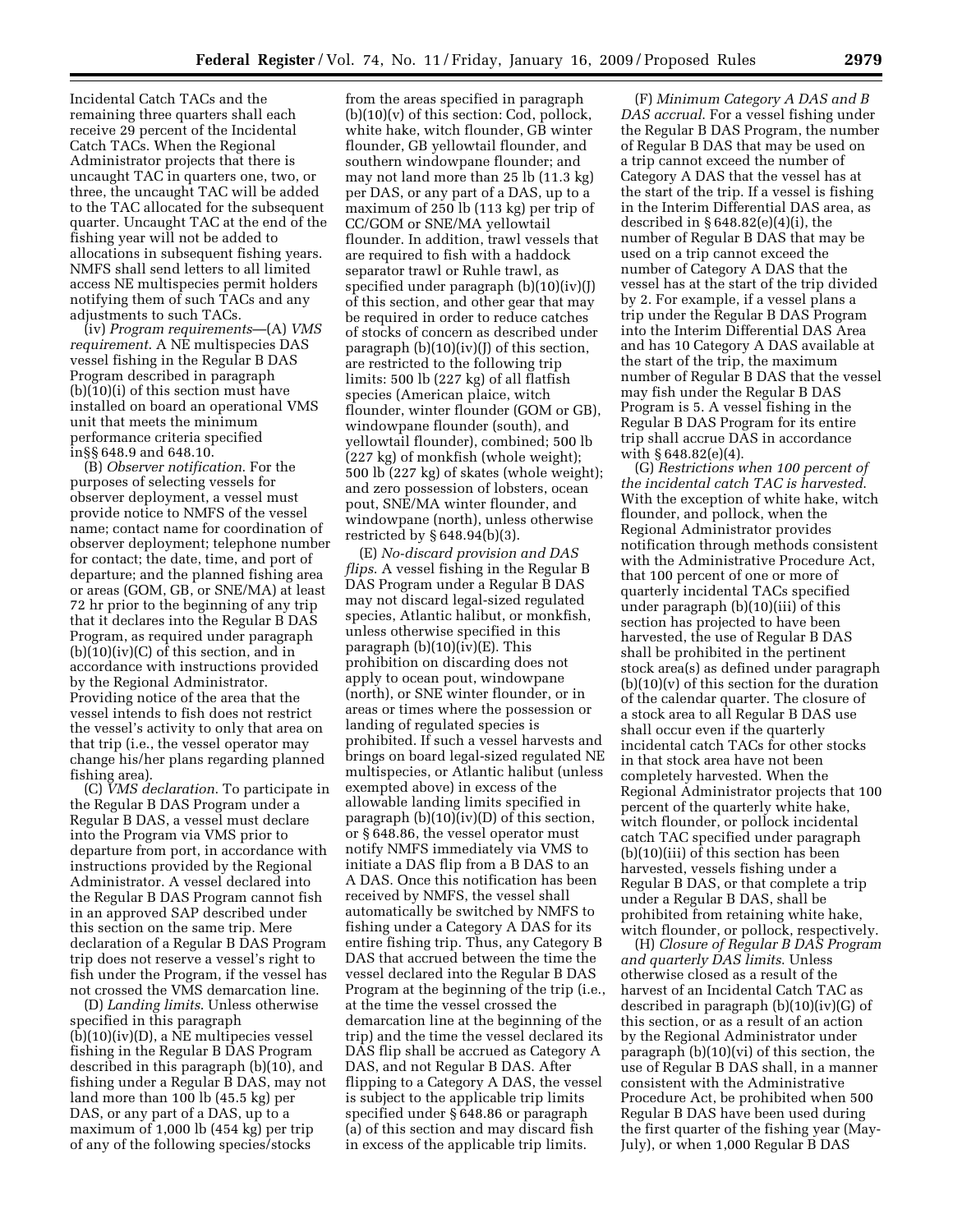have been used during any of the remaining quarters of the fishing year, in accordance with § 648.82(e)(5).

(I) *Reporting requirements*. The owner or operator of a NE multispecies DAS vessel must submit catch reports via VMS in accordance with instructions provided by the Regional Administrator, for each day fished when declared into the Regular B DAS Program. The reports must be submitted in 24–hr intervals for each day, beginning at 0000 hr and ending at 2400 hr. The reports must be submitted by 0900 hr of the following day. For vessels that have declared into the Regular B DAS Program in accordance with paragraph (b)(10)(iv)(C) of this section, the reports must include at least the following information: Statistical area fished; total pounds of cod, haddock, yellowtail flounder, winter flounder, witch flounder, pollock, and white hake kept; date fish were caught; and VTR serial number, as instructed by the Regional Administrator. Daily reporting must continue even if the vessel operator is required to flip, as described under paragraph  $(b)(10)(iv)(E)$  of this section.

(J) *Gear requirement*—(*1*) Vessels fishing with trawl gear in the Regular B DAS Program must use a haddock separator trawl or Ruhle trawl, as described under paragraphs (a)(3)(iii)(A) and (b)(10)(iv)(J)(*3*) of this section, respectively, or other type of gear, if approved as described under this paragraph (b)(10)(iv)(J). Other gear may be on board the vessel, provided it is stowed when the vessel is fishing under the Regular B DAS Program. Vessels fishing with gillnet gear in the Regular B DAS Program may not use a low profile (''tie-down'' type) gillnet.

(*2*) Approval of additional gear. At the request of the Council or Council's Executive Committee, the Regional Administrator may authorize additional gear for use in the Regular B DAS Program, through notice consistent with the Administrative Procedure Act. The proposed gear must satisfy standards specified in paragraphs  $(b)(10)(iv)(J)(2)(i)$  or  $(ii)$  of this section in a completed experiment that has been reviewed according to the standards established by the Council's research policy before the gear can be considered and approved by the Regional Administrator. Comparisons of the criteria specified in this paragraph  $(b)(10)(iv)(J)(2)$  will be made to an appropriately selected control gear.

(*i*) The gear must show a statistically significant reduction in catch of at least 50 percent (by weight, on a trip-by-trip basis) of each regulated species stock of concern, unless otherwise allowed in this paragraph  $(b)(10)(iv)(J)(2)(i)$ , or

other non-groundfish stocks that are overfished or subject to overfishing identified by the Council. This requirement does not apply to regulated species identified by the Council as not being subject to gear performance standards; or

(*ii*) The catch of each regulated species stock of concern, unless otherwise allowed in this paragraph  $(b)(10)(iv)(J)(2)(ii)$ , or other nongroundfish stocks that are overfished or subject to overfishing identified by the Council, must be less than 5 percent of the total catch of regulated groundfish by weight, on a trip-by-trip basis. This requirement does not apply to regulated species identified by the Council as not being subject to gear performance standards.

(*3*) *Ruhle Trawl*. The Ruhle Trawl is a four-seam bottom groundfish trawl designed to reduce the bycatch of cod while retaining or increasing the catch of haddock, when compared to traditional groundfish trawls. A Ruhle Trawl must be constructed in accordance with the standards described and referenced in this paragraph  $(b)(10)(iv)(J)(3)$ . The mesh size of a particular section of the Ruhle Trawl is measured in accordance with § 648.80(f)(2), unless insufficient numbers of mesh exist, in which case the maximum total number of meshes in the section will be measured (between 2 and 20 meshes).

(*i*) The net must be constructed with four seams (i.e., a net with a top and bottom panel and two side panels), and include at least the following net sections as depicted in Figure 1 of this part A ''Nomenclature for 4–seam Ruhle Trawl'' (this figure is also available from the Administrator, Northeast Region): Top jib, bottom jib, jib side panels (x 2), top wing, bottom wing, wing side panels (x 2), square, bunt, square side panels (x 2), first top belly, first bottom belly, first belly side panels (x 2), second top belly, second bottom belly, second belly side panels (x 2), and third bottom belly.

(*ii*) The first bottom belly, bunt, the top and bottom wings, and the top and bottom jibs, jib side panels, and wing side panels (the first bottom belly and all portions of the net in front of the first bottom belly, with the exception of the square and the square side panels) must be at least two meshes long in the fore and aft direction. For these net sections, the stretched length of any single mesh must be at least 7.9 ft (240 cm), measured in a straight line from knot to knot.

(*iii*) Mesh size in all other sections must be consistent with mesh size requirements specified under § 648.80 and meet the following minimum

specifications: Each mesh in the square, square side panels, and second bottom belly must be 31.5 inches (80 cm); each mesh in the first and second top belly, the first belly side panels, and the third bottom belly must be at least 7.9 inches (20 cm); and 6 inches (15.24 cm) or larger in sections following the second top belly and third bottom belly sections, all the way to the codend. The mesh size requirements of the top sections apply to the side panel sections.

(*iv*) The trawl must have a fishing circle of at least 398 ft (121.4 m). This number is calculated by separately counting the number of meshes for each section of the net at the wide, fore end of the first bottom belly, and then calculating a stretched length as follows: For each section of the net (first bottom belly, two belly side panels and first top belly) multiply the number of meshes times the length of each stretched mesh to get the stretched mesh length for that section, and then add the sections together. For example, if the wide, fore end of the bottom belly of the Ruhle Trawl is 22 meshes (and the mesh is at least 7.9 ft (240 cm)), the stretched mesh length for that section of the net is derived by multiplying 22 times 7.9 ft (240 cm) and equals 173.2 ft (52.8 m). The top and sides (x 2) of the net at this point in the trawl are 343 meshes (221 + 61 + 61, respectively) (each 7.9 inches (20 cm)), which equals 225.1 ft (68.6 m) stretched length. The stretched lengths for the different sections of mesh are added together (173.2 ft + 225.1 ft (52.8 + 68.6 m)) and result in the length of the fishing circle, in this case 398.3 ft (121.4 m).

(*v*) The trawl must have a single or multiple kite panels with a total surface area of at least 29.1 sq. ft. (2.7 sq. m) on the forward end of the square to help maximize headrope height, for the purpose of capturing rising fish. A kite panel is a flat structure, usually semiflexible used to modify the shape of trawl and mesh openings by providing lift when a trawl is moving through the water.

(*vi*) The sweep must include rockhoppers of various sizes, which are arranged along the sweep in size order, graduated from 16–inch (40–cm) diameter in the sweep center down to 12–inch (30–cm) diameter at the wing ends. There must be six or fewer 12 to16–inch (30- to 40–cm) rockhopper discs over any 10–ft (3.0–m) length of the sweep. The 12- to16- inch (30- to 40–cm) discs (minimum size) must be spaced evenly, with one disc placed approximately every 2 ft (60 cm) along the sweep. The 12- to 16–inch (30- to 40–cm) discs must be separated by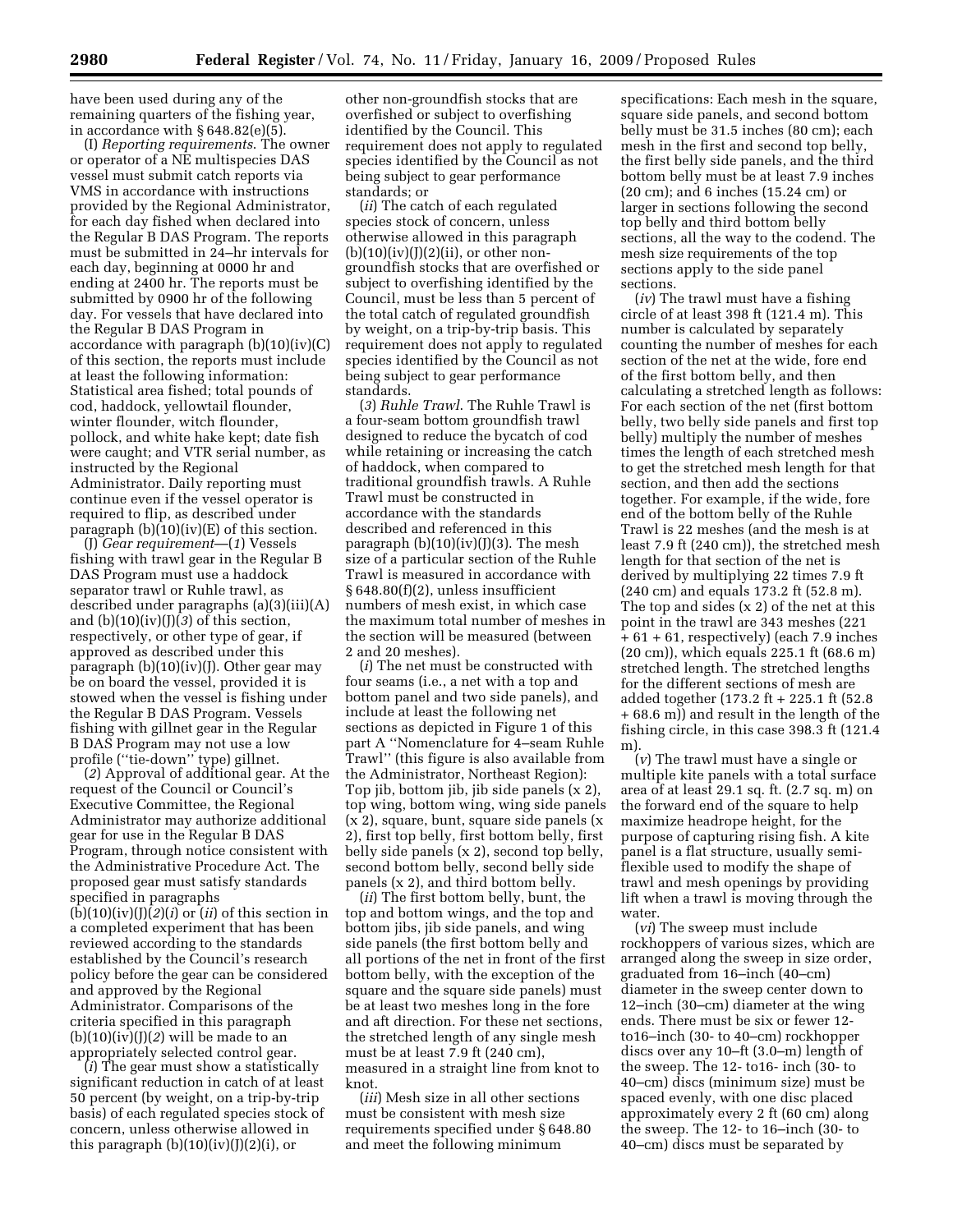smaller discs, no larger than 3.5 inches (8.8 cm) in diameter.

(*vii*) *Definition of incidental TAC stock areas*. For the purposes of the Regular B DAS Program, including the stocks that may not be retained by vessels as specified under § 648.86, the species stock areas are defined below. Copies of a chart depicting these areas are available from the Regional Administrator upon request.

(A) *GOM cod stock area*. The GOM cod stock area for the purposes of the Regular B DAS Program is the area defined by straight lines connecting the following points in the order stated:

| <b>GULF OF MAINE COD STOCK AREA</b> |
|-------------------------------------|
|                                     |

| Point            | N. lat.         | W. long.        |
|------------------|-----------------|-----------------|
| GOM <sub>1</sub> | (1)             | $70^{\circ}00'$ |
| GOM <sub>2</sub> | 42°20'          | $70^{\circ}00'$ |
| GOM3             | 42°20'          | $67^{\circ}40'$ |
| GOM4             | $43^{\circ}50'$ | $67^{\circ}40'$ |
| GOM <sub>5</sub> | $43^{\circ}50'$ | 66°50'          |
| GOM <sub>6</sub> | 44°20'          | 66°50'          |
| GOM7             | 44°20'          | $67^{\circ}00'$ |
| GOM8             | (2)             | $67^{\circ}00'$ |

(1) Intersection of the north-facing coastline of Cape Cod, MA, and 70° 00' W. Long.

(2) Intersection of the south-facing Maine coastline and 67° 00' W. Long.

(B) *GB cod stock area*. The GB cod stock area for the purposes of the Regular B DAS Program is the area defined by straight lines connecting the following points in the order stated:

#### GEORGES BANK COD STOCK AREA

| Point           | N. lat.         | W. long.        |
|-----------------|-----------------|-----------------|
| GB1             | (1)             | $70^{\circ}00'$ |
| GB2             | 42°20'          | $70^{\circ}00'$ |
| GB <sub>3</sub> | 42°20'          | $66^{\circ}00'$ |
| GB4             | $42^{\circ}10'$ | $66^{\circ}00'$ |
| GB5             | $42^{\circ}10'$ | $65^{\circ}50'$ |
| GB <sub>6</sub> | $42^{\circ}00'$ | $65^{\circ}50'$ |
| GB7             | $42^{\circ}00'$ | $65^{\circ}40'$ |
| GB8             | $40^{\circ}30'$ | $65^{\circ}40'$ |
| GB <sub>9</sub> | $39^{\circ}00'$ | $65^{\circ}40'$ |
| GB10            | $39^{\circ}00'$ | $70^{\circ}00'$ |
| GB11            | $35^{\circ}00'$ | 70°00'          |
| GB12            | $35^{\circ}00'$ | (2)             |

<sup>1</sup>) Intersection of the north-facing coastline of Cape Cod, MA, and 70° 00' W. Long.

(2) Intersection of the east-facing coastline of Outer Banks, NC, and 35° 00' N. Lat.

(C) *CC/GOM yellowtail flounder stock area*. The CC/GOM yellowtail flounder stock area for the purposes of the Regular B DAS Program is the area defined by straight lines connecting the following points in the order stated:

| CC/GOM YELLOWTAIL FLOUNDER |  |
|----------------------------|--|
| <b>STOCK AREA</b>          |  |

| Point              | N. lat.         | W. long.        |
|--------------------|-----------------|-----------------|
| CCGOM <sub>1</sub> | $43^{\circ}00'$ | (1)             |
| CCGOM <sub>2</sub> | 42°20'          | $70^{\circ}00'$ |
| CCGOM3             | 42°20'          | $66^{\circ}00'$ |
| CCGOM4             | 42°10'          | $66^{\circ}00'$ |
| CCGOM5             | 42°10'          | $65^{\circ}50'$ |
| CCGOM6             | $42^{\circ}00'$ | $65^{\circ}50'$ |
| CCGOM7             | $42^{\circ}00'$ | 65°40'          |
| CCGOM8             | $40^{\circ}30'$ | 65°40'          |
| CCGOM9             | $39^{\circ}00'$ | 65°40'          |
| CCGOM10            | (2)             |                 |
| CCGOM11            | $35^{\circ}00'$ | (3)             |
| CCGOM12            | $35^{\circ}00'$ | (4)             |
| CCGOM13            | (3)             |                 |
|                    |                 |                 |

1 Intersection with the New Hampshire

coastline.<br><sup>2</sup> Intersection of the south-facing shoreline of<br>Cape Cod, Massachusetts.

 $\frac{3}{3}$ Intersection with the east-facing shoreline of Cape Cod. Massachusetts.

<sup>4</sup> Intersection with the west-facing shoreline of Massachusetts

(D) *SNE/MA yellowtail flounder stock area*. The SNE/MA stock area for the purposes of the Regular B DAS Program is the area bounded on the north, east, and south by straight lines connecting the following points in the order stated:

SNE/MA YELLOWTAIL FLOUNDER STOCK AREA

| Point              | N. lat.         | W. long. |
|--------------------|-----------------|----------|
| SNEMA1             | $40^{\circ}00'$ | 74°00'   |
| SNEMA <sub>2</sub> | $40^{\circ}00'$ | 72°00'   |
| SNEMA3             | $40^{\circ}30'$ | 72°00'   |
| SNEMA4             | $40^{\circ}30'$ | 69°30'   |
| SNEMA5             | $41^{\circ}00'$ | 69°30'   |
| SNFMA6             | 41°00'          | 69°00'   |
| SNEMA7             | 41°30'          | 70°00'   |
| <b>SNFMA8</b>      | 39°00'          | 70°00'   |
| SNFMA9             | 41°00'          | 70°00'   |
| SNFMA10            | 41°00'          | 70°30'   |
| SNEMA11            | 41°30'          | 70°30'   |
| SNEMA12            | (1)             | 72°00'   |
| SNEMA13            | (2)             | 72°00'   |
| SNEMA14            | (3)             | 73°00'   |
| SNEMA15            | $40^{\circ}30'$ | 73°00'   |
| SNFMA16            | 40°30'          | 74°00'   |
| SNEMA17            | $40^{\circ}00'$ | 74°00'   |

(1) South-facing shoreline of Connecticut.

 $(2)$  North-facing shoreline of Long Island, New York.

(3) South-facing shoreline of Long Island, New York.

(E) *SNE/MA winter flounder stock area*. The SNE winter flounder stock area, for the purposes of the Regular B DAS Program and the prohibition on retention of winter flounder specified under § 648.86, is the area defined by straight lines connecting the following points in the order stated:

## SOUTHERN NEW ENGLAND/MID-ATLAN-TIC WINTER FLOUNDER STOCK AREA

| Point                                                                                                                                     | N. lat.                                                                                                                                   | W. long.                                                                            |
|-------------------------------------------------------------------------------------------------------------------------------------------|-------------------------------------------------------------------------------------------------------------------------------------------|-------------------------------------------------------------------------------------|
| SNEW <sub>1</sub><br>SNEW <sub>2</sub><br>SNEW <sub>3</sub><br>SNEW4<br>SNEW <sub>5</sub><br>SNEW <sub>6</sub><br>SNEW7<br>SNEW8<br>SNEW9 | (1)<br>42°20'<br>42°20'<br>$39^{\circ}50'$<br>$39^{\circ}50'$<br>$39^{\circ}00'$<br>$39^{\circ}00'$<br>$35^{\circ}00'$<br>$35^{\circ}00'$ | 70°00'<br>70°00'<br>68°50'<br>68°50'<br>71°40'<br>71°40'<br>70°40'<br>70°00'<br>(2) |

(1) Intersection of the north-facing Coastline of Cape Cod, MA, and 70° 00' W. Long. (2) The intersection of the east-facing coastline of Outer Banks, NC, and 35° 00' N. Lat.

(F) *Windowpane flounder northern stock area*. The windowpane flounder northern stock area, for the purposes of prohibition on retention of northern windowpane flounder specified under § 648.86, is the area defined by straight lines connecting the following points in the order stated:

## WINDOWPANE FLOUNDER NORTHERN STOCK AREA:

| Point             | N. lat.         | W. long.        |
|-------------------|-----------------|-----------------|
| G <sub>12</sub>   | (1)             | 70°00'          |
| WIN <sub>1</sub>  | 41°20'          | 70°00'          |
| WIN <sub>2</sub>  | 41°20'          | $69^{\circ}50'$ |
| WIN3              | $41^{\circ}10'$ | $69^{\circ}50'$ |
| WIN4              | $41^{\circ}10'$ | $69^{\circ}50'$ |
| WIN <sub>5</sub>  | 41°00'          | 69°30'          |
| WIN <sub>6</sub>  | 41°00'          | 68°50'          |
| WIN7              | $39^{\circ}50'$ | 68°50'          |
| WIN8              | $39^{\circ}50'$ | $69^{\circ}00'$ |
| WIN9              | $39^{\circ}00'$ | $69^{\circ}00'$ |
| WIN <sub>10</sub> | $39^{\circ}00'$ | (2)             |
|                   |                 |                 |

(1) South-facing coastline of Cape Cod, MA.  $(2)$  Intersection of 39 $^{\circ}$  00' N. Lat. and the boundary of the EEZ.

(viii) *Closure and in-season modification to the Regular B DAS Program*. The Regional Administrator, based upon information required under §§ 648.7, 648.9, 648.10, or this paragraph 648.85, and any other relevant information, may, in a manner consistent with the Administrative Procedure Act, may prohibit the use of Regular B DAS, modify possession restrictions, or implement other measures, including a partial closure for the Regular B DAS Program, for the duration of a quarter or fishing year, if it is projected that continuation of the Regular B DAS Program would undermine the achievement of the objectives of the FMP or Regular B DAS Program. Reasons for modification or termination of the program include, but are not limited to, the following: Inability to constrain catches to the Incidental Catch TACs; evidence of excessive discarding; a significant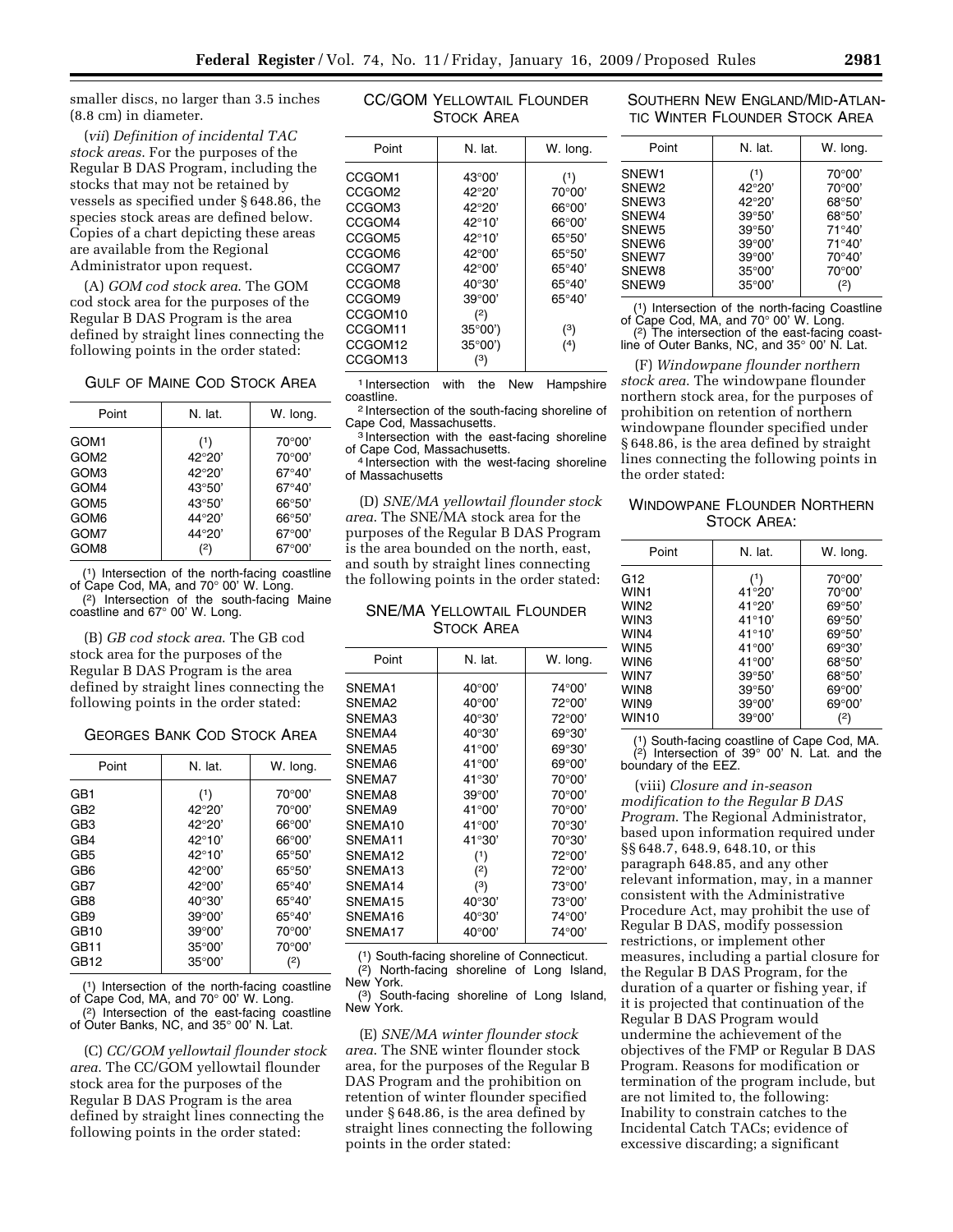difference in flipping rates between observed and unobserved trips; or insufficient observer coverage to adequately monitor the program.

\* \* \* \* \* 10. In § 648.86, paragraphs (b), (e), and (j) are suspended, and paragraphs (l), (m), and (n) are added to read as follows:

### **§ 648.86 NE multispecies possession restrictions.**

\* \* \* \* \* (l) *Cod*—(1) *GOM cod landing limit*. (i) Except as provided in paragraphs  $(l)(1)(ii)$  and  $(l)(4)$  of this section, or unless otherwise restricted under § 648.85, a vessel fishing under a NE multispecies DAS may land only up to 800 lb (362.9 kg) of cod during the first 24–hr period after the vessel has started a trip on which cod were landed (e.g., a vessel that starts a trip at 6 a.m. may call out of the DAS program at 11 a.m. and land up to 800 lb (362.9 kg), but the vessel cannot land any more cod on a subsequent trip until at least 6 a.m. on the following day). For each trip longer than 24 hr, a vessel may land up to an additional 800 lb (362.9 kg) for each additional 24–hr block of DAS fished, or part of an additional 24–hr block of DAS fished, up to a maximum of 4,000 lb (1,814.4 kg) per trip (e.g., a vessel that has been called into the DAS program for more than 24 hr, but less than 48 hr, may land up to, but no more than, 1,600 lb (725.7 kg) of cod). A vessel that has been called into only part of an additional 24–hr block of a DAS (e.g., a vessel that has been called into the DAS program for more than 24 hr, but less than 48 hr) may land up to an additional 800 lb (362.9 kg) of cod for that trip, provided the vessel complies with the provisions of paragraph (l)(1)(ii) of this section. Cod on board a vessel subject to this landing limit must be separated from other species of fish and stored so as to be readily available for inspection.

(ii) A vessel that has been called into or declared into only part of an additional 24–hr block may come into port with and offload cod up to an additional 800 lb (362.9 kg), provided that the vessel operator, with the exception of vessels fishing in the Interim Differential DAS Area under the restrictions of § 648.82(e)(4)(i), complies with the following:

(A) For a vessel that is subject to the VMS provisions specified under § 648.10(b), the vessel declares through VMS that insufficient DAS have elapsed in order to account for the amount of cod onboard and, after returning to port, does not depart from a dock or mooring in port, unless transiting as allowed under paragraph (l)(3) of this section,

until the rest of the additional 24–hr block of the DAS has elapsed, regardless of whether all of the cod on board is offloaded (e.g., a vessel that has been in the DAS program for 25 hr prior to crossing the VMS demarcation line on the return to port may land only up to 1,600 lb (725.7 kg) of cod, provided the vessel does not declare another trip or leave port until 48 hr have elapsed from the beginning of the trip).

(B) For a vessel that has been authorized by the Regional Administrator to utilize the DAS call-in system, as specified under § 648.10(c), in lieu of VMS, the vessel does not call out of the DAS program as described under § 648.10(c)(3) and does not depart from a dock or mooring in port, unless transiting as allowed in paragraph (l)(3) of this section, until the rest of the additional 24–hr block of DAS has elapsed, regardless of whether all of the cod on board is offloaded (e.g., a vessel that has been called into the DAS program for 25 hr at the time of landing may land only up to 1,600 lb (725.6 kg) of cod, provided the vessel does not call out of the DAS program or leave port until 48 hr have elapsed from the beginning of the trip).

(2) *GB cod landing and maximum possession limits*. (i) Unless otherwise restricted under § 648.85 or the provisions of paragraph (l)(2)(ii) of this section, or unless exempt from the landing limit under paragraph (l)(1) of this section as authorized under the Sector provisions of § 648.87, a NE multispecies DAS vessel may land up to 1,000 lb (453.6 kg) of cod per DAS, or part of a DAS, provided it complies with the requirements specified at paragraph (l)(4) of this section and this paragraph (l)(2). A NE multispecies DAS vessel may land up to 1,000 lb (453.6 kg) of cod during the first 24–hr period after such vessel has started a trip on which cod were landed (e.g., a vessel that starts a trip at 6 a.m. may call out of the DAS program at 11 a.m. and land up to 1,000 lb (453.6 kg) of cod, but the vessel cannot land any more cod on a subsequent trip until at least 6 a.m. on the following day). For each trip longer than 24 hr, a vessel may land up to an additional 1,000 lb (453.6 kg) of cod for each additional 24–hr block of DAS fished, or part of an additional 24–hr block of DAS fished, up to a maximum of 10,000 lb (4,536 kg) of cod per trip (e.g., a vessel that has been called into the DAS program for more than 24 hr, but less than 48 hr, may land up to, but no more than, 2,000 lb (907.2 kg) of cod). A vessel that has been called into only part of an additional 24–hr block of a DAS (e.g., a vessel that has been called into the DAS program for more

than 24 hr, but less than 48 hr) may land up to an additional 1,000 lb (453.6 kg) of cod for that trip, provided the vessel complies with the provisions of paragraph (l)(2)(ii) of this section. Cod on board a vessel subject to this landing limit must be separated from other species of fish and stored so as to be readily available for inspection.

(ii) A vessel that has been called into or declared into only part of an additional 24–hr block may come into port with and offload cod up to an additional 1,000 lb (453.6 kg), provided that the vessel operator, with the exception of vessels fishing in the Interim Differential DAS Area under the restrictions of  $§ 648.82(e)(4)(i)$ , complies with the following:

(A) For a vessel that has been authorized by the Regional Administrator to utilize the DAS call-in system as specified under § 648.10(c), in lieu of VMS, the vessel does not call out of the DAS program as described under § 648.10(c)(3) and does not depart from a dock or mooring in port, unless transiting, as allowed in paragraph (l)(3) of this section, until the rest of the additional 24–hr block of DAS has elapsed, regardless of whether all of the cod on board is offloaded (e.g., a vessel that has been called into the DAS program for 25 hr at the time of landing may land only up to 2,000 lb (907.2 kg) of cod, provided the vessel does not call out of the DAS program or leave port until 48 hr have elapsed from the beginning of the trip.)

(B) For a vessel that is subject to the VMS provisions specified under § 648.10(b), the vessel declares through VMS that insufficient DAS have elapsed in order to account for the amount of cod onboard, and after returning to port does not depart from a dock or mooring in port, unless transiting, as allowed under paragraph (l)(3) of this section, until the rest of the additional 24–hr block of the DAS has elapsed, regardless of whether all of the cod on board is offloaded (e.g., a vessel that has been in the DAS program for 25 hr prior to crossing the VMS demarcation line on the return to port may land only up to 2,000 lb (907.2 kg) of cod, provided the vessel does not declare another trip or leave port until 48 hr have elapsed from the beginning of the trip.)

(3) *Transiting*. A vessel that has exceeded the cod landing limit as specified in paragraphs (l)(1) and (2) of this section, and that is, therefore, subject to the requirement to remain in port for the period of time described in paragraphs  $(l)(1)(ii)(A)$  and  $(l)(2)(ii)(A)$ of this section, may transit to another port during this time, provided that the vessel operator notifies the Regional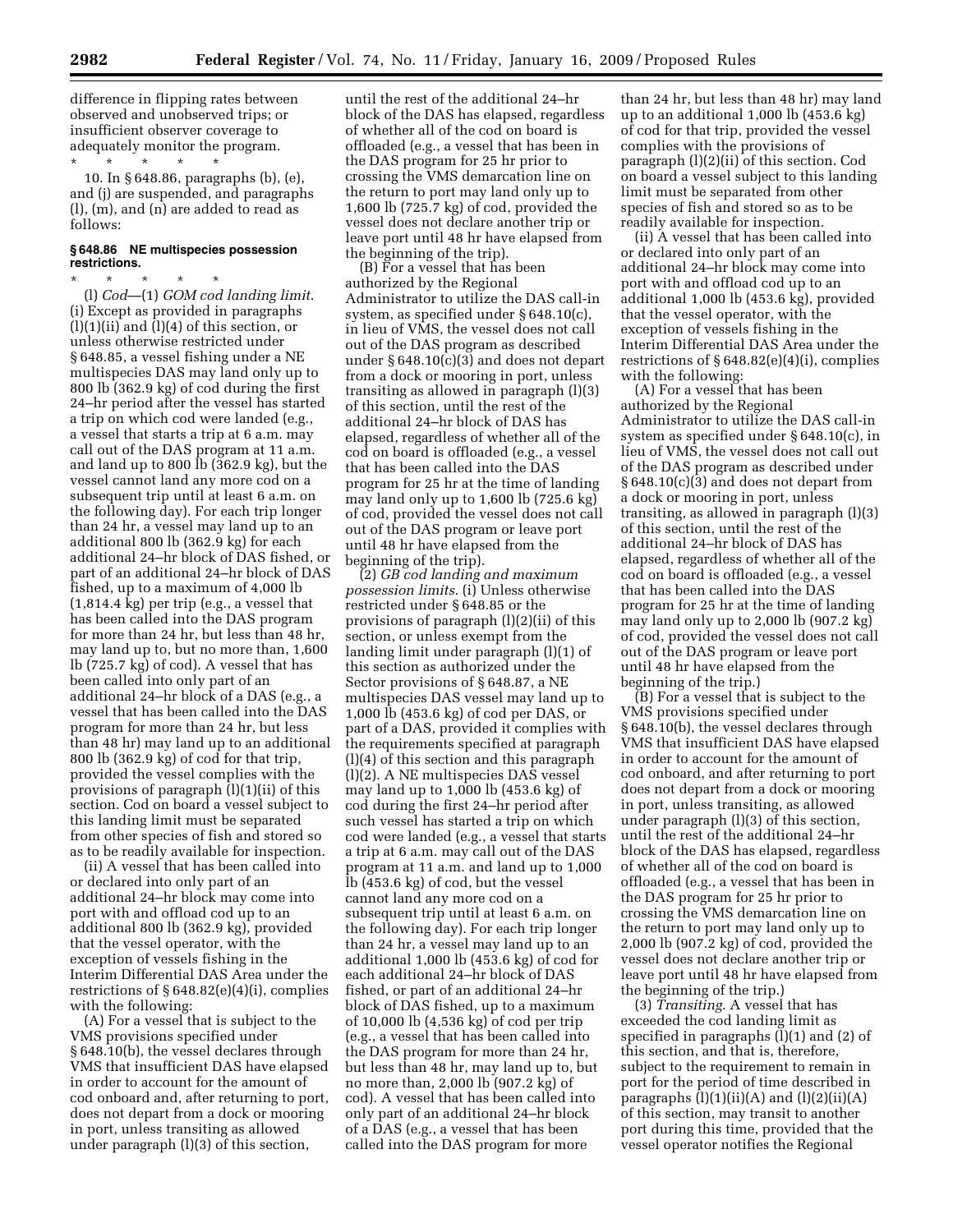Administrator, either at the time the vessel reports its hailed weight of cod, or at a later time prior to transiting, and provides the following information: Vessel name and permit number, destination port, time of departure, and estimated time of arrival. A vessel transiting under this provision must stow its gear in accordance with one of the methods specified in § 648.23(b) and may not have any fish on board the vessel.

(4) *Exemption*. A vessel fishing under a NE multispecies DAS is exempt from the landing limit described in paragraph (l)(1) of this section when fishing south of the Gulf of Maine Regulated Mesh Area, defined in § 648.80(a)(1), provided that it complies with the requirement of

this paragraph (l)(4). (i) *Declaration*. With the exception of vessels declared into the U.S./Canada Management Area, as described under § 648.85(a)(3)(ii), a NE multispecies DAS vessel that fishes or intends to fish south of the line described in this paragraph (l)(4), under the cod trip limits described under paragraph (l)(2) of this section, must, prior to leaving the dock, declare its intention to do so through the VMS, in accordance with instructions to be provided by the Regional Administrator. In lieu of a VMS declaration, the Regional Administrator may authorize such vessels to obtain a letter of authorization. If a letter of authorization is required, such vessel may not fish north of the exemption area for a minimum of 7 consecutive days (when fishing under the NE multispecies DAS program), and must carry the authorization letter on board.

(ii) A vessel exempt from the GOM cod landing limit may not fish north of the line specified in this paragraph (l)(4) for the duration of the trip, but may transit the GOM Regulated Mesh Area, provided that its gear is stowed in accordance with the provisions of § 648.23(b). A vessel fishing north and south of the line on the same trip is subject to the most restrictive applicable cod trip limit. (m) *White hake*. Unless otherwise

restricted under this part, a vessel issued a NE multispecies DAS permit, a limited access Handgear A permit, an open access Handgear B permit, or a monkfish limited access permit and fishing under the monkfish Category C or D permit provisions, may land up to 2,000 lb (907.2 kg) of white hake per DAS, or any part of a DAS, up to 10,000 lb (4,536 kg) per trip. (n) *Zero retention stocks*—(1) *SNE* 

*winter flounder*. Private recreational vessels fishing in the EEZ, and vessels issued a NE multispecies permit, may not fish for, possess, or land winter

flounder caught in the SNE/MA winter flounder stock area, defined in  $§ 648.85(b)(10)(v)(E)$ . Vessels may transit this area with GOM or GB winter flounder on board the vessel, provided that gear is stowed in accordance with the provisions of § 648.23(b). Vessels fishing for winter flounder in multiple stock areas would be subject to the most restrictive possession limit.

(2) *Northern windowpane flounder*. Vessels issued a NE multispecies permit may not fish for, possess, or land windowpane flounder caught in the northern windowpane flounder stock area, defined in  $\S 648.85(b)(10)(v)(F)$ . Vessels may transit this area with southern windowpane flounder on board, provided that gear is stowed in accordance with the provisions of § 648.23(b) or § 648.89(f), as appropriate. Vessels fishing for windowpane flounder in multiple stock areas would be subject to the most restrictive possession limit.

(3) *Ocean pout*. Vessels issued a NE multispecies permit may not fish for, possess or land ocean pout.

11. In § 648.89, paragraphs (b)(1),  $(c)(1)(v)$ , and  $(c)(2)$  are suspended, and paragraphs  $(b)(5)$ ,  $(c)(1)(vi)$ ,  $(c)(5)$ , and (f) are added to read as follows:

#### **§ 648.89 Recreational and charter/party vessel restrictions.**

# \* \* \* \* \*

(b) \* \* \*

(5) *Minimum fish sizes*. Unless further restricted under paragraph (b)(3) of this section, persons aboard charter or party vessels permitted under this part and not fishing under the NE multispecies DAS program, and recreational fishing vessels in or possessing fish from the EEZ, may not possess fish smaller than the minimum fish sizes, measured in total length (TL), as follows:

## MINIMUM FISH SIZES (TL) FOR CHAR-TER, PARTY, AND PRIVATE REC-REATIONAL VESSELS

| Sizes                                                                                                                                                         |
|---------------------------------------------------------------------------------------------------------------------------------------------------------------|
| 22in (58.4 cm)<br>18in (45.7 cm)<br>19in (48.3 cm)<br>14in (35.6 cm)<br>13in (33.0 cm)<br>36in (91.4 cm)<br>14in (35.6 cm)<br>12in (30.5 cm)<br>9in (22.9 cm) |
|                                                                                                                                                               |

(c) \* \* \*

(1) \* \* \* (vi) *Seasonal GOM cod possession prohibition*. Persons aboard private recreational fishing vessels fishing in

the GOM Regulated Mesh Area specified under  $\S 648.80(a)(1)$  may not fish for, possess, or land any cod from November 1 through April 15. Private recreational vessels in possession of cod caught outside the GOM Regulated Mesh Area may transit this area, provided all bait and hooks are removed from fishing rods and any cod on board has been gutted and stored.

\* \* \* \* \*

(5) *Charter/party vessels*. Charter/ party vessels fishing any part of a trip in the GOM Regulated Mesh Area, as defined in § 648.80(a)(1), are subject to the following possession limit restrictions:

(i) Unless further restricted by the Seasonal GOM Cod Possession Prohibition, specified under paragraph  $(c)(5)(v)$  of this section, each person on a charter/party vessel may possess no more than 10 cod per day in, or harvested from, the EEZ.

(ii) For purposes of counting fish, fillets shall be converted to whole fish at the place of landing by dividing the number of fillets by two. If fish are filleted into a single (butterfly) fillet, such fillet shall be deemed to be from one whole fish.

(iii) Cod harvested by charter/party vessels with more than one person aboard may be pooled in one or more containers. Compliance with the possession limits will be determined by dividing the number of fish on board by the number of persons on board. If there is a violation of the possession limits on board a vessel carrying more than one person, the violation shall be deemed to have been committed by the owner or operator of the vessel.

(iv) Cod must be stored so as to be readily available for inspection.

(v) Seasonal GOM cod possession prohibition. Persons aboard charter/ party fishing vessels fishing in the GOM Regulated Mesh Area specified under § 648.80(a)(1) may not fish for or possess any cod from November 1 through April 15. Charter/party vessels in possession of cod caught outside the GOM Regulated Mesh Area may transit this area, provided all bait and hooks are removed from fishing rods and any cod on board has been gutted and stored.

\* \* \* \* \*

(f) *SNE/MA winter flounder retention prohibition*. Private recreational and charter/party vessels fishing in the SNE/ MA winter flounder stock area as defined in  $\S 648.85(b)(10)(v)(E)$ , may not fish for, posses, or land winter flounder. Recreational vessels in possession of winter flounder caught outside of the